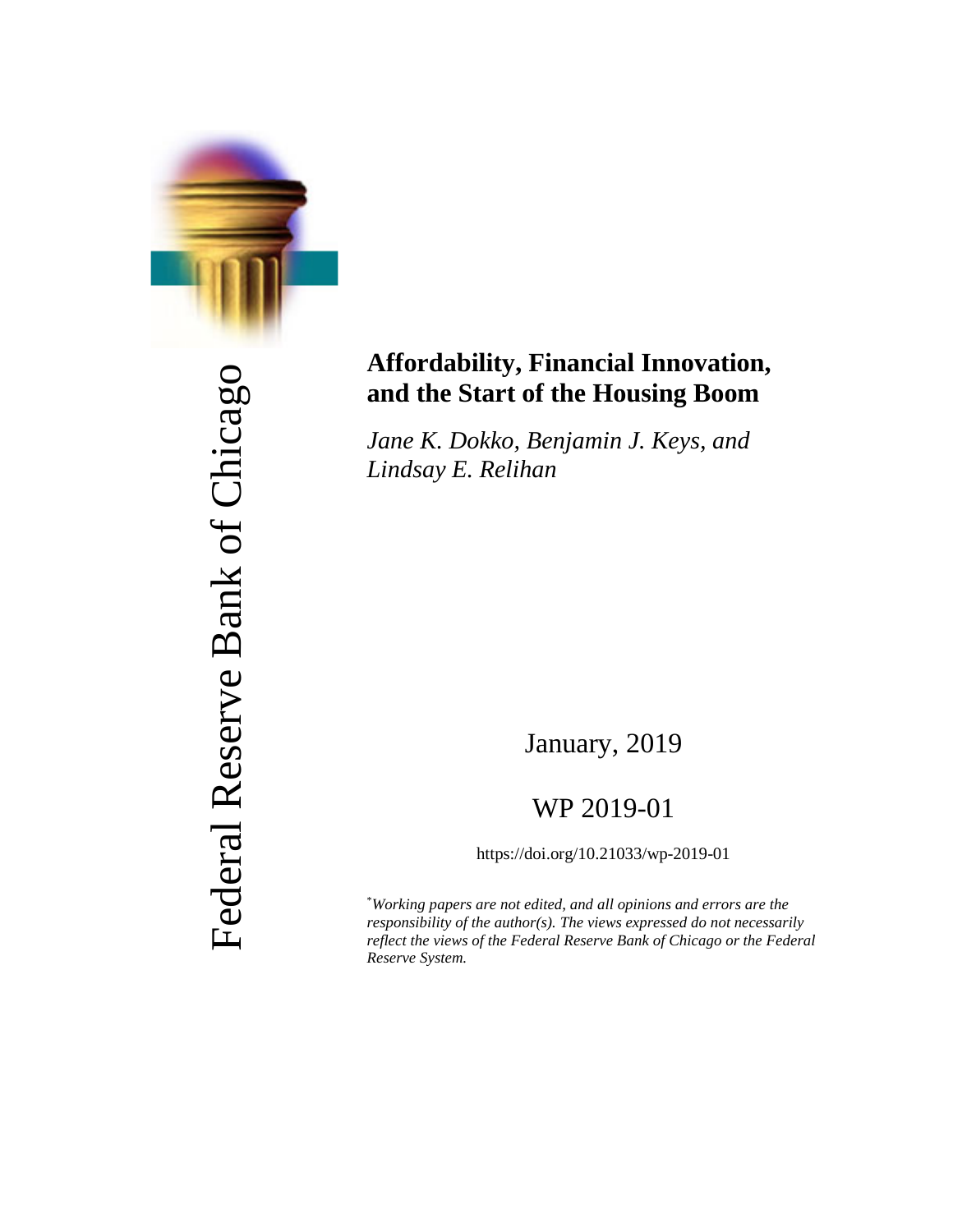## Affordability, Financial Innovation, and the Start of the Housing Boom<sup>∗</sup>

Jane K. Dokko Federal Reserve Bank of Chicago

Benjamin J. Keys The Wharton School University of Pennsylvania and NBER

Lindsay E. Relihan London School of Economics

January 2019

#### Abstract

At their peak in 2005, roughly 60 percent of all purchase mortgage loans originated in the United States contained at least one non-traditional feature. These features, which allowed borrowers easier access to credit through teaser interest rates, interest-only or negative amortization periods, and extended payment terms, have been the subject of much regulatory and popular criticism. In this paper, we construct a novel county-level dataset to analyze the relationship between rising house prices and non-traditional features of mortgage contracts. We apply a break-point methodology and find that in housing markets with breaks in the mid-2000s, a strong rise in the use of non-traditional mortgages preceded the start of the housing boom. Furthermore, their rise was coupled with declining denial rates and a shift from FHA to subprime mortgages. Our findings support the view that a change in mortgage contract availability and a shift toward subprime borrowers helped to fuel the rise of house prices during the last decade.

<sup>∗</sup>We thank Neil Bhutta, Anthony DeFusco, Leonard Kiefer, Karen Pence, Amit Seru, Amir Sufi, and numerous participants at conferences and seminars for helpful comments and suggestions. Min Kim and Trevor Woolley provided excellent research assistance. Keys thanks the Research Sponsors of the Zell/Lurie Real Estate Center at Wharton for financial support. These views are those of the authors and do not reflect those of the Federal Reserve Bank of Chicago or the Federal Reserve System. Any remaining errors are our own. Contact: [jane.dokko@chi.frb.org,](mailto:jane.dokko@chi.frb.org) [benkeys@wharton.upenn.edu,](mailto:benkeys@wharton.upenn.edu) [l.relihan@lse.ac.uk.](mailto:l.relihan@lse.ac.uk)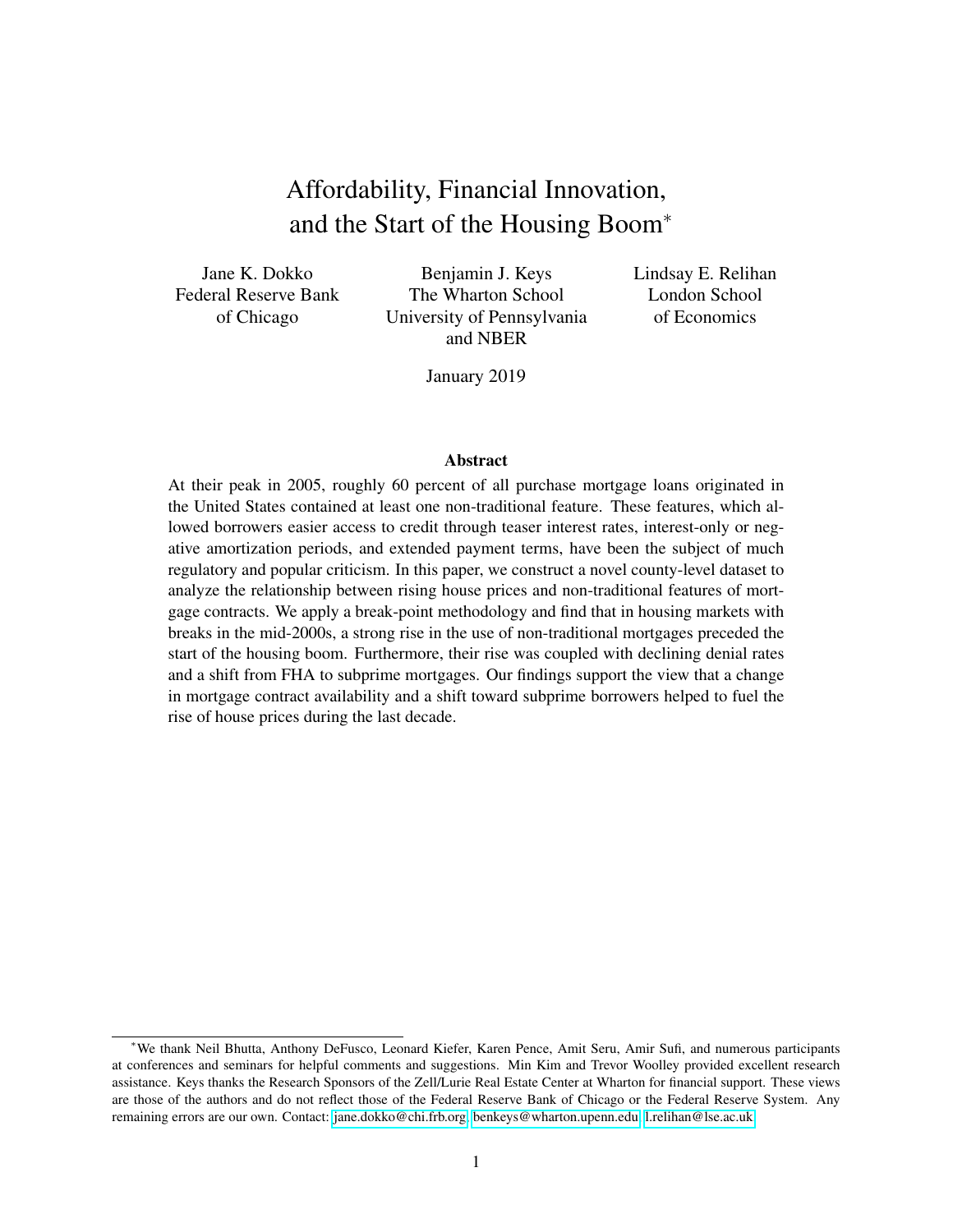## 1 Introduction

The dominance of the 30-year fixed rate mortgage is a defining feature of the United States housing market [\(Green and Wachter 2005\)](#page-28-0). For a brief period in the mid-2000s, however, this dominance was challenged by the popularity of non-traditional (or "alternative") mortgage products that allowed borrowers easier access to credit through variable interest rates with teasers, extended payment terms, and interest only or negatively amortizing repayment schedules. In effect, borrowers could pay less than 30-year fully amortizing monthly payments for some period of time. As Figure [1](#page-30-0) shows, the share of mortgages with at least one alternative financing feature grew sharply during the years of the most rapid house price appreciation. At their peak in 2005, about sixty percent of all purchase loans originated in the United States contained at least one alternative financing feature. Their coincidence with increasing house prices led many to conclude that they were used to speculate on the housing market and, thus, partly to blame for the boom. However, given that incomes rose little during that period, borrowers may have instead flocked to non-traditional mortgage products to maintain affordability in a time of increasing home prices [\(Mian and Sufi 2009\)](#page-29-0).<sup>[1](#page-2-0)</sup> Accordingly, it remains unclear whether their restriction would prevent future booms or rather hurt borrowers by restricting more affordable mortgage products.

In this paper, we explore the direction and magnitude of the relationship between rising house prices and non-traditional mortgage products using new data and methods. Much of the previous research treats the housing boom as a single, national event.<sup>[2](#page-2-1)</sup> However, this view only provides information on the average trends in highly local, heterogeneous housing markets. In contrast, we use detailed data on over 60 million loans describing almost every possible feature of new originations to construct measures of the use of nontraditional mortgage products in each county and month from 1993 – 2007. We complement the originations data with house price indices for 1,163 counties and additional measures that shape local housing markets, such as economic fundamentals and credit supply. This rich cross-sectional and time-series variation across and within local housing markets allows us to observe changes that would be obscured in the aggregate.

In our empirical work, we implement a breakpoint randomization methodology to identify the start of local house price booms and systemically study the time-series relationship between the start of these

<span id="page-2-0"></span><sup>&</sup>lt;sup>1</sup>A further concern, which we do not address, is the practice of product steering or predatory lending involving these nontraditional products during the housing boom [\(Agarwal et al. 2014a,](#page-27-0) [2016\)](#page-27-1) .

<span id="page-2-1"></span><sup>&</sup>lt;sup>2</sup>Three notable exceptions are [Ferreira and Gyourko](#page-28-1) [\(2011\)](#page-28-1), [Charles et al.](#page-27-2) [\(2018\)](#page-27-3), and [DeFusco et al.](#page-27-3) (2018).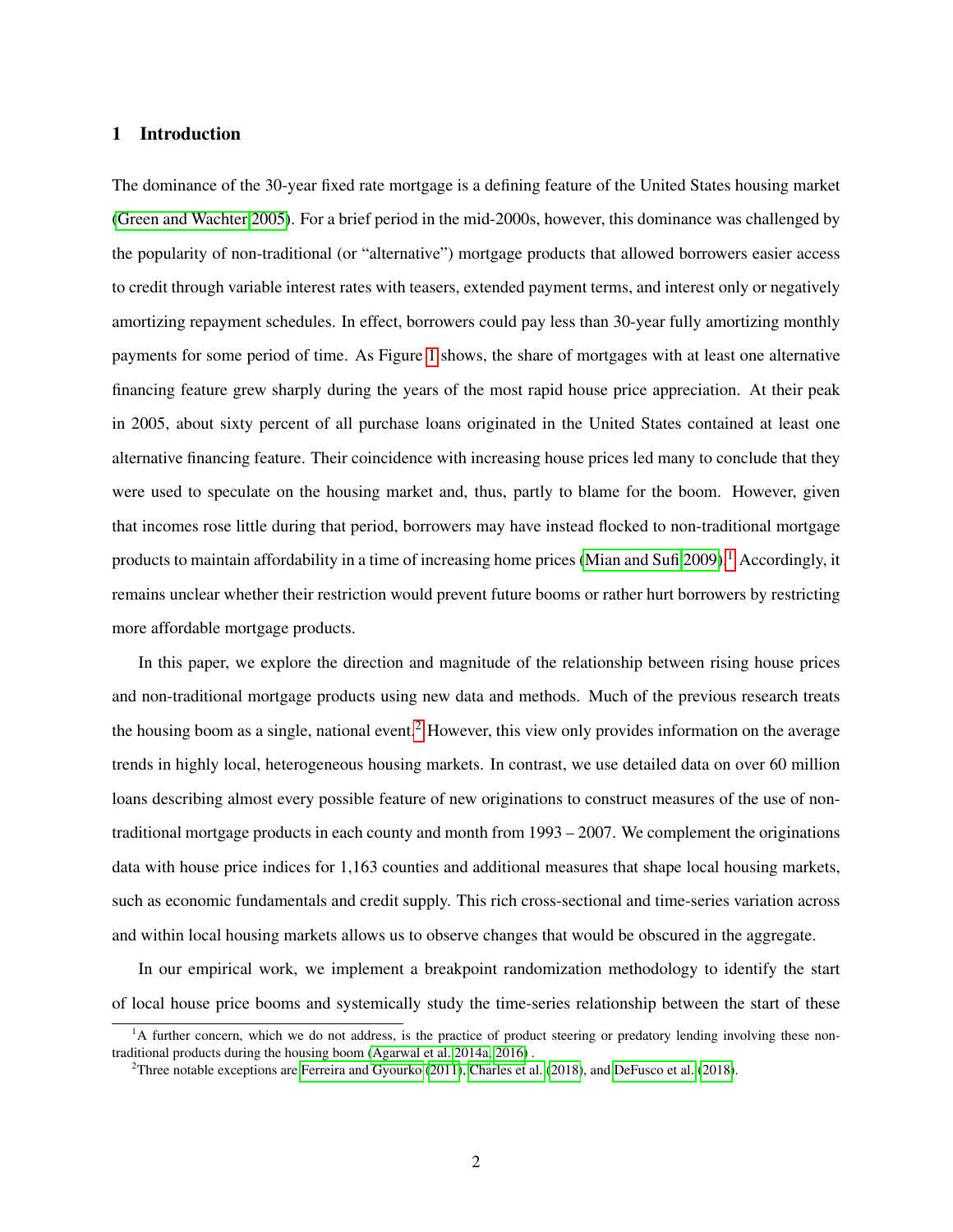booms and the use of non-traditional products.<sup>[3](#page-3-0)</sup> This methodology is motivated by our stylized model of local mortgage markets, which illustrates the simultaneity between house prices and mortgage products and highlights which features of local markets are likely to change under shifts in expectations versus the cost of lending. Our approach is a departure from previous research on non-traditional mortgage products, which primarily focused on the optimal structure of non-traditional products [\(Campbell and Cocco 2003;](#page-27-4) [Piskorski](#page-29-1) [and Tchistyi 2010,](#page-29-1) [2011\)](#page-29-2), the features of borrowers who use them [\(Amromin et al. 2018\)](#page-27-5), or their theoretical ability to generate speculative booms [\(Barlevy and Fisher 2011\)](#page-27-6).

To illustrate our breakpoint methodology, one notable example is the experience of Clark County, Nevada, where Las Vegas is located. The house price index for Clark County is shown in Figure [2\(](#page-31-0)a). Our methodology estimates that the Clark County housing boom began in February 2004. In the figure, there is a clear difference in both the house price path and rate of house price appreciation on either side of the estimated breakpoint. In Clark County, we find that the rapid adoption of non-traditional mortgage products began *earlier* than the estimated start of the local housing boom (shown in Figure [2\(](#page-31-0)b)). More specifically, prior to the boom in the early 2000s, 20 percent of purchase mortgage contracts have an alternative feature; this share increases sharply beginning around mid-2003 so that by early 2004, 60 percent of contracts have at least one feature. This example of Clark County provides an overview of our empirical approach and highlights how, in one market, non-traditional housing finance trends preceded the house price boom.

In our analysis of the relationship between house price booms and non-traditional mortgage products, we formalize this comparison, as well as separately analyze early- and late- booming markets, defined as counties with structural breaks in house price appreciation before and after the year 2000, respectively. This split-sample analysis is motivated by the financial liberalization and deepening of the secondary market after 2000 that allowed lenders to not only make more loans, but pass on the riskiest to third parties [\(Keys](#page-29-3) [et al. 2010;](#page-29-3) [Rajan et al. 2015\)](#page-29-4). Furthermore, these early- and late-booming counties are concentrated in fundamentally different geographic areas. Many late markets, like Las Vegas and Phoenix, had a relatively elastic housing supply and no history of extreme housing cycles [\(Himmelberg et al. 2005;](#page-28-2) [Sinai 2013\)](#page-29-5). In contrast, booms before 2000 took place without these same financial conditions and, as [Ferreira and](#page-28-1) [Gyourko](#page-28-1) [\(2011\)](#page-28-1) and [DeFusco et al.](#page-27-3) [\(2018\)](#page-27-3) also find, occurred in more urban, coastal markets, such as San

<span id="page-3-0"></span><sup>&</sup>lt;sup>3</sup>Our methodology is based on the theory in [Hansen](#page-28-3) [\(2000\)](#page-28-3) and similar to that implemented by [Ferreira and Gyourko](#page-28-1) [\(2011\)](#page-28-1) and [Charles et al.](#page-27-2) [\(2018\)](#page-27-2).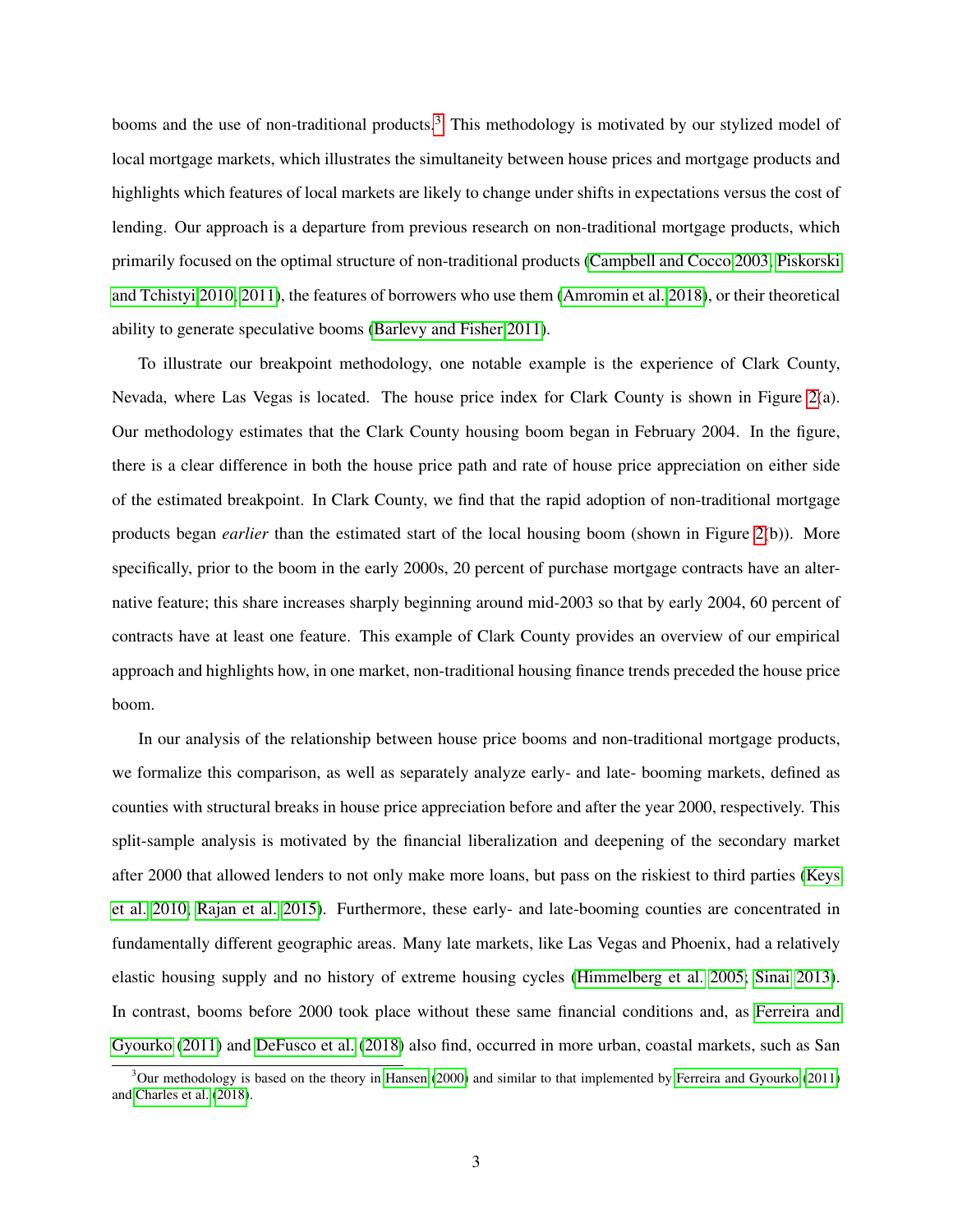Francisco and Boston.

In markets with early housing booms (before 2000), we first establish that non-traditional mortgage products are *unlikely* contributors to the sharp increase in house prices at the start of a county-specific boom. In addition, for early-booming markets, we find little evidence of credit supply growth in the years immediately before or after the start of the boom. In fact, we find that, on average, denial rates increased, the share of loans with full documentation grew, and the credit quality of borrowers remained constant around early booms. We also find evidence that income in these markets grew faster than the national trend in the years before a local boom. These results suggest that the impetus for the housing booms of the late 1990s were driven more by economic fundamentals, as shown by [Ferreira and Gyourko](#page-28-1) [\(2011\)](#page-28-1).

In contrast, in markets with late house price booms (after 2000), we find evidence that the increased use of non-traditional mortgage products preceded the accelerated rise of house prices. In the year before the start of late booms, the share of new purchase mortgages with any alternative financing feature increased 5 percentage points, primarily due to the use of variable rate and interest-only mortgage products. Moreover, in late-booming markets, we find important changes to credit supply that occur before the boom begins. For example, we find that mortgage denial rates steadily fell in preceding years. We also see an abrupt shift away from mortgages financed by the Federal Housing Administration (FHA) towards subprime loans in the year immediately before the start of the boom. Strikingly, we find no concurrent shift in "hard information" measures such as borrower FICO scores or LTV ratios that would indicate lower loan quality. These results expand upon earlier patterns documented by [Rajan et al.](#page-29-4) [\(2015\)](#page-29-4) that lenders altered their loan supply along dimensions that would be less frequently and consistently reported to investors. Overall, these findings support the view that financial innovation in the 2000s contributed to rising house prices by reducing payment constraints.

A key question regarding the county-level patterns we document is: what mechanism drove the expansion of alternative mortgage products in late-booming markets? We first develop a model of the mortgage market that highlights how the relative timing of initial increases in house prices and non-traditional mortgages provides insight into this question. Then, following the methodology laid out in [Mian and Sufi](#page-29-6) [\(2018\)](#page-29-6), we show that the rapid expansion of the private label securities market in mid-2003, pursuant to a sharp increase in Treasury rates, led to an immediate increase in the use of non-traditional mortgage products *before* a subsequent rise in house price appreciation. The expansion of non-traditional products was especially dramatic in those counties where the securities market was active prior to 2003. In these markets, securitization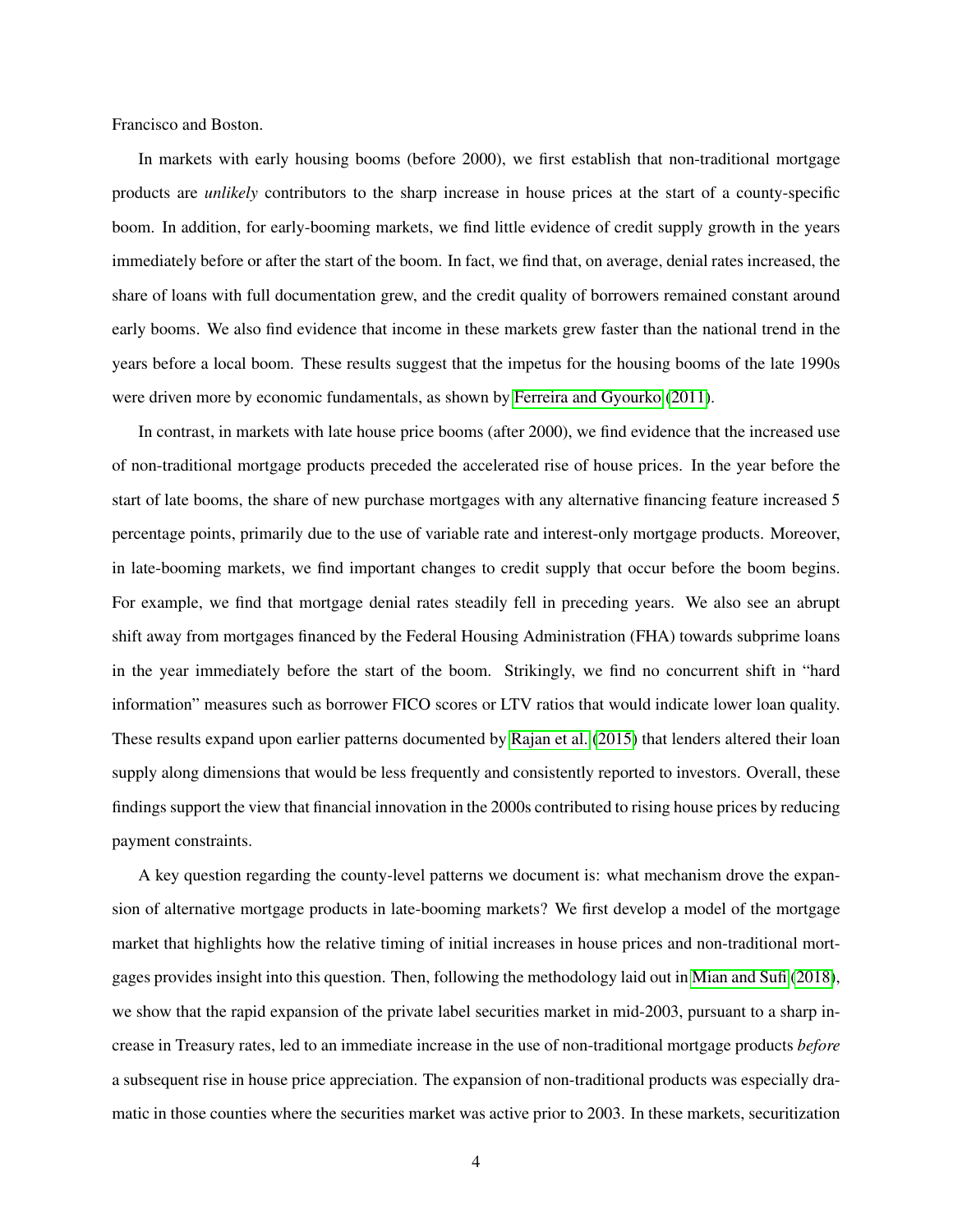infrastructure was already in place and there were few frictions to rapid expansion of mortgage originations. This pattern suggests that an important mechanism during this period was an exogenous shock to lenders' cost of capital that drove them toward the secondary market, where non-traditional products flourished.

Our results integrate a number of strands of literature focused on the degree to which the housing boom reflected price increases due to changing economic fundamentals versus speculation [\(Himmelberg et al.](#page-28-2) [2005;](#page-28-2) [Ferreira and Gyourko 2011;](#page-28-1) [Davidoff 2013\)](#page-27-7). Such research points to the role of investors [\(Haughwout](#page-28-4) [et al. 2011;](#page-28-4) [Chinco and Mayer 2016\)](#page-27-8), subprime borrowing [\(Demyanyk and Van Hemert 2011\)](#page-27-9), and nontraditional mortgage products [\(Amromin et al. 2018;](#page-27-5) [Barlevy and Fisher 2011;](#page-27-6) [Piskorski and Tchistyi 2011;](#page-29-2) [Keys et al. 2013\)](#page-29-7). These explanations remain controversial, in part because of the challenge of capturing how expectations of future house price increases affect borrowers' and lenders' mortgage origination choices. We find evidence that financial innovation through an increased use of non-traditional mortgage products was untethered to improvements in local fundamentals in later and more severely booming markets.

Our results also support the centrality of a credit supply expansion in driving the housing boom. For example, [Favilukis et al.](#page-28-5) [\(2013\)](#page-28-5) find that the primary driver of house price growth was changes in credit supply over the 2000s, while [Justiniano et al.](#page-28-6) [\(2015\)](#page-28-6) argue that the key stylized facts of the housing boom are best explained by the relaxation of lending constraints. In contrast, [Glaeser et al.](#page-28-7) [\(2013\)](#page-28-7) argue that the easy credit of the 2000s, through both interest rates and lending standards, cannot account for the substantial price increases. In our study, the timing of alternative financing trend breaks and credit supply changes we document aligns with the findings of [Mian and Sufi](#page-29-6) [\(2018\)](#page-29-6) and [Justiniano et al.](#page-28-8) [\(2017\)](#page-28-8), who both identify mid-2003 as a pivotal moment when credit supply strongly deviated from previous trends.

In the next section, we describe our data. Section 3 presents a stylized theoretical model to highlight the ways in which house prices and non-traditional mortgage products interact. Section 4 describes our breakpoint methodology and its application to house prices. Section 5 provides the results of our study for all counties and early- and late-booming counties analyzed separately. Section 6 concludes.

## 2 Data and Measurement

The unique dataset we construct has three key features that make it well-suited to study the relationship between rising house prices and non-traditional mortgage products. First, we are able to observe the house price dynamics of a large number of local housing markets. Importantly, our repeat-sales house price indices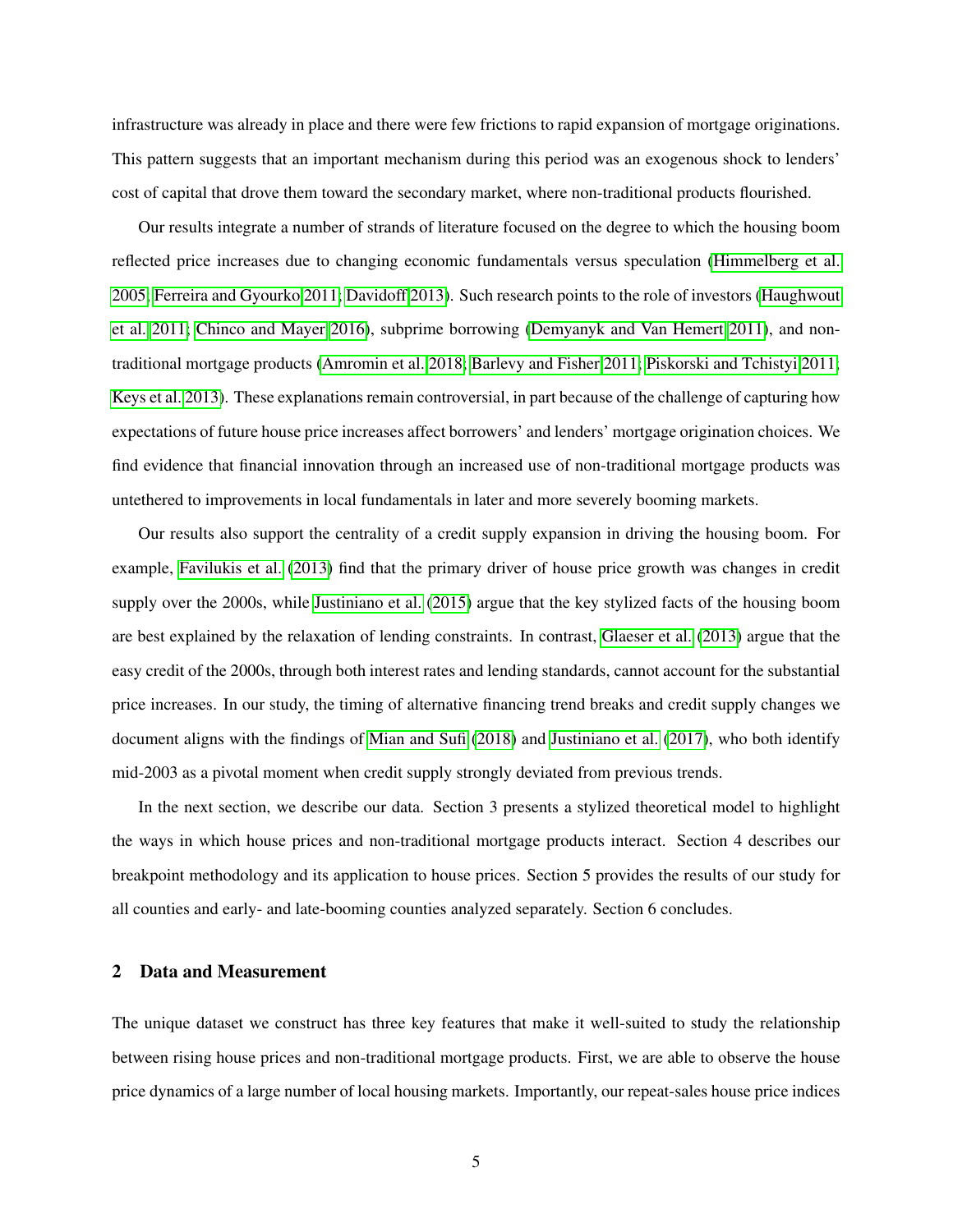are based on the sales backed by a large range of loan types rather than just conforming loans. These indices should capture the house price movements of properties financed with non-traditional mortgage products, which is likely to reduce measurement error. Second, we take advantage of administrative loanlevel data that are comprehensive in their geographic and loan characteristic coverage. These data allow us to measure with great precision the prevalence of non-traditional mortgage products for a large number of local markets. To our knowledge we are the first to construct such measures. Third, using multiple years of administrative loan-level data allows us to take measurements at a monthly frequency, which makes it possible to pinpoint sharp changes in our variables and to follow the order in which they occur. In summary, our dataset provides more granularity across three dimensions — the geographic level (county), time period (month), and mortgage-level detail — than any previous study along these lines to the best of our knowledge.

For additional context, although these non-traditional mortgage products were invented earlier, our dataset period from 1993 – 2010 is well suited to studying their relationship to house prices. Their use before that period was limited to certain areas (e.g. California) or individuals (e.g. high credit quality entrepreneurs) who had specific needs for flexibility [\(Green and Wachter 2005\)](#page-28-0). In the late 1990s, their use began to broaden, as they became more attractive to lenders for several reasons. For one, advances in technology, including automated underwriting and better credit monitoring, made lenders more confident in their ability to assess the risk of such products [\(Gates et al. 2002\)](#page-28-9). In addition, in a healthy economy with rising house prices, lenders may have been more willing to make contracts with incomplete information [\(Bolton](#page-27-10) [and Faure-Grimaud 2010;](#page-27-10) [Tirole 2009;](#page-29-8) [Piskorski and Tchistyi 2011\)](#page-29-2).

We now discuss each data source in more detail. The county-level house price indices were obtained from CoreLogic (CL). These indices are, for our purposes, preferable to other indices, such as those produced by the Federal Housing Finance Agency (which only include properties backed by conforming loans), or those produced by Case-Shiller (which are limited to a smaller set of markets). At the time of our analysis, CL produced 1,163 county-level house price indices for single-family detached properties using their repeat sales methodology. CL indices have the advantage of going back for many more years than other indices, such as Zillow (though there is considerable overlap between the two sources in recent years). The CL indices start in 1973 for some counties, but we limit our analysis to 1993, when many indices begin, and later. No indices are produced for counties that experience fewer than five sales in a least one month over their collection period. The sample counties cover over 80 percent of the US population. The remaining 20 percent consists of rural counties that experienced very little of the housing boom.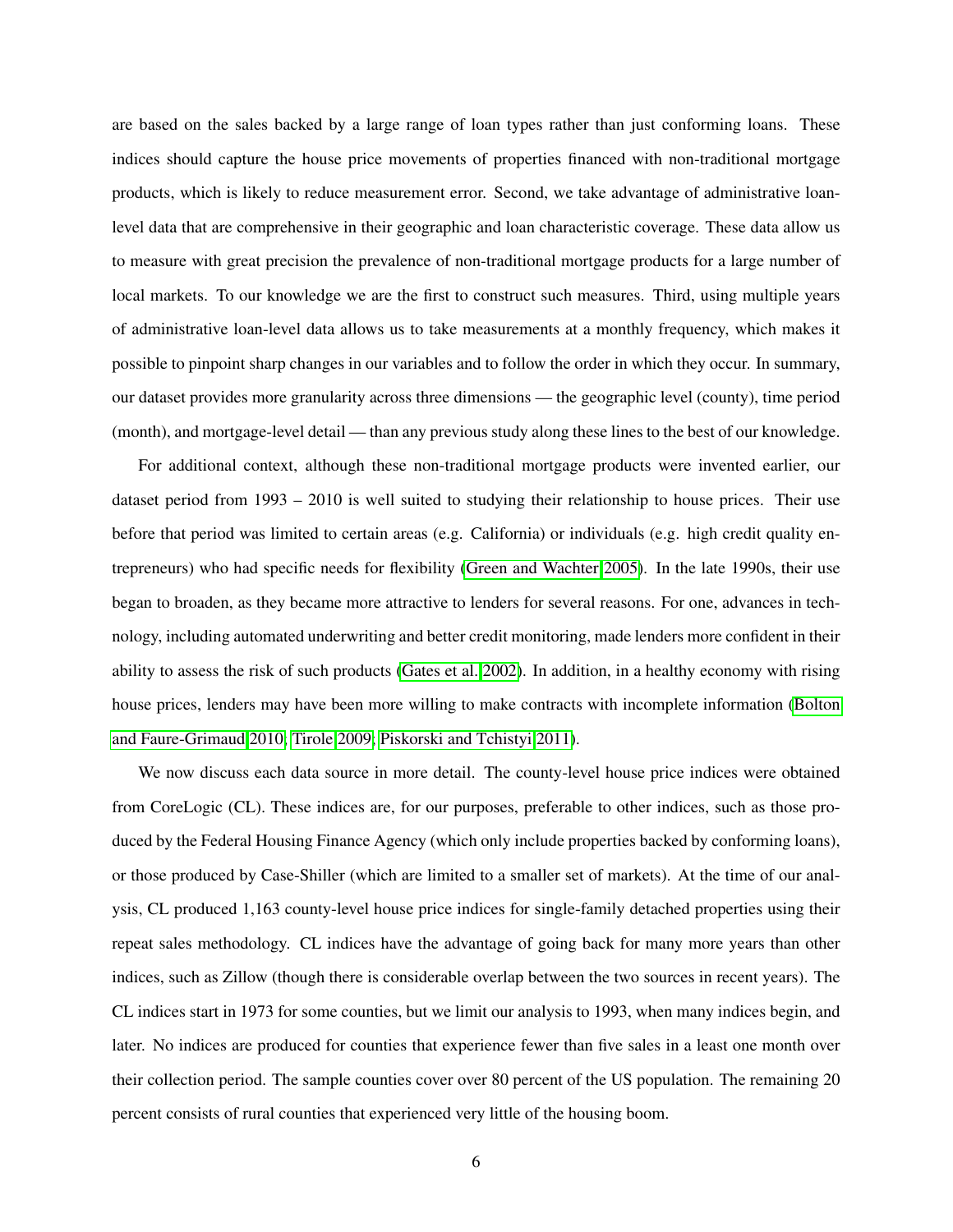Our mortgage financing characteristics are from CoreLogic, the Home Mortgage Disclosure Act (HMDA) data, and McDash Analytics, LLC, a wholly owned subsidiary of Lender Processing Services, Inc. (McDash LPS). CL and McDash LPS provide loan-level records for first-lien non-agency (subprime and alt-A) mortgages and agency (mostly prime) mortgages, respectively, for the 1993-2012 period. Both CL and McDash LPS collect these records from a group of mortgage servicers. Their combined coverage of the mortgage market in the early 1990s is less than ideal, 20-40 percent, but grows with the addition of more servicers over time. The data after 2004 covers over 80 percent of the first-lien market. While the representativeness of our data in earlier years and compositional shifts over time are a concern, this data remains the best, if not only, source for detailed information on loan characteristics. Additionally, for the purposes of our analysis, it is unlikely that changes in coverage are correlated with the timing of county-level structural breaks in house prices or our other market variables. The sample is limited to purchase loans since we are interested in the actions of borrowers entering the market, rather than current owners who refinance or extract equity from their homes.

From the CL and McDash LPS data sources, we separately calculate the share of loans with a variable rate, extended term, interest only, or negative amortization feature, as well as two summary measures of the use of non-traditional mortgage products in each county and month.<sup>[4](#page-7-0)</sup> The first is the percent of mortgages with any alternative financing feature. The second is the percent of mortgages with a "payment gap," defined as a monthly payment that amortizes the mortgage at a rate less than the payment on a counterfactual 30-year fixed-rate mortgage at prevailing rates. The counterfactual rate is obtained by matching each borrower by FICO score bin (20 points) and LTV ratio bin (10 percentage points) to the prevailing interest rate obtained by borrowers using a 30-year fixed rate mortgage in the same month.<sup>[5](#page-7-1)</sup>

For each county and month, we also use this source to calculate the share of loans originated through the FHA, the share with full documentation, as well as average FICO scores at origination and first-lien loan-tovalue ratios. It should be noted that loans insured by the FHA are typically 30-year fixed-rate mortgages that require a minimum 3.5 percent downpayment. Given the low required downpayment, a borrower choosing a subprime loan over an FHA mortgage would be more likely to experience a reduction in monthly payments or be able to buy a more expensive house using an alternative financing feature, rather than relaxing a

<span id="page-7-1"></span><span id="page-7-0"></span><sup>&</sup>lt;sup>4</sup> For the time series of the prevalence of each non-traditional mortgage feature, see Figure [A.1.](#page-47-0)

<sup>&</sup>lt;sup>5</sup>Less sophisticated approaches to constructing a counterfactual, such as assigning all borrowers in a given month the prevailing Freddie Mac Primary Mortgage Market Survey (PMMS) interest rate on a 30-year fixed rate mortgage, yield qualitatively similar results.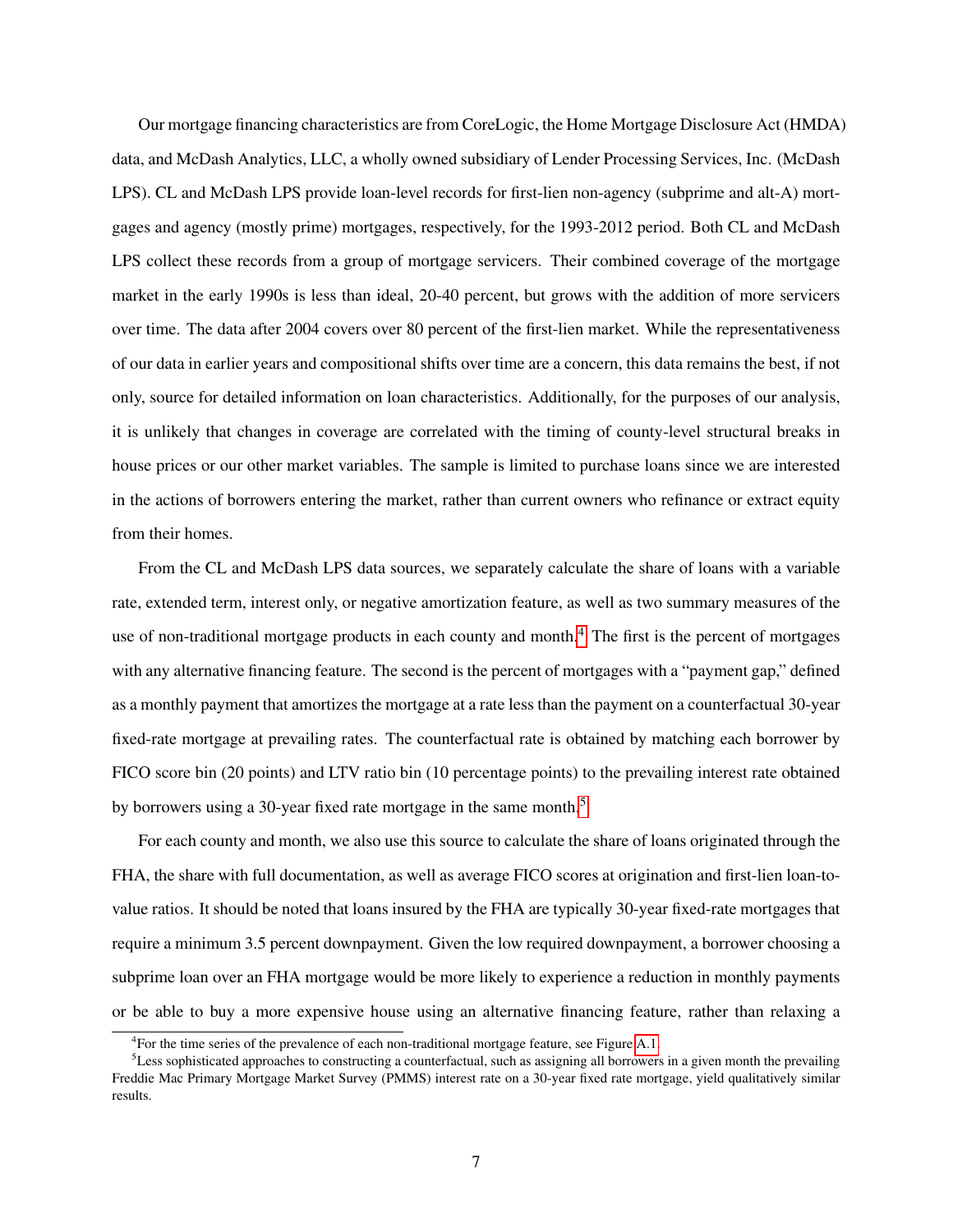downpayment constraint.[6](#page-8-0)

We obtain additional mortgage characteristics from HMDA for the same period (1993-2010). Passed by Congress in 1975, HMDA requires every lender satisfying any of a broad list of criteria to report every loan and a set of its characteristics to a central repository.<sup>[7](#page-8-1)</sup> Because of this requirement, coverage for this dataset is broad. Again, we limit our analysis sample to purchase loans. From this source, we obtain information related to credit supply that are not available in the CL and McDash LPS data. The measures we calculate from HMDA for each county and month include the share of loan applications denied, percent subprime, second lien share of originations, percent owner-occupied, and average debt-to-income ratio.<sup>[8](#page-8-2)</sup>

Summary statistics for our data across the full sample are given in Table [1.](#page-44-0) House price appreciation in our sample counties over our sample period was quite high, on average 8.5 percentage points, with an almost equally high standard deviation. For our summary measures, the percent of mortgages with at least one alternative financing feature and the percent with a payment gap averaged 19.4 percent and 18.2 percent, respectively, but again with very high standard deviations.<sup>[9](#page-8-3)</sup> Thus, during an extended period of rising prices, non-traditional mortgages were quite prevalent.

#### 3 Theoretical Framework

In this section, we develop a stylized model of a local mortgage market to show how non-traditional mortgages can be both a cause and consequence of house price booms and motivate our empirical investigation. The central insight from the model is that borrowers and lenders use non-traditional mortgage products to (1) maintain affordability of houses in a market with rising house prices and to (2) speculate on those future increases. Furthermore, a fall in the cost of capital that lenders use to supply loans can fuel the speculative use of non-traditional mortgages. The model here borrows heavily from the designs of [Barlevy and Fisher](#page-27-6) [\(2011\)](#page-27-6) and [Relihan](#page-29-9) [\(2017\)](#page-29-9) and the insights from other work on the interaction of non-traditional mortgage

<span id="page-8-0"></span><sup>&</sup>lt;sup>6</sup>In addition, FHA loans cannot be larger than a proportion of the conforming loan limit, whereas subprime loans do not face such a cap. See [Immergluck](#page-28-10) [\(2011\)](#page-28-10) for more on the drivers of the decline in FHA share during the housing boom.

<span id="page-8-1"></span> $<sup>7</sup>$ The most important criteria include having assets above a low threshold and operating a branch within an MSA. For a full</sup> discussion of reporting requirements see <http://www.ffiec.gov/hmda/pdf/2013guide.pdf.>

<span id="page-8-2"></span><sup>&</sup>lt;sup>8</sup>Subprime loans are identified by matching HMDA agency and lender codes with the subprime lender list created by HUD. According to [Mayer and Pence](#page-29-10) [\(2009\)](#page-29-10), this method should adequately capture the size of the subprime market. HMDA itself includes an indicator for "high-cost" loans in the later years of data, but this measure may not capture whether the loan is actually subprime (given the lack of data on creditworthiness). Additional county characteristics are obtained from the Census and the Bureau of Labor Statistics (BLS). These data sources provide information on household income and county unemployment rates. Since household income is only collected annually, we linearly interpolate monthly values between years.

<span id="page-8-3"></span> $9$ The small discrepancy between these two measures can be explained by some 15-year loans with alternative features, which sometimes pay more on a monthly basis than a 30-year fixed rate mortgage.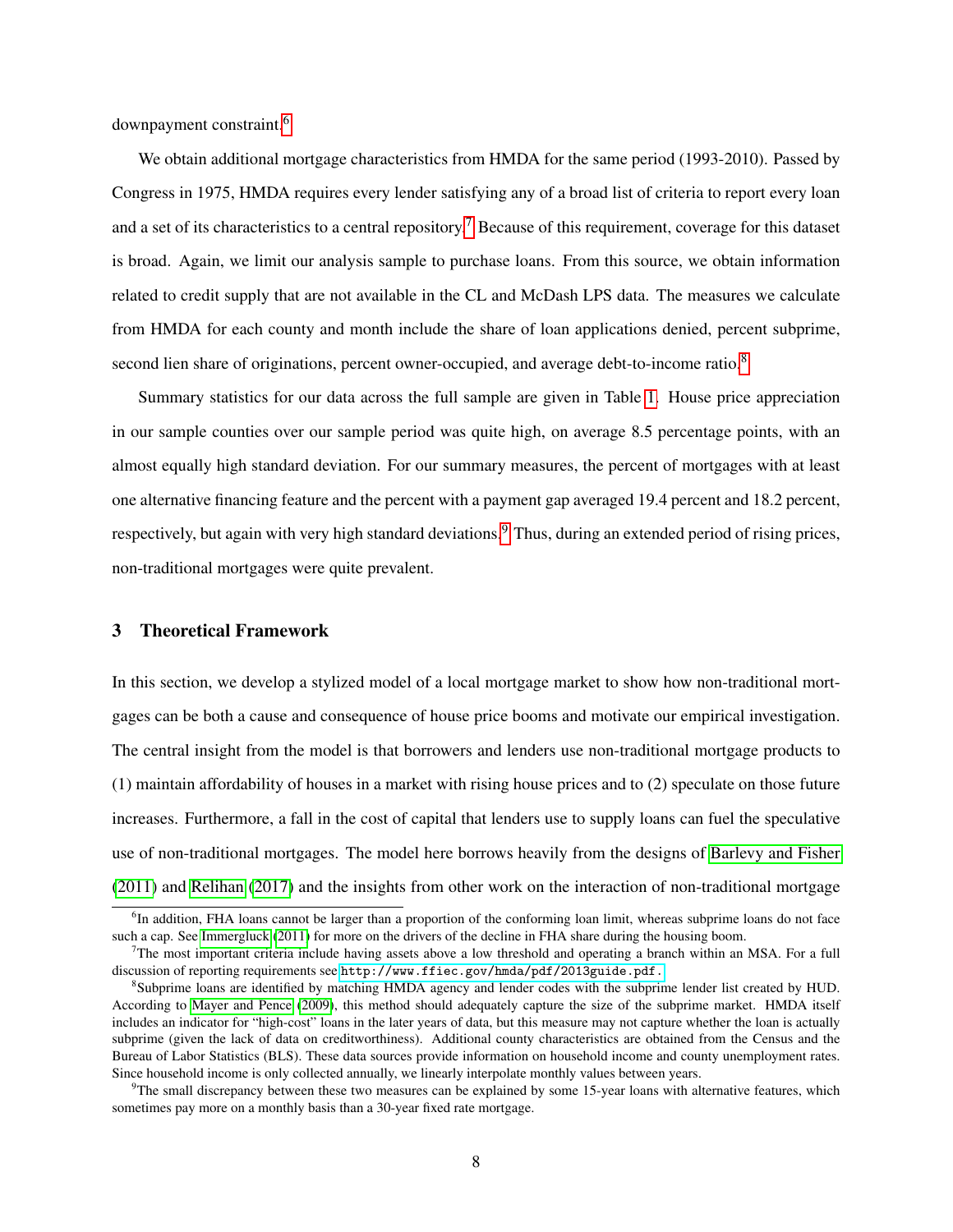use and house prices [\(Campbell and Cocco 2003;](#page-27-4) [Piskorski and Tchistyi 2010,](#page-29-1) [2011;](#page-29-2) [Kung 2015;](#page-29-11) [Guren](#page-28-11) [et al. 2018\)](#page-28-11). However, in contrast to this previous work, we allow for a menu of mortgage types to be an endogenous outcome of the model, rather than presupposing a set of available mortgage contract types or focusing on one optimal mortgage design.

#### 3.1 Setting

There are three key elements to our model. First, consumers have different wages so that they differ in their ability to pay for housing services. Consumers with high wages will not pay more than the marginal utility from housing, while lower wage consumers cannot pay more than their wage in any period. Second, there is one lender available, and consumers must use a mortgage to purchase a house. Thus, the lender offers a menu of mortgage types to consumers, with fixed and varying payments matched to consumers' wage profiles, to perfectly price discriminate and fully extract consumers' surplus from owning a house.<sup>[10](#page-9-0)</sup>

Third, uncertainty about the path of future house prices is common to both consumers and the lender. In the model, this uncertainty generates the speculative use of non-traditional mortgage products. In particular, if the future expected house price is high relative to the house price today, the lender may increase expected profit by shifting the supply of loans toward future consumers. If they do so, the current equilibrium house price and loan size rise, increasing current consumers' leverage relative to wages and/or use of back-loaded mortgages. Without this uncertainty, there would be no speculative use of non-traditional mortgages; Instead, only changes in lenders' cost of capital would alter the product mix.

More formally, in period  $t = 1$  there is a unit mass of consumers, denoted as generation  $g = 1$ . With some probability  $q < 1$  another generation of consumers of size n will arrive in the second period. Denote them as generation  $g = 2$ . Once arrived, consumers live an infinite number of periods. Each consumer i in generation g in period t is identical except for her initial wage,  $w_{it}^g$ , which is independently and identically distributed from some space  $W<sup>g</sup>$ . In subsequent periods, each consumer receives an independent shock to their wage such that  $w_{it+1}^g = w_{it}^g + \epsilon_i^g$  $\mathcal{E}_i^g$ , where  $\epsilon_{it}^g$  is randomly drawn from distribution  $E^g$ . This information is common to all consumers and the lender.

The consumer's problem is to maximize her total lifetime utility, which depends on her consumption

<span id="page-9-0"></span> $10$ At the other extreme, with perfect competition all mortgages would be lent at cost. Therefore, to generate a menu of mortgage contracts with fixed and varying payments, it would be necessary instead to have some other variation such as in risk premiums or credit market frictions.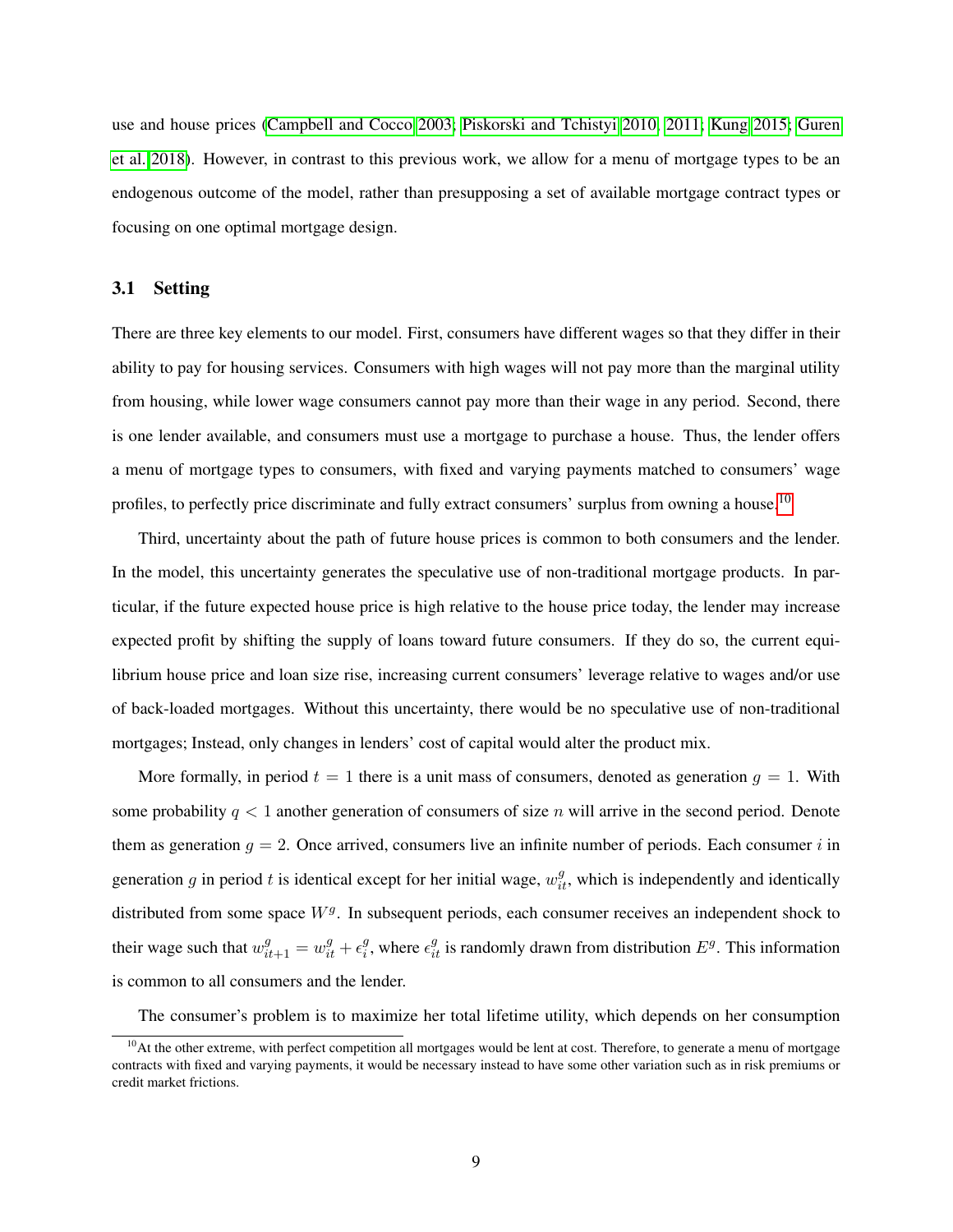of housing services through homeownership and consumption of all other goods.<sup>[11](#page-10-0)</sup> The marginal utility of consuming all other goods in a period is normalized to 1. The relative size of consumers' marginal utility from housing will be crucial in determining the equilibrium house price and mortgage contracts; only consumers who can access housing services for no more than their marginal utility will have demand for a house. Suppressing the generation index, each consumer's problem is:

$$
\max_{\{c_{it}\},\{M_{it}\}} \sum_{t=1}^{\infty} \beta^t (c_{it} + \overline{\mu} M_{it}) \tag{1}
$$

such that

$$
c_{it} \ge 0, M_{it} \in \{0, 1\} \,\forall \, t \tag{2}
$$

and

$$
c_{it} + p_{it}(L_{it})M_{it} \le w_{it} + h_t M_{it-1} \ \forall \ t \tag{3}
$$

where  $\beta$  is the discount rate (identical for all consumers),  $c_{it}$  is consumption of all other goods excluding housing,  $M_{it}$  indicates an outstanding mortgage,  $p_{it}(L_{it})$  is the consumer's mortgage payment for a loan of size  $L_{it}$ , and  $h_t$  is the house price. Per period marginal housing utility is  $\mu(\beta^{-1} - 1)$ , such that the utility from owning a house in perpetuity is  $\overline{\mu}$ . Consumers can only purchase a house in the first period of their lifetimes.<sup>[12](#page-10-1)</sup> Houses are the only durable asset across periods.

We also assume that there is only one lender and that a mortgage is required to purchase a house. The lender's problem is to choose the consumers in each generation it should offer loans to and the payments on each respective mortgage that maximize its total expected profit:

$$
\max_{\{p_{it}(L_{it})\}} \sum_{i} \sum_{t} E[\pi(M_{it})] \tag{4}
$$

such that

$$
\sum_{i} \sum_{t} E[\pi(M_{it})] \ge 0 \tag{5}
$$

where  $E[\pi(M_{it})]$  is the expected profit from a mortgage made to person i at time t. If a consumer defaults

<span id="page-10-0"></span><sup>&</sup>lt;sup>11</sup>For simplicity, we do not discount the future profit for the lender. This does not have any meaningful impact on the model's conclusions.

<span id="page-10-1"></span><sup>&</sup>lt;sup>12</sup>Without this assumption, a first generation consumer's purchase decision in period 1 is a function of the purchase decisions of other first generation consumers in period 1. Therefore, this assumption makes the model solution more tractable.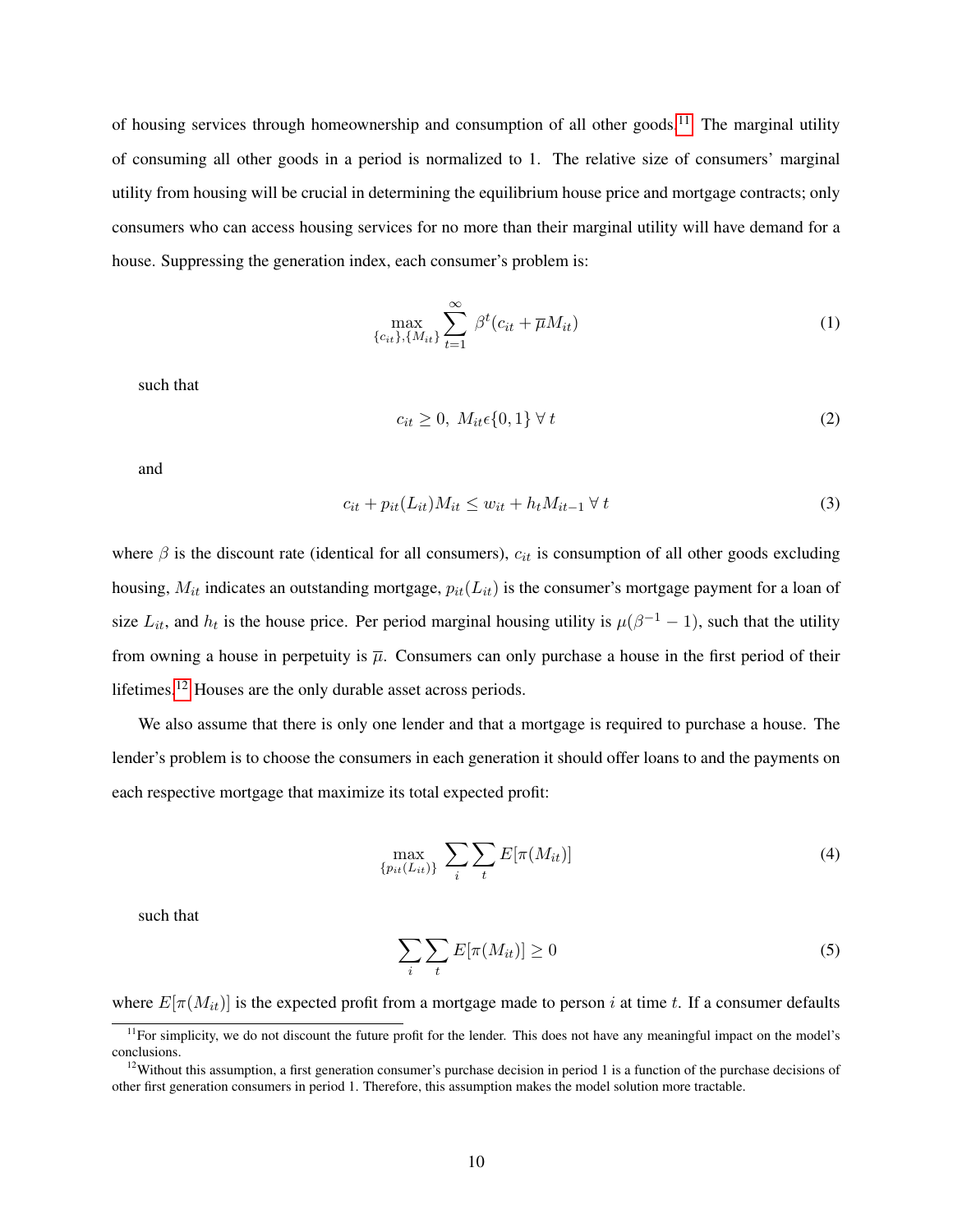on a loan in period  $u > t$ , the lender takes immediate possession of the house and can resell it to another consumer in period  $u$ . The lender has recourse to the period  $u$  wages of a borrower in default. Therefore:

$$
E[\pi(M_{it})] = \begin{cases} \sum_{t} E[p_{it}(L_{it})] - r & \text{if default not expected} \\ \sum_{t}^{u} E[p_{it}(L_{it})] + E[h_{u} *] + E[w_{iu}] - r & \text{if default expected} \end{cases}
$$
(6)

where r is the fixed cost of making a loan.<sup>[13](#page-11-0)</sup> If two customers are equally profitable, the lender will randomly break ties in allocating loans.

We make several additional assumptions to focus on the space of interesting outcomes. First, we assume that there is a fixed supply of houses,  $H^1 < 1$ , available in the first period so that some consumers in the first generation will not be able to purchase a house. Second, we assume that the house price in a period is the highest price that clears the market for the available houses, as in a sealed bid auction with multiple units and one price. Third, we assume non-negative expected wage growth in each period to focus on the dynamics of house price booms.

## 3.2 Outcomes

The optimal choices of the first generation consumers and lender depend on their expectation of future house prices. Therefore, we solve for the first period equilibrium house price and mortgage contracts through backward induction. In period 3 and thereafter, because there are no consumers who can purchase houses, the house price is 0 and there is no mortgage market (the degenerate case).<sup>[14](#page-11-1)</sup> Moving to period 2, if the second generation does not arrive, then the house price and mortgage markets similarly collapse.

Now, imagine the second generation does arrive. Consumers from the second generation will only want to contract for a mortgage if they get at least as much utility from housing through the mortgage as they would from consuming other goods. In other words, their total mortgage payments cannot exceed their maximum lifetime utility from housing:  $\sum_t p_{it} \leq \overline{\mu}$ . As the sole supplier of mortgages with perfect information, the lender is able to perfectly price discriminate. It will therefore choose to offer each consumer a mortgage contract with the highest payments possible that still satisfies each consumer's budget constraint.

<span id="page-11-1"></span><span id="page-11-0"></span><sup>&</sup>lt;sup>13</sup>We assume a fixed cost to each loan and that lenders offer the smallest profit maximizing loan.

<sup>&</sup>lt;sup>14</sup>If consumers in the later periods of life were to trade houses among themselves, the house price would still be the smaller of  $\overline{\mu}$ and the willingness to pay of the marginal consumer, but solving the model would be significantly less tractable while not providing any extra insight.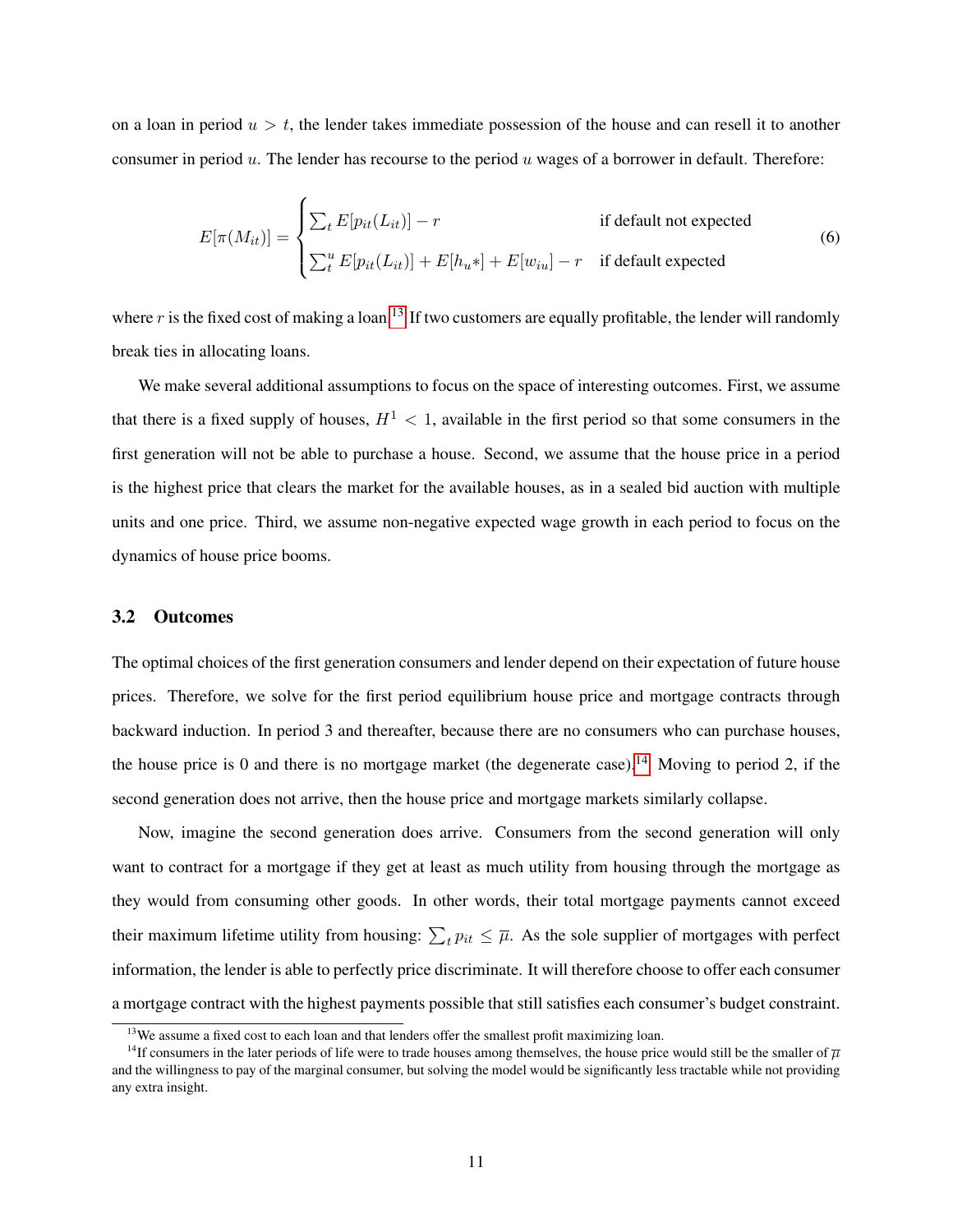For consumers with expected wages above  $\mu(\beta^{-1} - 1)$  for all periods, the most the lender can charge is  $\mu(\beta^{-1}-1)$  each period. Other consumers cannot be charged more than their wage in any period. Therefore, in equilibrium, consumers are offered mortgages with both fixed and variable payments such that:

$$
p_{it} = \begin{cases} \mu(\beta^{-1} - 1) & \text{if } w_{i2} \ge \mu(\beta^{-1} - 1) \forall t \\ \min(E[w_{it}], \mu(\beta^{-1} - 1)) & \text{if } w_{i2} < \mu(\beta^{-1} - 1) \end{cases}
$$
(7)

for  $t = 2, ..., \infty$  for borrowers who receive a mortgage. Note that this means there can be mortgages with both fixed and variable payments in equilibrium, even without expectations of future house price increases.[15](#page-12-0)

The equilibrium house price in period 2 will be determined by the marginal willingness to pay of consumers for housing services. Their willingness is at most  $\overline{\mu}$ , their lifetime marginal utility from owning a house. Denote the period in which a consumer's wages are expected to exceed  $\mu(\beta^{-1} - 1)$  for the first time as period s. If the expected sum of a consumer's lifetime wages are less than  $\overline{\mu}$  at time t, then she would be willing to pay all of the discounted utility from her wages up until date  $s$ ,  $\sum_{t}^{s} \beta^t w_{it}$ , and the discounted utility she would receive from owning a house for her remaining lifetime,  $\beta^{s-t}\overline{\mu}$ , for a house in period t.

Denote  $H<sup>2</sup>$  as the mass of houses available for purchase in the second period through defaults and vacancies.[16](#page-12-1) Then house prices in the second period are determined by the intersection of the housing supply and willingness to pay curves, as illustrated in Figure [A.2.](#page-48-0) If there are fewer houses than second generation consumers whose willingness to pay is  $\bar{\mu}$ , then the house price that clears the market is  $\bar{\mu}$  and a random subset of those consumers will be allocated the  $H<sup>2</sup>$  houses. However, if there are more houses than consumers with the maximum willingness to pay, then the price falls to the willingness to pay of the  $k'$ consumer that clears the market. Hence:

$$
h_{2} * = \begin{cases} \overline{\mu} & \text{if } \phi^{2} > H^{2} \\ \sum_{t=2}^{s} \beta^{t} w_{k't} + \beta^{s-2} \overline{\mu} & \text{if } 0 < \phi^{2} \leq H^{2} \end{cases}
$$
(8)

where the mass of consumers in a generation g with initial wages  $w_i^g \ge \mu(\beta^{-1} - 1)$  is  $\phi^g$ . Given the period 2 house prices, the loan size required by each consumer is  $L_{it} = h_2 *$ .

<span id="page-12-0"></span><sup>&</sup>lt;sup>15</sup>Furthermore, since consumers live for infinite periods these are payments on non-amortizing loans and the lender is equivalent to a landlord.

<span id="page-12-1"></span><sup>&</sup>lt;sup>16</sup>Note that in order for a first generation consumer to sell a house, it must be that  $h_{2} \gg \overline{\mu}$ . This is impossible, so  $H^2$  will be composed of houses repossessed by the lender and houses which were not sold in period 1.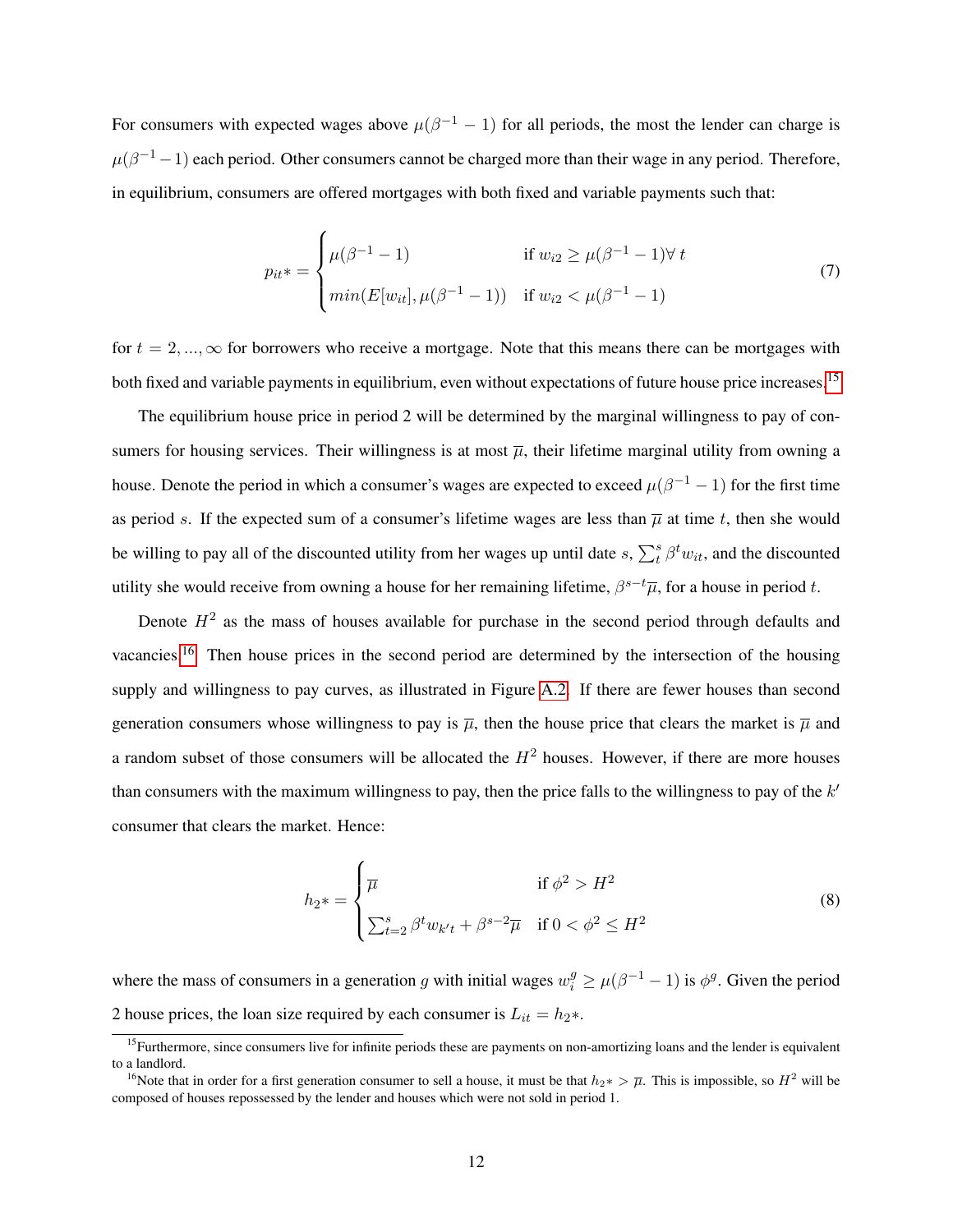We have now solved for the period 2 equilibrium mortgage contracts and house price, depending on whether the second generation arrives. If they do not, with probability  $(1 - q)$ , then the house price will be 0 (because there are no new borrowers). If they do, with probability q, the house price will be determined as in equation (8). Therefore, in period 1, the expectations of the consumers and lender for period 2 house prices will be:

$$
E[h_{2}*] = \begin{cases} \overline{\mu}q & \text{if } \phi^{2} > H^{2} \\ (\sum_{t=2}^{s} \beta^{t} w_{i^{*}t} + \beta^{s-2} \overline{\mu})q & \text{if } \phi^{2} \leq H^{2} \end{cases}
$$
(9)

Lenders will use this expectation to determine which first generation consumers it should provide mortgages. Consumers, who are restricted from purchasing homes outside the period they arrive, do not use this expectation in their borrowing decision.

We now solve for the lender's optimal allocation of loans to first-generation consumers. In each generation, the most profitable borrowers to the lender are those consumers whose wages are expected to be at least  $\mu(\beta^{-1} - 1)$  each period once they arrive. If they receive a mortgage, the payments will be equal to that maximum willingness to pay and borrowers would not be expected to default. In the first period, the lender will always prefer to lend to first generation consumers in this group, since they receive one more payment from them. Following the same logic, the next most profitable borrowers are those first-generation consumers who make less than  $\mu(\beta^{-1}-1)$  in the first period, but are expected to make at least that in period 2 and later. For these first-generation consumers, they pay their wage in the first period and  $\mu(\beta^{-1} - 1)$ thereafter. They are also not expected to default.

At this point, if there are enough first generation consumers in these two categories to purchase all of the houses, then the mortgage contracts and house price will again be structured as in equations (7) and (8) with a mix of fixed and variable payment contracts. Furthermore, the period 2 house price and mortgage markets will stagnate, as no first generation consumers will sell their house for less than  $\overline{\mu}$  and no second generation consumers will buy one for more than  $\overline{\mu}$ .

Instead, suppose that there are more houses than first generation consumers with wages in the two categories above. The lender then faces a more complicated decision rule for the allocation of additional mortgages among the remaining first generation consumers, those for whom  $E[w_{i2}] < \mu(\beta^{-1} - 1)$ . Call consumer  $i^*$  the consumer with the highest wages from the remaining first generation consumers who would not default in expectation on a mortgage with payments matched to her expected wage profile. Call consumer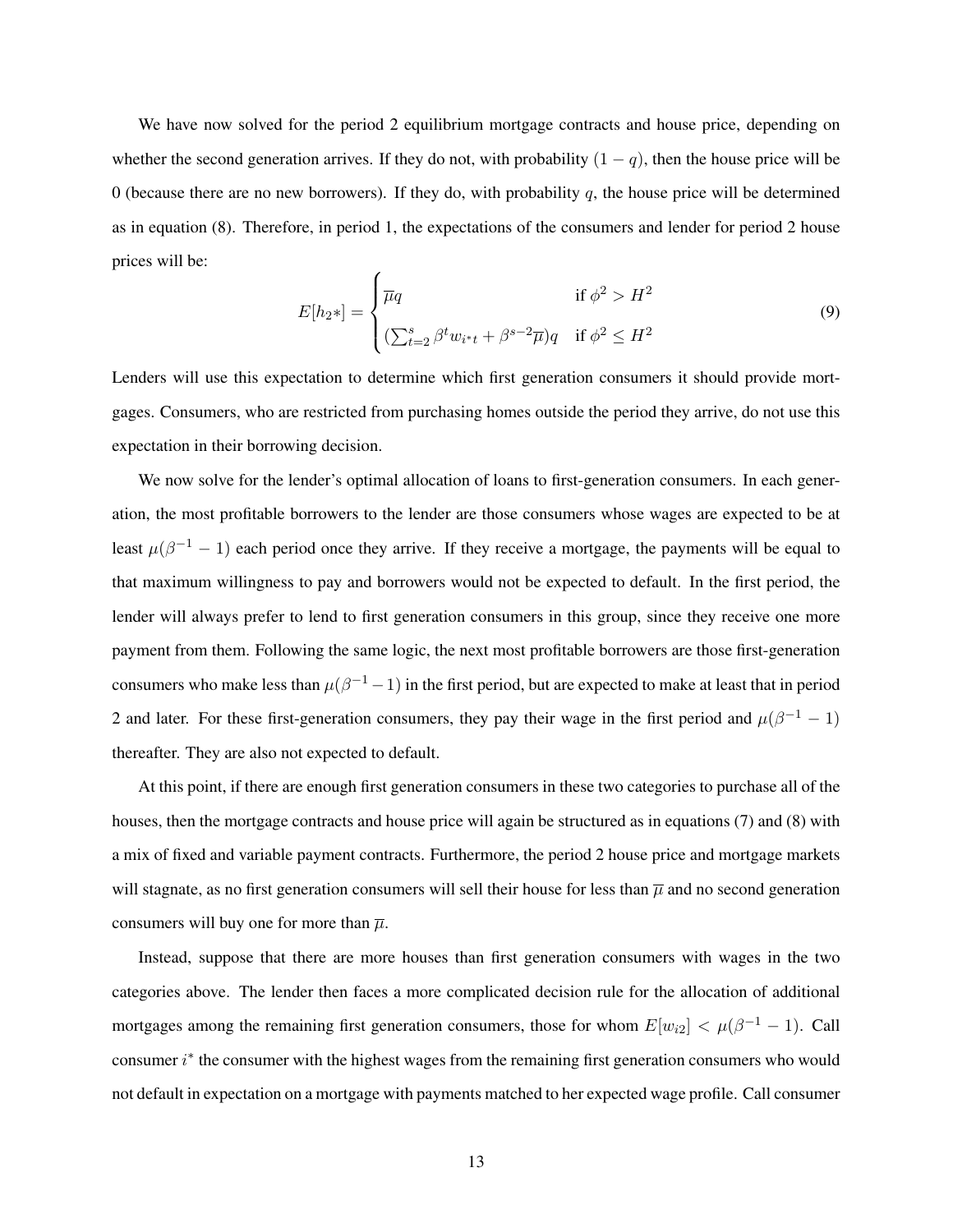j<sup>\*</sup> the first generation consumer with the highest wages such  $w_{i1} + \beta E[w_{i2}] < \mu(\beta^{-1} - 1)$ . This is the highest wage consumer who would prefer a contract on which they expect to default to no mortgage at all. Finally, call consumer  $k^*$  the second generation consumer with the highest expected willingness to pay in the second period.

The marginal allocation of credit will depend on the relative profitability of lending among these three consumers. For example, If the lender makes its next mortgage to consumer  $i^*$ , the lender's expected profit from the mortgage is:

$$
w_{i^*1}^1 + E[w_{i^*2}^1] + \sum_{t=3}^{\infty} min(E[w_{i^*t}^1], \mu(\beta^{-1} - 1)) - r.
$$
 (10)

But if the lender instead provides the next mortgage to second generation consumer  $k^*$ , its expected profit is:

$$
\sum_{t=2}^{\infty} \min(E[w_{k*t}^2], \mu(\beta^{-1} - 1))q - rq.
$$
\n(11)

To maximize expected profits, the lender should allocate the next mortgage to the more profitable consumer. Thus, when the expected profitability of lending to consumer  $k^*$  is relatively high, the lender begins to restrict its mortgage supply to first generation consumers in favor of speculating on the arrival of profitable second generation consumers. This will be more likely to occur when second generation consumers' wages, the probability of their arrival, or the size of their generation is high.

However, the lender may not need to forgo any period 1 payment in order to lend to consumer  $k^*$ . The lender could first provide a mortgage to consumer  $j^*$ , who would be expected to default in period 2. Then the lender can both resell the house and lend to second generation consumer  $k^*$ . Under this scenario, the lender's expected profit from mortgages to both  $j^*$  and  $k^*$  is:

$$
w_{j+1}^1 + E[w_{j+2}^1] + E[h_{2}!] + \sum_{t=2}^{\infty} \min(E[w_{k+t}^2], \mu(\beta^{-1} - 1))q - r(1+q). \tag{12}
$$

Lending to both the low-wage first generation consumer  $j^*$  and second generation consumer  $k^*$  rather than the second generation consumer alone will be profit maximizing when  $w_{j^*1} + E[w_{j^*2}] + E[h_{2^*}] - r > 0$ , i.e. when the wages of the low-wage consumers who default in expectation are high or house prices are high relative to the cost of mortgage origination.

Thus, in this model the lender trades off providing an additional mortgage to a high-wage first generation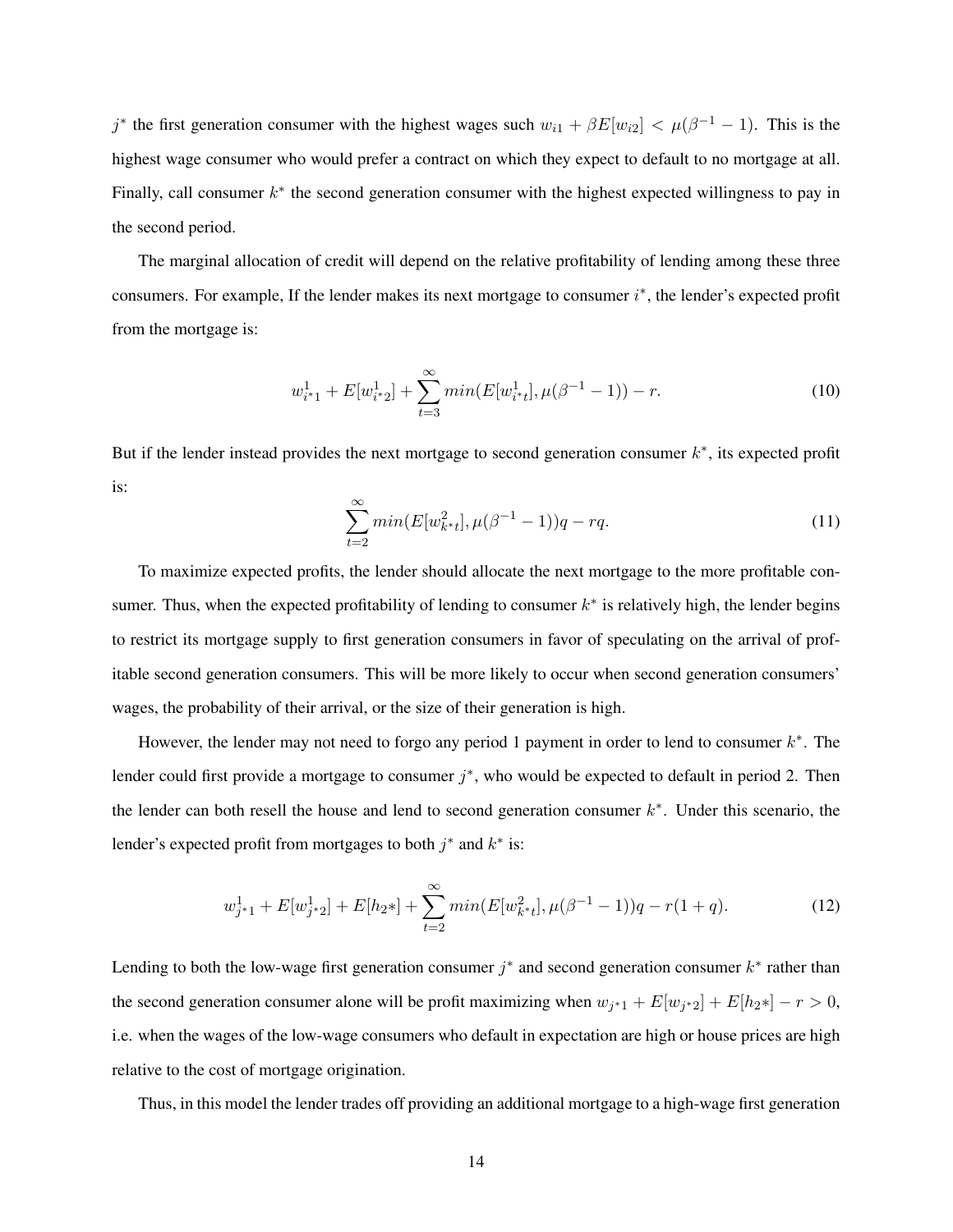consumer who is not expected to default against speculating on the arrival of the second generation. The lender does so by reserving the option to lend to the highest-wage second generation consumer, possibly in combination with supplying a mortgage to a low-wage first generation consumer who is expected to default in the second period. Once the next loan per period is allocated, the lender will reconsider equations (10), (11), and (12) with the remaining customers and continue allocating loans until all the houses are accounted for or the lender can no longer make a loan with positive expected profits.

The first period house price will again be determined by the lowest marginal willingness to pay of the first generation consumer who can receive a mortgage, consumer  $i'$ , such that:

$$
h_{1} * = \begin{cases} \overline{\mu} & \text{if } \phi^1 > H^1 \\ \left( \sum_{t=1}^s \beta^t w_{i't} + \beta^{s-1} \overline{\mu} \right) & \text{if } \phi^1 \le H^1 \end{cases} \tag{13}
$$

and the loan size of each consumer is  $L_{i1} = h_1 *$ . Note that consumers who expect to default in period 2 have an unlimited willingness to pay for a house in period 1. Therefore, period 1 house prices and loan sizes are determined by the willingness to pay of the i' borrower who does not expect to default. Furthermore, while borrowers who do not expect to default will receive either fixed or variable payment contracts as in equation (7), borrowers who expect to default will accept any payment schedule such that the first period payment is less than their wage. Given their low wages, this implies a back-loaded mortgage contract relative to the borrowers who do not expect to default for the same loan size.

It is worth emphasizing that in this setting, the lender's shift of credit supply toward second generation consumers affects the leverage of first generation consumers through house prices. Each mortgage the lender denies to a high-wage first generation consumer in favor of speculating on the second generation's arrival changes the  $i'$  first generation consumer to be a consumer with a higher marginal willingness to pay. Thus this shift puts upward pressure on  $h_1$ ∗. Higher prices induce greater borrowing, so the loan size of each consumer who receives a mortgage in the first period will also be higher. In this case, consumers with lower wages will experience the largest relative increase in leverage, with especially highly leveraged low-wage consumers if back-loaded mortgages are offered to some consumers who are expected to default.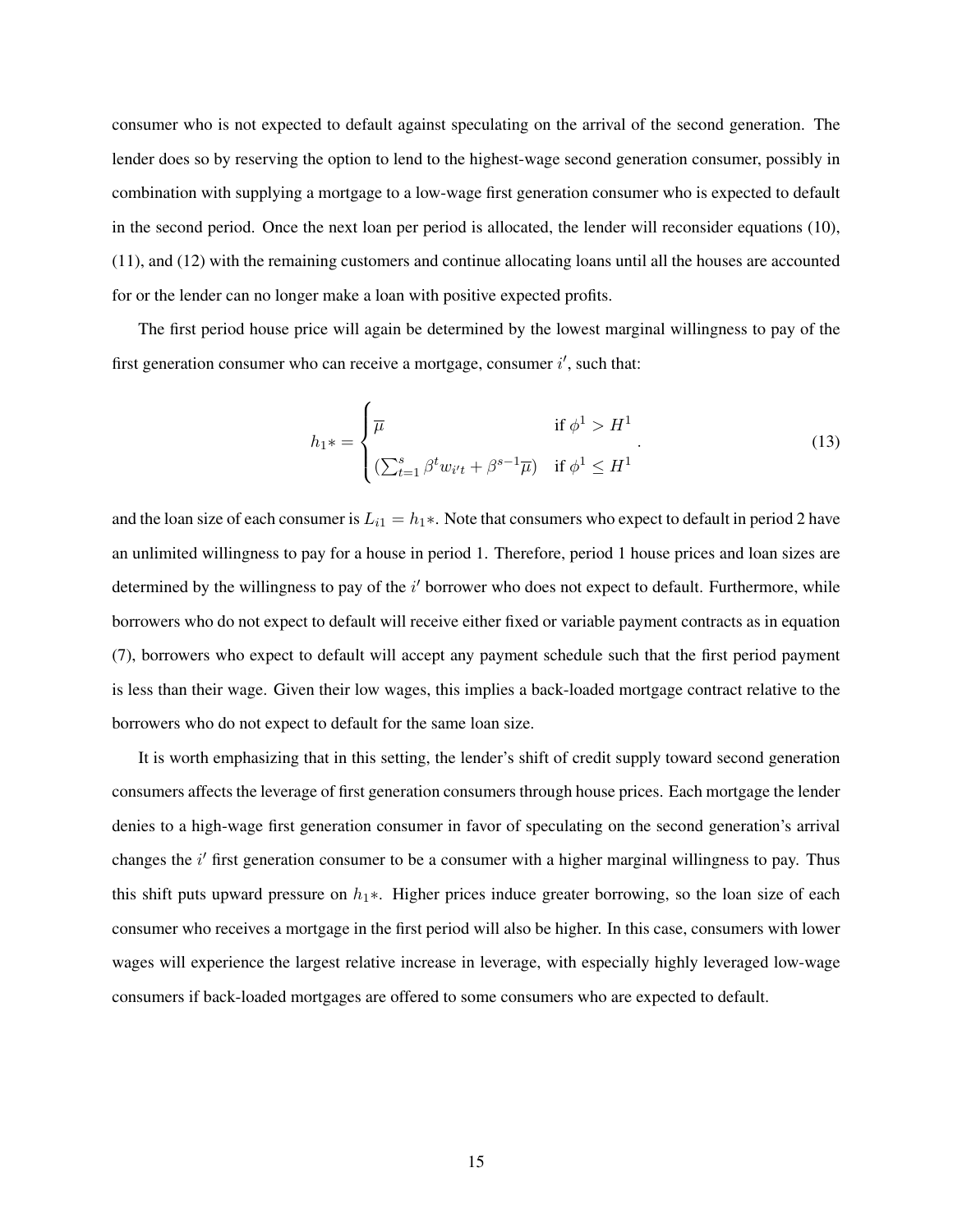#### 3.3 Discussion

The model clarifies the simultaneous relationship between the use of non-traditional mortgage products and rising house prices. If economic fundamentals, such as wages or employment growth, are expected to improve in the future and raise future house prices, lenders will shift their supply of mortgages to future consumers and non-traditional mortgage products to current consumers to increase their expected profit. This shift then increases current house prices and consumer leverage relative to wages.

Alternatively, a fall in the cost of lending could also lead to greater use of non-traditional mortgages. A lower cost of lending decreases the payments needed by the lender to ensure non-negative profits in expectation. Therefore the lender is willing to originate more back-loaded mortgages with variable payments to consumers farther down the wage distribution. In other words, the causality between non-traditional mortgage products and rising house prices could run in either direction.

Ideally, an exogenous change in house prices or non-traditional mortgage use would provide the clearest evidence of their causal relationship. We use the rise of the private label securitization market in mid-2003 to study one such discrete supply-side change during an era of broad financial liberalization. More generally, the model suggests that the relative timing of initial increases in house prices and non-traditional mortgage use can provide important insight into their relationship. If house prices rise before an increase in the use of non-traditional mortgages, it is more likely to be driven by improvements in expectations over economic fundamentals. However, if the use of non-traditional mortgages rises first, it is more likely the case to be driven by reduced costs to lenders.

#### 4 Methodological Framework

We are primarily concerned with studying changes in local mortgage markets around the start of their house price booms. This empirical exercise, of course, requires a definition of the start of a house price boom. Unfortunately, there is no agreed-upon definition of a boom's start, with the empirical literature taking a variety of methodological approaches to identify booms [\(Himmelberg et al. 2005;](#page-28-2) [Case and Shiller 2003;](#page-27-11) [Mayer 2011\)](#page-29-12). For example, consider the counties in Figure [3,](#page-32-0) where there is a clear run-up in house price levels and growth rates. Because the trends are not visually discontinuous, additional structure is necessary to define the start of the housing boom for each county.

Our approach is to identify the start of a county's housing boom by using a breakpoint randomization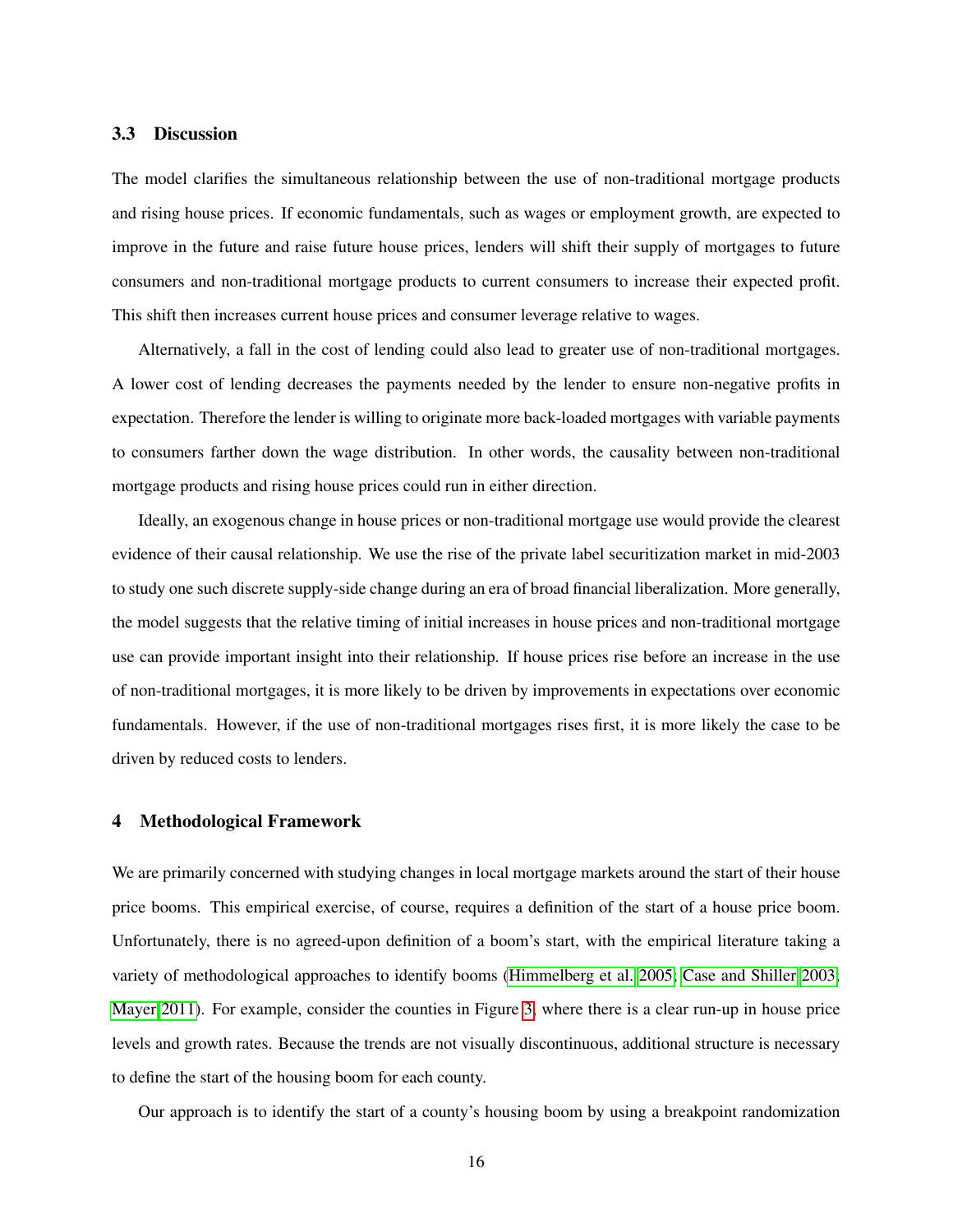methodology that selects the month in which the 12-month house price appreciation rate first deviates most sharply from prior trends. We interpret this large deviation from trend as indicating that the forces driving local house prices changed in a meaningful way. This follows the approach taken by [Hansen](#page-28-3) [\(2000\)](#page-28-3) and applied to metropolitan housing markets by [Ferreira and Gyourko](#page-28-1) [\(2011\)](#page-28-1), [Charles et al.](#page-27-2) [\(2018\)](#page-27-2), [DeFusco et](#page-27-3) [al.](#page-27-3) [\(2018\)](#page-27-3).

For each county c and month m, we run regressions over all possible breakpoints  $\lambda_{cm}^*$  of the form:

$$
\delta P_{cm} = \alpha_c + \beta_c \mathbf{1} [\lambda_{cm} \ge \lambda_{cm}^*] + \epsilon_{cm}
$$
\n(14)

In the sample for each county, we only include the months up to and including the month with the largest 12 month increase in house price appreciation. This restriction ensures our methodology chooses a structural break associated with the boom in house prices, rather than a break associated with the later bust. Practically, this methodology usually involves running somewhere between 60 and 150 regressions (one for each month observed for a given county from the beginning of the data to the house price peak) for each of the 1,163 counties with an available house price index from CL. From each regression, we recover the sum of squared errors,  $S(\lambda_{cm})$  and identify the structural breakpoint in house price growth as:

$$
\lambda_{cm}^{**} = argmin(S(\lambda_{cm})) \tag{15}
$$

We exclude any county for which this chosen breakpoint is not significant at the 5 percent level.<sup>[17](#page-17-0)</sup> This leaves us with 984 counties in our main analysis sample.

In addition, we allow for the possibility of multiple breaks in a county. As seen in Figure [A.3,](#page-49-0) house price cycles in some markets are more frequent between 1993 and 2007, and there are multiple local maxima in house price appreciation rates. Knowing the timing of a second structural break may help not only to better characterize the data on house prices but may also provide a useful source of variation for estimating the relationship between non-traditional mortgages and house prices. To locate the second house price break, we apply a similar search strategy as with the first – we restrict the search period to six months after the period of highest appreciation to the subsequent period with the second-highest house price appreciation. As with the first house price break, we only consider second breaks that are significant at the 5 percent level

<span id="page-17-0"></span> $17$ In our robustness analysis, we have made our significance threshold more restrictive and our conclusions are little changed. These results are available upon request.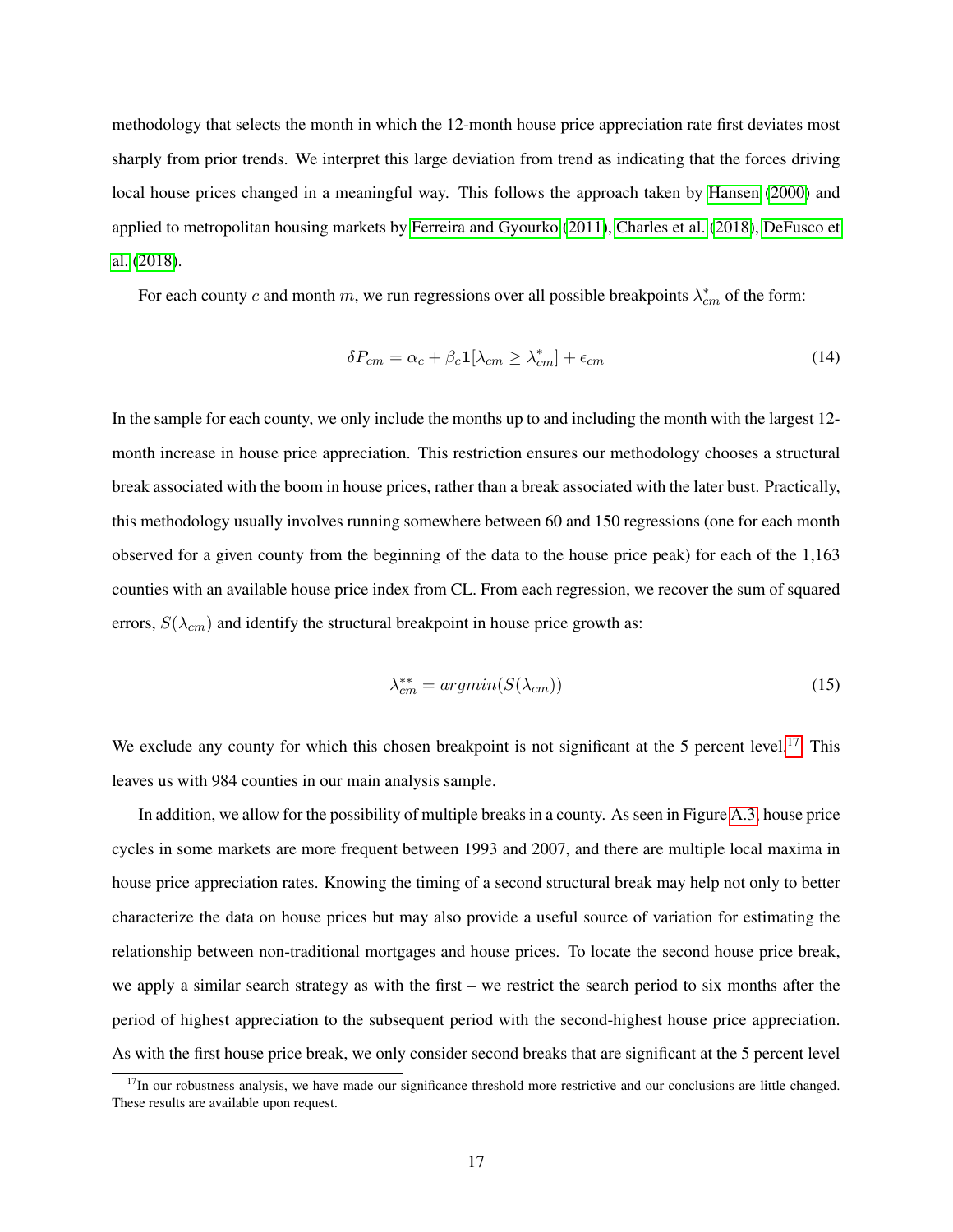in our analysis.[18](#page-18-0)

After identifying the start of each county's house price boom, we conduct an event study analysis of changes in mortgage features, economic fundamentals, and credit supply around that month. We estimate regressions of the form:

$$
Y_{cm} = \alpha_c + \beta f(\lambda_{cm}^*) + g(m) + \gamma X_{cm} + \epsilon_{cm}
$$
\n(16)

where  $Y_{cm}$  is an outcome in county c and month m,  $\alpha_c$  is a county fixed effect,  $g(m)$  is a set of calendar time controls,  $X_{cm}$  is a vector of county economic fundamentals (income level and unemployment rate), and  $f(\lambda_{cm}^*)$  is a vector of relative-year dummies.<sup>[19](#page-18-1)</sup> We normalize the dummies so that the year prior to the house price break in county  $c$  is the omitted category (and the corresponding coefficient set to 0).

The inclusion of county fixed effects, local fundamentals, and time trends account for important covariates that could impact both non-traditional mortgage use and house prices. For example, [Amromin et al.](#page-27-5) [\(2018\)](#page-27-5) argue that borrowers using mortgages with alternative features tend to have higher income and more education. Furthermore, because households geographically segregate along these dimensions that also matter for housing markets, it is important to estimate the relationship between house prices and mortgage features within counties over time. Controlling for calendar time accounts for underlying national trends in mortgage and borrower characteristics so that the estimated relationship between house price breaks and these attributes is independent of their macroeconomic trends. Finally, including local shocks to economic fundamentals, like income and unemployment, accounts for time-varying local conditions. Implicitly, the  $\beta$ coefficients tell us, within county and apart from pre-existing national trends and local changes in economic fundamentals, the difference in appreciation, mortgage attributes, or credit supply in the years around the start of the local house price boom.

In addition to this event study analysis around the start of a county's house price boom, we compare the timing of structural breaks in house prices to the timing of structural breaks in each alternative financing feature. That is, rather than searching for house price breaks, as in Equation (14), we search for countyspecific breaks in our alternative financing variables. If the housing boom occurs before a break in the share of mortgages with any alternative financing feature, for example, we would find it more challenging to infer

<span id="page-18-0"></span><sup>&</sup>lt;sup>18</sup>We also explored searching for additional breaks using this sequential methodology, but given that many breaks occur in 2004 or later, we identify no counties with three or more breaks during this time period given our approach, which searches for the first break using the global maximum. An approach which exploited more local maxima could, with additional restrictions, potentially identify more than two breaks.

<span id="page-18-1"></span><sup>&</sup>lt;sup>19</sup>In specifications where the dependent variable is an economic fundamental, we omit the additional  $X_{cm}$  controls.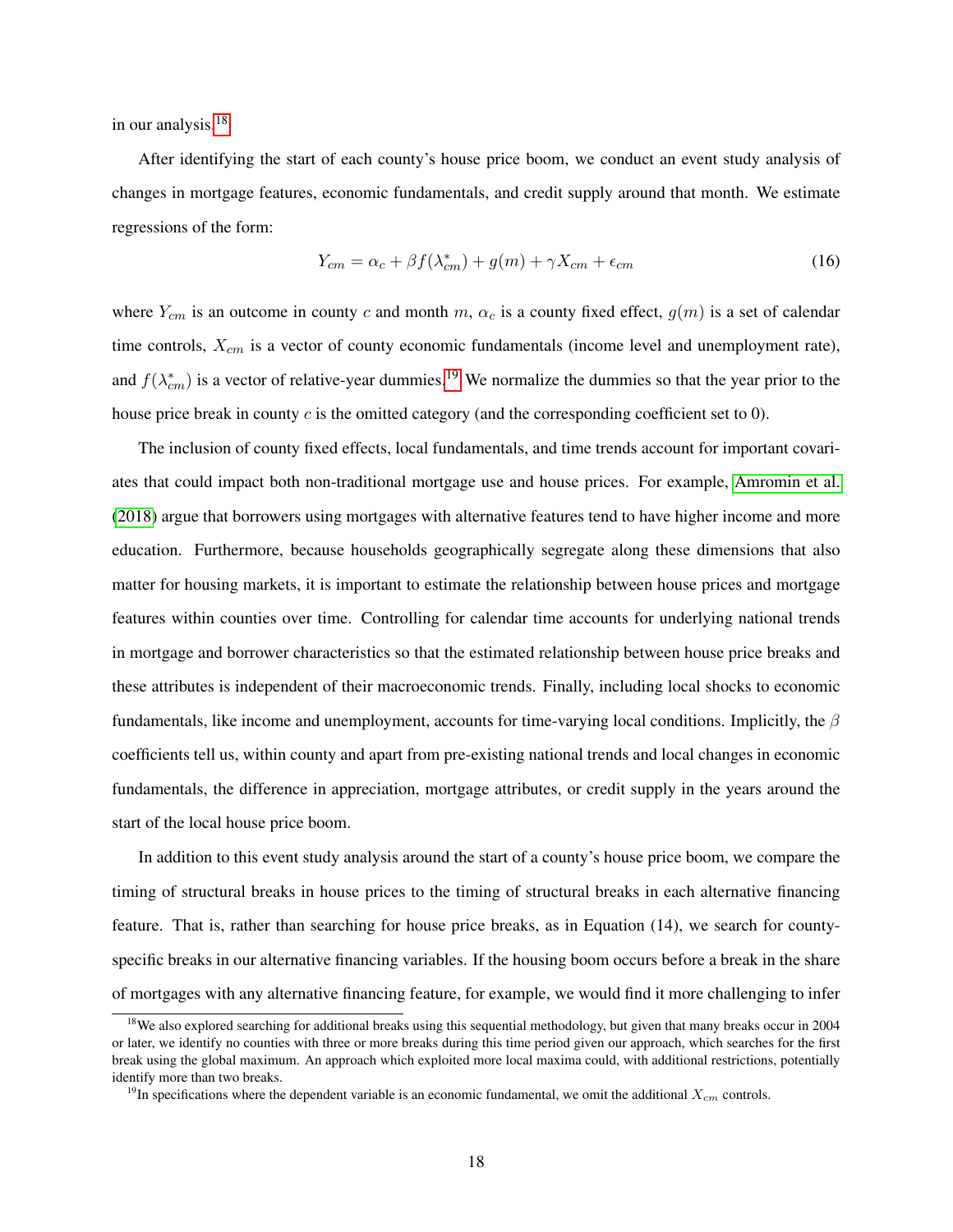that shifts in financing caused the housing boom.

Our approach to applying break point techniques differs from other break point studies due to an important data restriction. Other breakpoint studies typically split their sample into two parts: one that they use to estimate the breakpoint, and another to estimate the size of the jump (e.g. [Card et al. 2011\)](#page-27-12). In doing so, some issues related to specification search bias can be ameliorated [\(Leamer 1983\)](#page-29-13). We are unable to do this because we take our house price indices as given, rather than calculated directly from microdata. Our analysis applies already-constructed house price indexes from CoreLogic because we would otherwise need either: (1) the exact property address to construct our own repeat-sales index or (2) detailed property attributes (such as square footage, number of bedrooms) to estimate a hedonic index. Because we have neither, we do not have the ability to construct a credible house price series with our loan-level data. To gauge how our conclusions might be affected by this issue, we conduct robustness analysis where we weight our analysis using the t-statistic for  $\lambda^*$  that is obtained when estimating Equation (16). We also compare the distribution of our house price breaks those found in studies that apply a split sample approach (e.g. [Fer](#page-28-1)[reira and Gyourko 2011;](#page-28-1) [DeFusco et al. 2018\)](#page-27-3). These analyses suggest that our conclusions would be little changed if we were to apply a split sample approach, and these results are available upon request.

#### 5 Results

## 5.1 National Trends

Figure [1](#page-30-0) shows that, for the U.S. as a whole, house price appreciation and the use of non-traditional mortgage products peak at roughly the same time during the housing boom. When we apply our breakpoint methodology to these national trends between 2000 and 2007, we find that the start of the national house price boom occurs in March 2004, when national house price appreciation exceeded 12 percentage points for the first time in decades, and that the structural break in the national share of loans with any alternative financing feature occurs in September 2003, preceding the national boom by six months (results not shown). This national comparison suggests that the use of non-traditional mortgage products may have contributed to the acceleration in house prices.

However, while suggestive, geographic differences indicate that the national trends are not adequately informative of the relationship between non-traditional mortgage products and rising house prices. For example, Figure [4](#page-33-0) shows that the share of loans with an alternative financing feature increased much more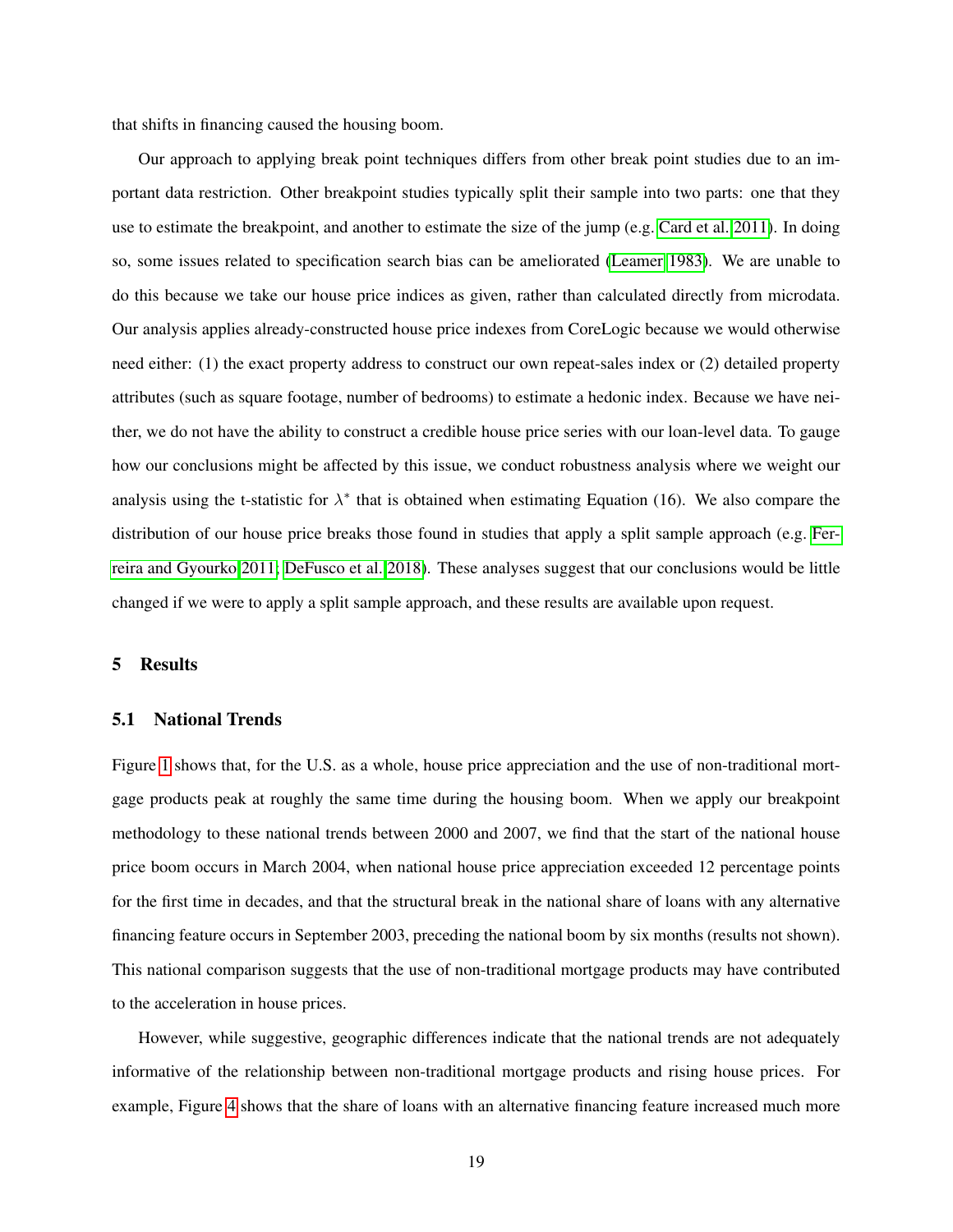sharply in the "sand" states (Arizona, California, Florida, and Nevada) relative to the rest of the country. This implies that features particular to local mortgage markets may help explain the wider dynamics of the national housing boom.

## 5.2 Measurement of local house price booms

We find substantial heterogeneity in the timing and size of house price booms at the local level, immediately challenging the notion of a single, national house price boom (see, e.g. [Ferreira and Gyourko](#page-28-1) [\(2011\)](#page-28-1) for similar results). Figure [5](#page-34-0) shows histograms of the timing and size of the first and, where they exist, second house price breaks using our breakpoint methodology on the 1,163 counties with a house price index.<sup>[20](#page-20-0)</sup> The majority of the first structural breaks occur between 1998 and 2006, with 1998 being a particularly notable year due to the tech boom in Coastal California and the Northeast. Another surge in local house price breaks occurs in 2004, which aligns with the national trend. Among the 452 counties with a second house price break, their occurrence is clustered quite late over the period we study; 20 percent occur between mid-2004 and mid-2005, when many other counties experience the start of their first house price boom.

Based on applying our event study approach in equation (16), Figures [6](#page-35-0) and [7](#page-36-0) present the full path of house price appreciation in the years before and after the booms, allowing the paths to differ by whether the counties experienced early (pre-2000) and late (post-2000) booms and whether the boom is the first or the second, respectively. For their first breaks, early-booming markets experience an average increase in appreciation of 5.5 percentage points, relative to 4.0 percent in the year before, and late-booming markets experience an average increase of 8.0 percentage points, relative to 6.1 percent in the year before.<sup>[21](#page-20-1)</sup> In addition, counties with two house price breaks tend to experience breaks of smaller magnitude overall, with the second slightly smaller than the first. Thus, conditions in the 2000s produced substantial housing booms — even in counties with a history of recent housing booms.

In Table [2,](#page-45-0) we show that the inclusion of controls for national trends and local economic shocks has no meaningful impact on our results, suggesting these are largely unconnected with the size of local booms. In the first column of panel (a), we show the average magnitude of the boom at period  $m = 1$  across all counties' first breaks, controlling only for county fixed effects for the within-county comparison. Including the remaining controls for our preferred specification in column (2), we account for national macroeconomic

<span id="page-20-0"></span> $^{20}$ As mentioned above, out of our 1,163 local markets, 179 of these markets did not experience a (statistically significant) housing boom during this time period.

<span id="page-20-1"></span> $21$ See Table [A.1](#page-52-0) for summary statistics in the year prior to break.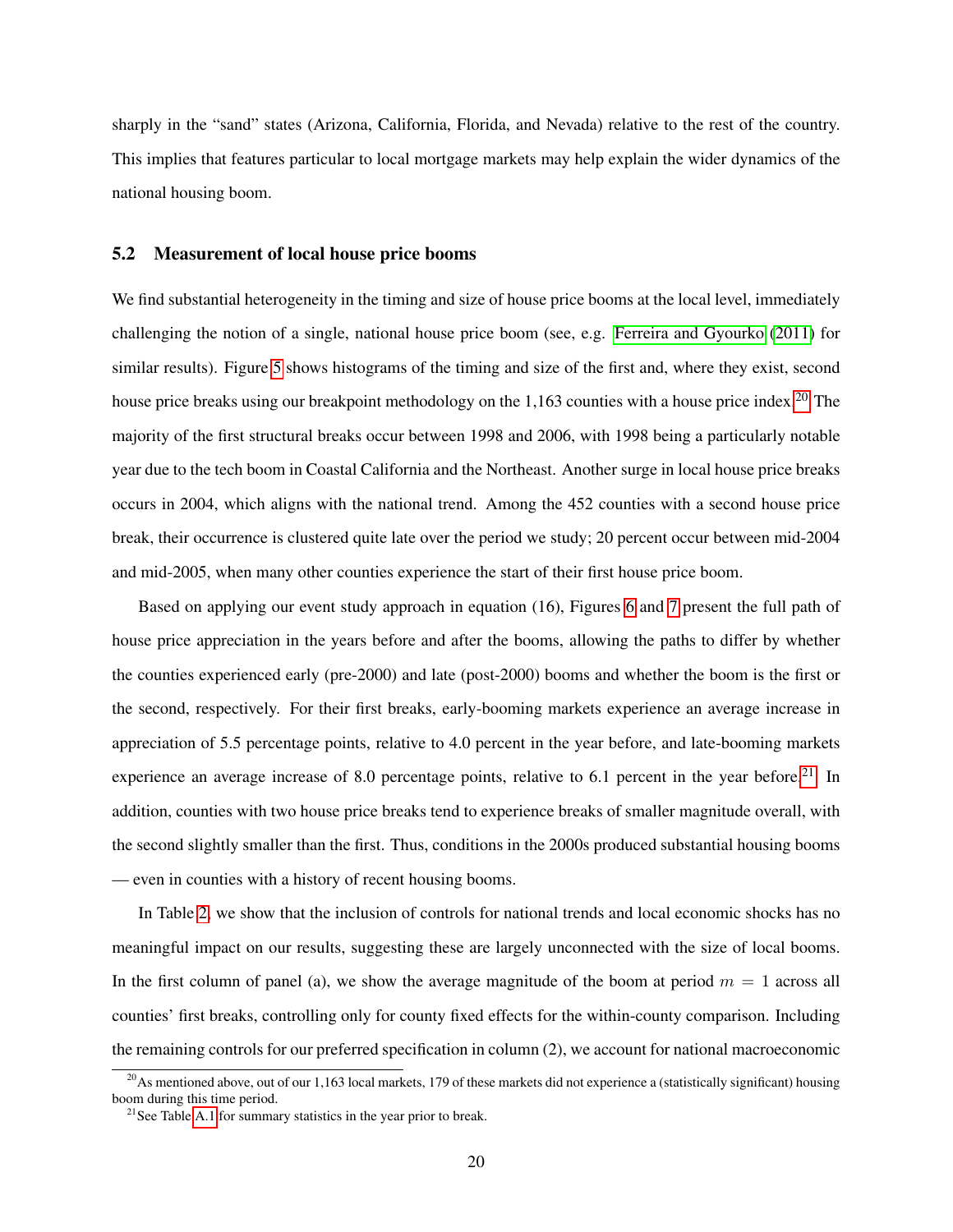conditions and shocks to local fundamentals. The inclusion of additional controls, including flexible time fixed effects and economic conditions, has only a minor impact on our estimates. Panel (b) of Table [2](#page-45-0) shows a similar pattern for second breaks, with the inclusion of controls generally increasing the estimated size of the house price break for second breaks.

#### 5.3 Alternative mortgage products in early- versus late-booming markets

Figure [8](#page-37-0) contrasts the use of alternative mortgage products between pre-2000 and post-2000 house price breaks. We find that early-booming markets show no notable shift toward the use of non-traditional mortgage products; if anything, their use was relatively infrequent and on the decline before 2000. In contrast, increased use of these products strongly predated rapidly rising house prices in late-booming markets. In late-booming markets, our summary measures — the percent of purchase originations with any alternative financing feature and the percent with a payment gap — show a sizable and quantitatively significant increase in the year preceding late booms and for several years thereafter. This growth is driven by a notable increase in the share of mortgages with variable rates and interest-only features before late booms, while the shares with extended terms or negative amortization appear to increase only after the start of late booms. These results suggest that the most exotic products may be less attractive to borrowers and lenders, perhaps because of their more limited impact on lowering monthly payments. Their increased use after the start of the boom highlights the need to use non-traditional products to maintain affordability in late periods when house price levels were high. Furthermore, these findings show that the patterns we presented for Clark County, Nevada (see Figure [2\)](#page-31-0), were indicative of a wider set of late-booming markets.

Table [3](#page-46-0) provides additional support for the view that increased use of non-traditional mortgage products played a contributing role in house price growth in late-booming markets and less so in early-booming markets. Here, we show the results obtained from estimating structural breaks for each of our financing measures. Then we compare the timing of house price breaks with the timing of breaks in alternative financing. In the early-booming markets, we find that the financing structural breaks almost always occur after the house price breaks across a large majority of markets. This result supports, at best, an indirect role for financing in explaining the start of early booms, although it may help to explanation booms' continuation. In contrast, structural breaks in financing in late-booming markets are more likely to occur before house price booms (or at the same time) relative to early-booming areas. These results are consistent with relaxed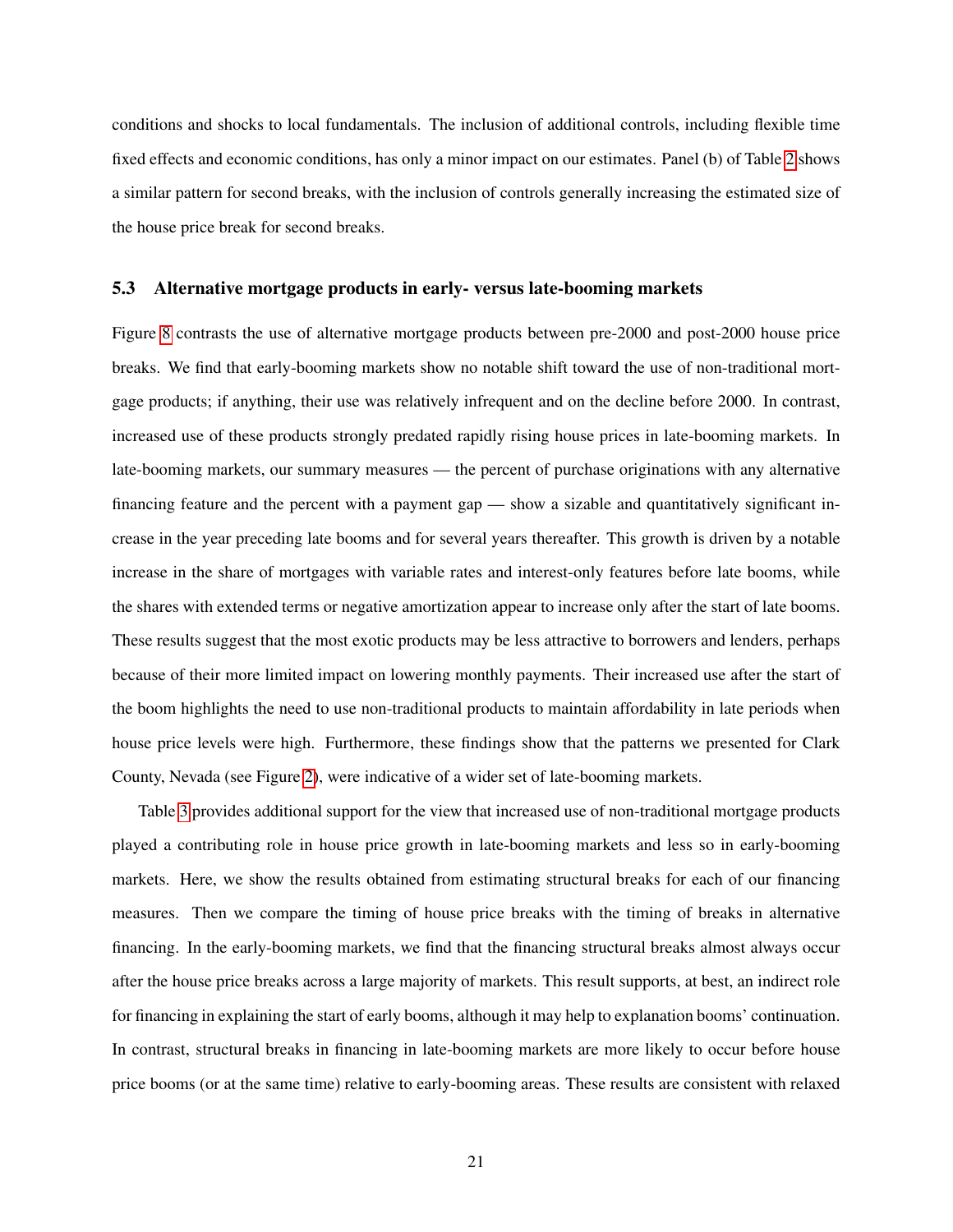financing constraints playing a contributing role to the start of later booms.[22](#page-22-0)

#### 5.4 Alternative mortgage products in counties with multiple booms

Figure [9](#page-38-0) shows that among counties that experienced two house price breaks, the pattern continues to hold in which later booms (recall that a majority of the second booms start between mid-2004 and mid-2005) are most strongly preceded by a surge in the use of non-traditional mortgages and a shift from FHA to subprime loans.<sup>[23](#page-22-1)</sup> This pattern lends further evidence that the broader macroeconomic conditions of the early 2000s particularly drove the speculative use of these products during that period. Furthermore, we note that second booms see a more prominent increase in the prevalence of non-traditional mortgages, even without explicitly conditioning on whether the boom is before or after  $2000<sup>24</sup>$  $2000<sup>24</sup>$  $2000<sup>24</sup>$ 

## 5.5 Mechanisms

## 5.5.1 Fundamentals and Credit Supply around House Price Breaks

As outlined in the model, changes in expectations versus lending costs suggest different mechanisms for shifting the equilibrium mortgage outcomes in local housing markets. Improvements in economic fundamentals can positively impact expectations such that lenders offer more mortgages and more affordable products. A decline in the cost of lending, as is plausible during the financial liberalization after 2000, would decrease the payments necessary for a lender to make positive profits in expectation, leading to an expansion in credit supply. Therefore, we now examine whether shifts in economic fundamentals and credit supply accord with our observation that the increased use of non-traditional mortgage products was more likely to follow early booms and predate late booms.

We find evidence that early-booming markets were more likely propelled by improving economic conditions in the late 1990s rather than speculative use of non-traditional mortgage products. Figure [10](#page-39-0) shows that before early booms, counties experienced an upward trend in income, beyond the upward national trend.<sup>[25](#page-22-3)</sup> Furthermore, borrowers living in early-booming markets faced rising denial rates and stricter documentation standards in the years around the structural break in house prices (Figure [11\)](#page-40-0). These findings for early mar-

<span id="page-22-0"></span><sup>&</sup>lt;sup>22</sup>Table [A.7](#page-58-0) shows similar results for first versus second breaks.

<span id="page-22-2"></span><span id="page-22-1"></span><sup>&</sup>lt;sup>23</sup>See Tables [A.5](#page-56-0) and [A.6](#page-57-0) for point estimates concurrent with break points.

 $24$ Table [A.8](#page-59-0) shows results for an alternative specification that looks at early and late booms across first and second house price breaks shows that our conclusions hold in the cross-comparison as well.

<span id="page-22-3"></span><sup>&</sup>lt;sup>25</sup>See Table [A.4](#page-55-0) for point estimates concurrent with break points.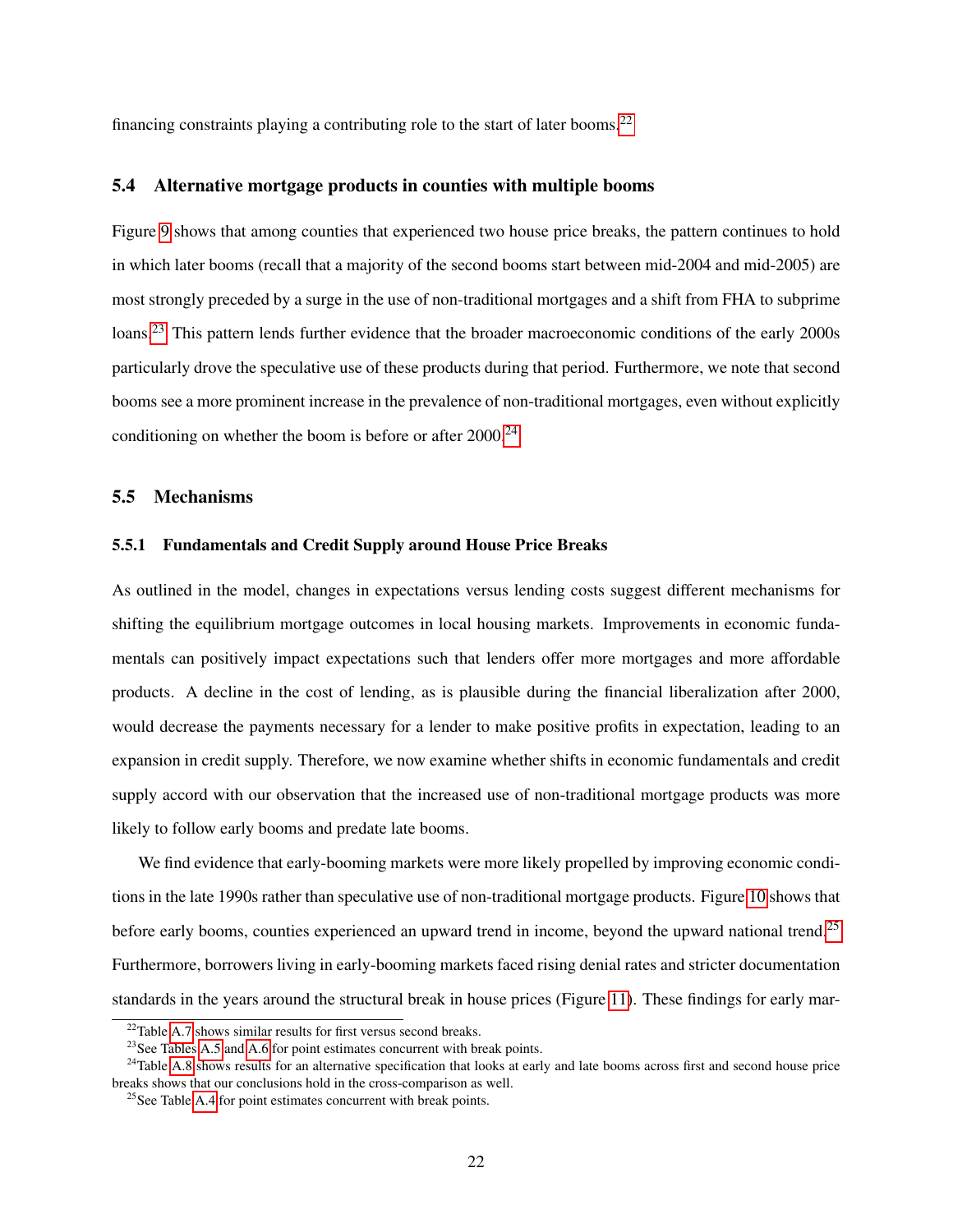kets are consistent with those of [Ferreira and Gyourko](#page-28-1) [\(2011\)](#page-28-1), which suggest that that fundamental factors outside mortgage markets best explain these early booms.

In stark contrast, late-booming markets experience significant shifts in the supply of mortgage credit that predate the start of local house price booms. Most dramatically, in Figure [11,](#page-40-0) loan originations targeted toward lower credit-quality borrowers shifted from FHA-backed loans to subprime loans. At the same time, denial rates steadily decreased over the pre-period. It is notable that, at the same time, documentation, average borrower FICO scores, LTV ratios, use of second liens, and the share of owner occupiers show very little trend in the pre-period (again controlling for time-invariant county conditions, macroeconomic trends, and local shocks to economic fundamentals). Rather than observing a sharp deterioration in all underwriting standards directly contributing to house price acceleration, our approach allows us to isolate precisely which features were changing prior to the rise in prices.[26](#page-23-0)

The patterns we observe around the start of late local house price booms are also informative of lenders' strategic decisions when interacting with secondary securitization markets in this period. Consistent with the results of [Rajan et al.](#page-29-4) [\(2015\)](#page-29-4), despite a shift toward lower quality loans after the start of booms, as measured by percent owner-occupied and percent with full documentation, hard information measures that would be well observed by investors show no signs of deterioration. In particular, there are no trends before or after the start of late local booms in borrowers' FICO scores. In addition, LTV scores show a downward trend, driven by a shift of mortgage debt towards second liens. As junior liens were frequently under-reported to investors, this reflects another margin on which lenders could obscure the risk of a loan [Ghent et al.](#page-28-12) [\(2018\)](#page-28-12); [Griffin and Maturana](#page-28-13) [\(2016\)](#page-28-13).

## 5.5.2 Examining Alternative Mortgage Products around the 2003 Treasury Rate Increase

Our result that the increased use of non-traditional mortgage products preceded accelerated house price growth is consistent with the work of others on financial liberalization during the last decade [\(Levitin and](#page-29-14) [Wachter 2011;](#page-29-14) [Favilukis et al. 2013;](#page-28-5) [Justiniano et al. 2015\)](#page-28-6). For example, [Mian and Sufi](#page-29-6) [\(2018\)](#page-29-6), building on the work of [Justiniano et al.](#page-28-8) [\(2017\)](#page-28-8), exploit the dramatic increase in Treasury rates in mid-2003 for plausibly exogenous variation in lenders' financing constraints. Mian and Sufi show that in response to higher Treasury rates and the concurrent collapse of mortgage refinancings, lenders rapidly expanded their use of the private-label securities market to finance new mortgage origination. This led to a sharper increase

<span id="page-23-0"></span><sup>&</sup>lt;sup>26</sup>See Figures [A.4](#page-50-0) and [A.5](#page-51-0) for event study results that are not split by early- and late-breaking counties.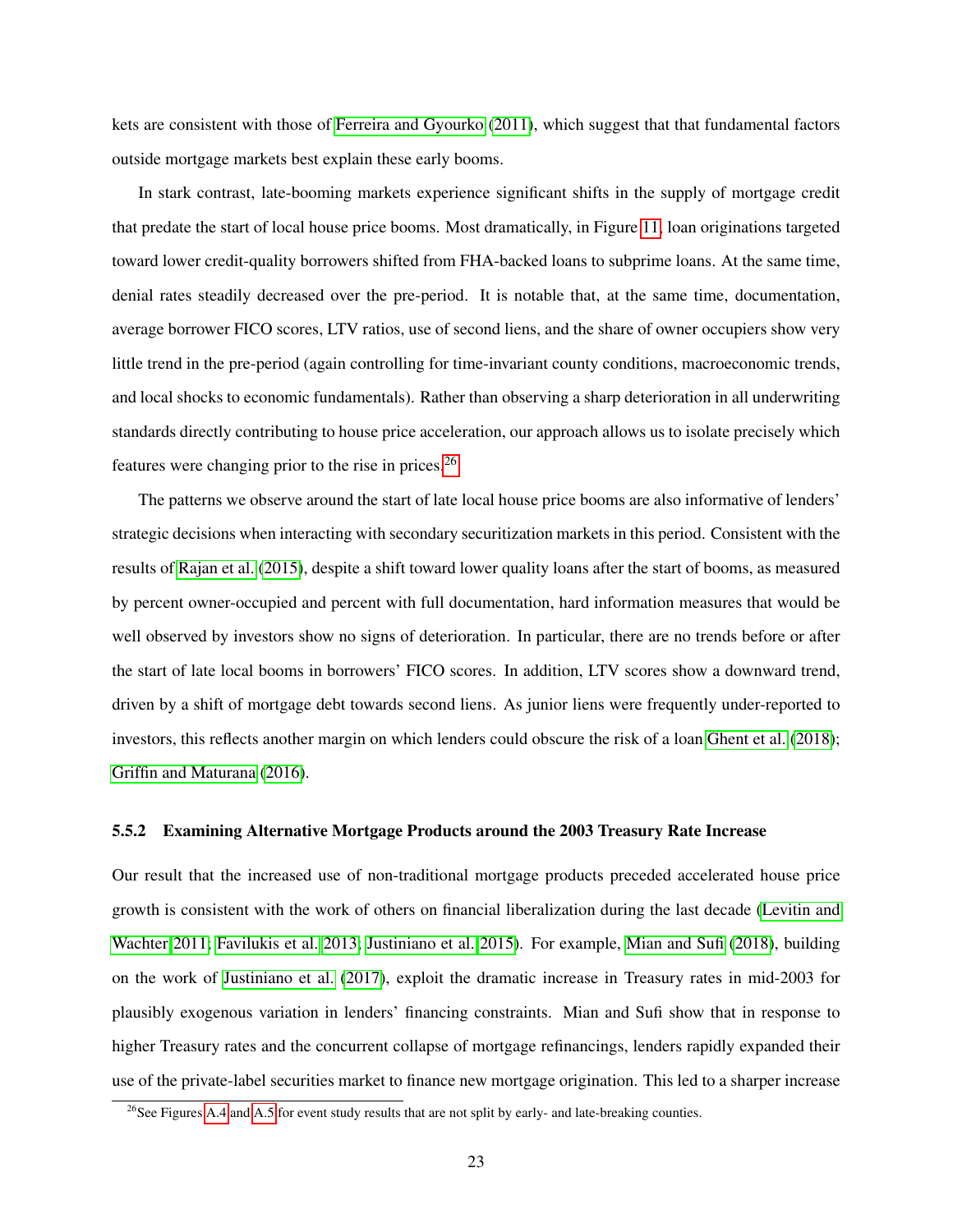in mortgage supply and house prices in zip codes with higher shares of lenders connected to the private secondary market – that is, those lenders that relied more on non-core deposits prior to the increase in Treasury rates (also known as non-core lenders, or NCL).

To further explore the mechanisms underlying our county-level analysis of non-traditional mortgage products, we also leverage the 2003 shock to Treasury rates. In Figure [12,](#page-41-0) we show that, in addition to higher prices (panel (a)), counties exposed to a higher share of NCL also experienced an immediate increase in the use of non-traditional mortgage products following the 2003 increase (panel (b)).<sup>[27](#page-24-0)</sup> Notably, while the growth in alternative mortgage products is instantaneous in mid-2003, house prices appreciate most sharply in the top three quartiles of the non-core deposit distribution of counties, but only after 6–12 months. In addition, across each quartile of exposure to non-deposit lenders, growth in alternative mortgage products increased monotonically with the share of NCL.

In Figures [13](#page-42-0) and [14,](#page-43-0) we decompose changes in the use of alternative mortgage products into changes in separate products and examine concurrent changes in credit supply after the 2003 increase in Treasury rates. Figure [13](#page-42-0) shows that variable rate and interest only products experienced the most substantial, immediate differential increases. In counties with the highest NCL exposure, we measure increases of 6.7 and 5.7 percentage points in these two measures, respectively as compared to counties with the lowest exposure one year after the shock. The changes in credit supply are also strikingly similar to the patterns observed across all late-booming markets in our full analysis. In Figure [14,](#page-43-0) we find that lenders' credit supply shifted strongly away from FHA toward subprime loans, with high NCL exposure counties experiencing a 2 percentage point greater change compared to low NCL counties. Declines in owner-occupancy and full documentation and a rise in second liens are also observed, while FICO scores and LTV ratios again show little movement.

Overall, these results provide new evidence that non-traditional mortgage products were used to rapidly expand the supply of mortgage credit on a national scale through the private label securities market in re-sponse to the increase in Treasury rates.<sup>[28](#page-24-1)</sup> This shock immediately relaxed the monthly payment constraint, without altering FICO or LTV standards. Combining this point-in-time estimate of the market response to a cost of lending shock with our broader macroeconometric time-series approach, we conclude that credit supply expansions that facilitated the use of non-traditional mortgage products played a central role in late-

<span id="page-24-0"></span> $27$ To construct this measure of exposure, we merge HMDA data with banks' Call Report data from 2002. We thank Neil Bhutta for providing his lender-ID crosswalk across these datasets. For each lender, we calculate the share of liabilities that are non-core deposits, and then scaled to the county level by weighting by each lender's dollar value of mortgage originations in the county in 2002.

<span id="page-24-1"></span> $^{28}$ For regression results see tables [A.9](#page-60-0) and [A.10.](#page-61-0)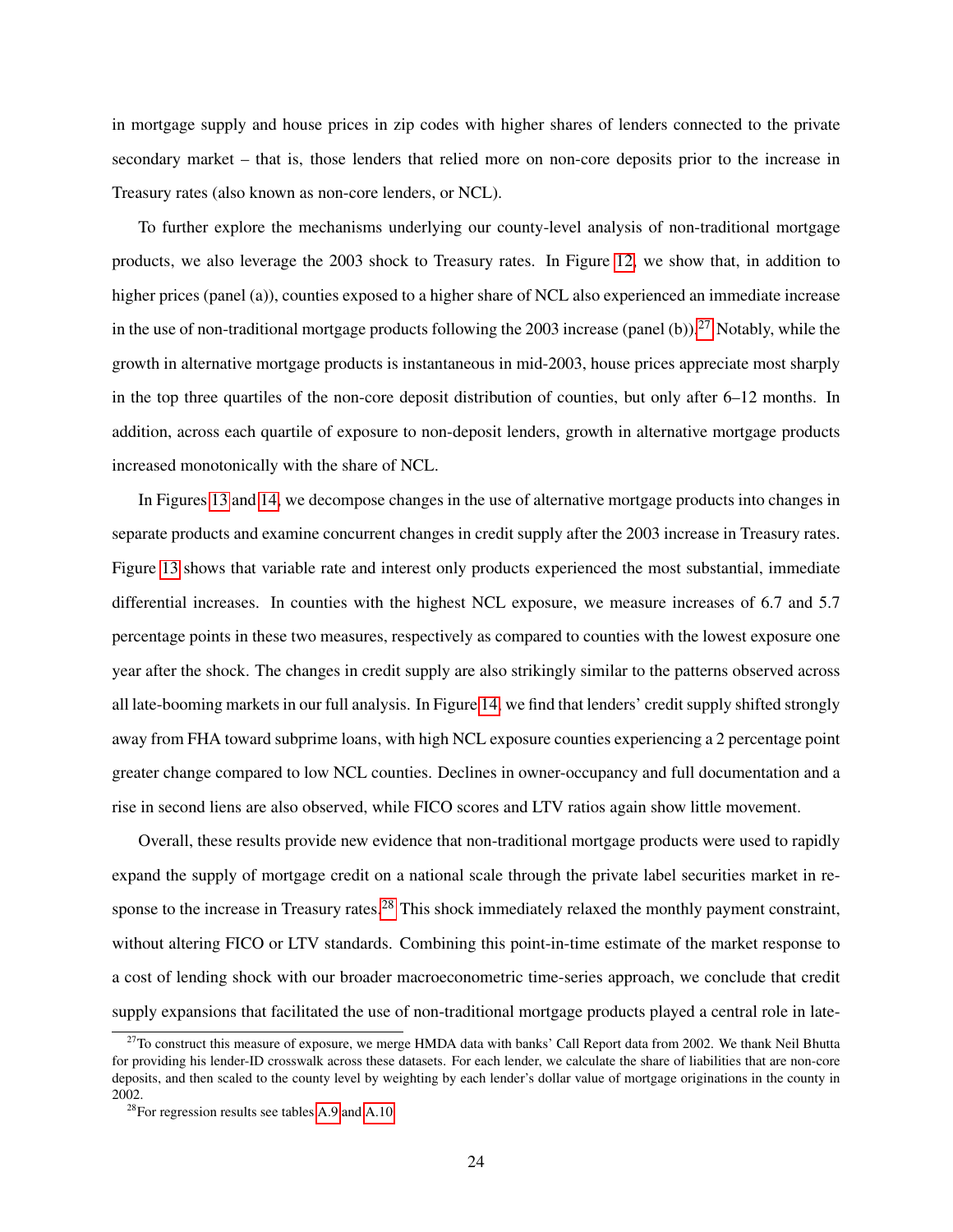booming markets where incomes were mostly stagnant.

## 6 Conclusion

In this paper, we aim to disentangle the timing of house price growth with the use of non-traditional mortgage products during the housing boom. To do so, we compile a novel dataset on county-level house prices and mortgage contracts, and use transparent methods to identify the timing of the introduction and growth of the use of these non-traditional products. During the housing boom of the 2000s, the growth in the use of non-traditional mortgage products was as spectacular as the rise in house prices. We find that in many local housing markets where the start of the boom occurred after 2000, greater use of non-traditional mortgage products preceded the boom in house prices, providing suggestive evidence that loosening households' financing constraints contributed to rising prices. In contrast, markets where booms started earlier (prior to 2000) show no such relationship.

Our separate analysis of early- versus late-booming counties shows the importance of treating the housing boom as a local, heterogeneous event. Counties with the start of their house price booms before 2000 show few changes in the composition of mortgage activity, but we estimate gains in median income in these markets. This result complements the findings of [Ferreira and Gyourko](#page-28-1) [\(2011\)](#page-28-1) and supports the view that the initial house price boom of the late 1990s was driven by economic fundamentals. In contrast, the acceleration of house prices, the use of alternative mortgage products, and the expansion of credit are most closely linked in late-booming (post-2000) counties. Furthermore, our evidence suggests that non-traditional mortgage products allowed borrowers to maintain affordability even as they contributed to rising prices.

By using a time-series breakpoint methodology as our primary empirical approach, our work has necessarily focused on the start of local house price booms, rather than their evolution over time. An important and nascent body of research focuses on how a boom changes into a "bubble" in which prices become unmoored from market fundamentals (see, e.g. [Mayer 2011\)](#page-29-12). Our approach regarding how high house prices led borrowers to use non-traditional mortgage products to maintain affordability ignores the feedback effects of these products during the bubble period. Whether there were important feedback effects remains a topic for future research. Our research also helps to explain *why* the use of non-traditional mortgage products first started to increase in late-booming markets through our examination of the mortgage market's 2003 response to rising Treasury rates, consistent with [Justiniano et al.](#page-28-8) [\(2017\)](#page-28-8) and [Mian and Sufi](#page-29-6) [\(2018\)](#page-29-6).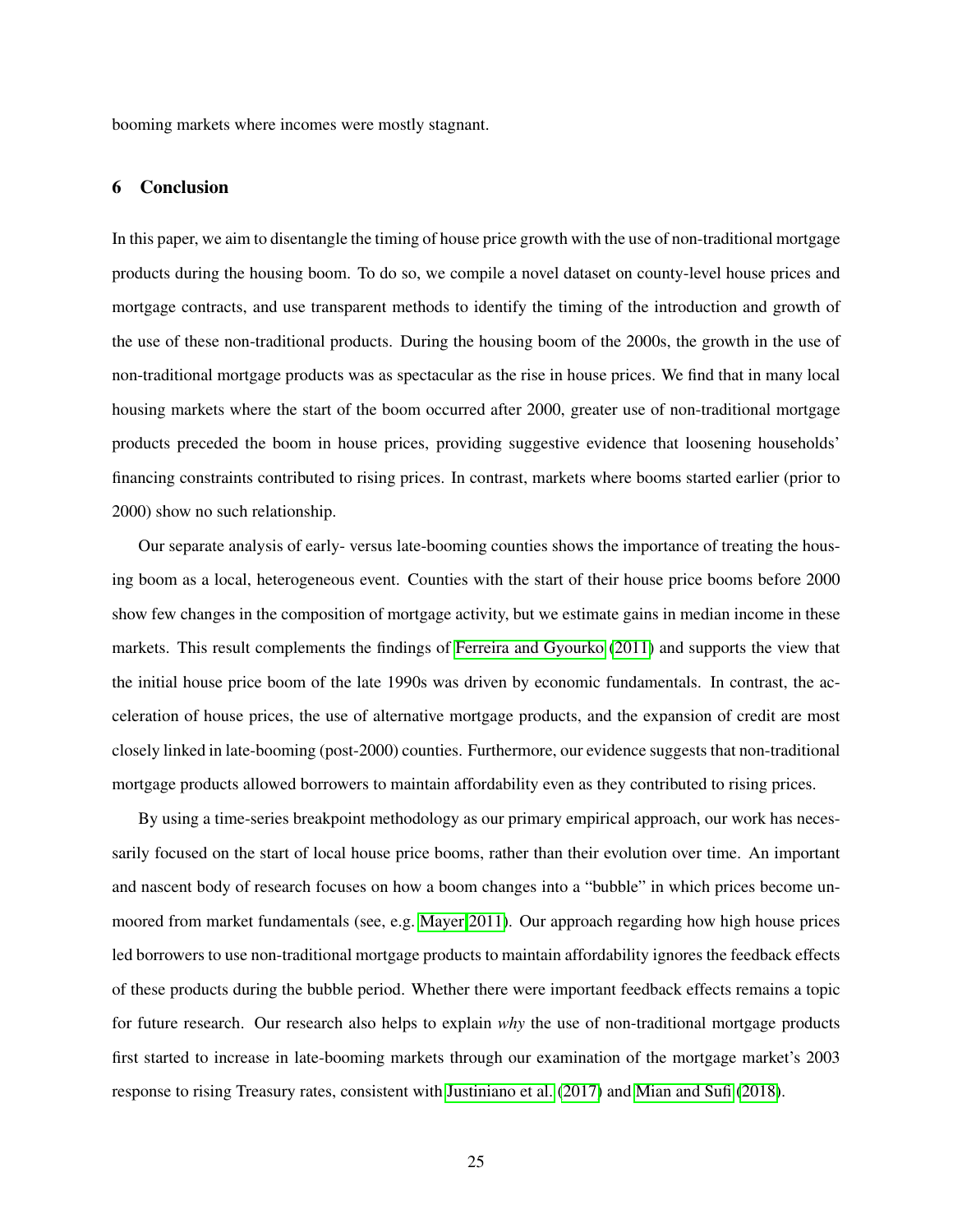In the wake of the crisis, regulators have placed significant limitations on a number of the alternative mortgage features discussed in this paper by excluding them from the definition of a "Qualified Mortgage" for regulatory purposes. As laid out by the Consumer Financial Protection Bureau (CFPB) in their January 2013 report, lenders will no longer be able to underwrite a qualified mortgage loan based on a "teaser" rate in determining ability to pay.[29](#page-26-0) Moreover, mortgages cannot contain interest-only, negative amortization, or extended term features if lenders want to meet the legal presumption of complying with the qualified mortgage regulation. As we have shown, whether restricting these contract features will affect the formation and magnitude of housing price cycles in the future depends crucially on the context of the use of these features. Although these rules have only recently come into effect, the consequences of limiting these products is also likely to reduce credit access for some households, while guiding others into more standard contracts. These rules may complement other efforts to encourage mandatory mortgage counseling [\(Agarwal et al.](#page-27-13) [2014b\)](#page-27-13). Even with these shifts in the composition of borrowers and their contracts, our results show that banning these products is unlikely to eliminate housing booms altogether. Going forward, especially as interest rates rise, the consequences of these regulatory changes for the interaction between non-traditional mortgage products and house prices is a promising area of future research.

<span id="page-26-0"></span><sup>&</sup>lt;sup>29</sup>See the CFPB report on ability to repay rules and qualified mortgages: [http://files.consumerfinance.gov/f/201301\\_](http://files.consumerfinance.gov/f/201301_cfpb_ability-to-repay-rule_what-it-means-for-consumers.pdf) [cfpb\\_ability-to-repay-rule\\_what-it-means-for-consumers.pdf](http://files.consumerfinance.gov/f/201301_cfpb_ability-to-repay-rule_what-it-means-for-consumers.pdf)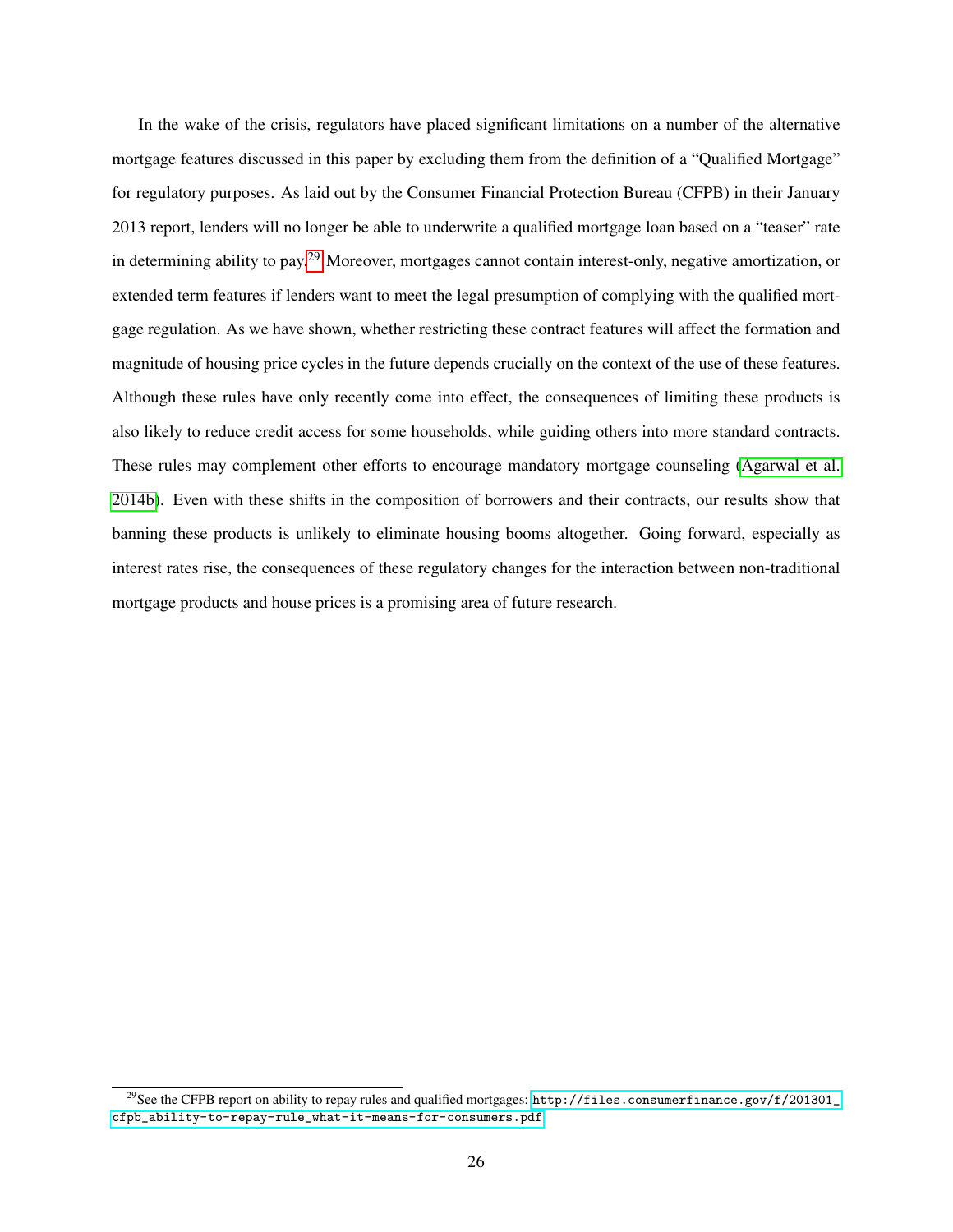## References

- <span id="page-27-1"></span>Agarwal, Sumit, Gene Amromin, Itzhak Ben-David, and Douglas D Evanoff, "Loan Product Steering in Mortgage Markets," Technical Report, National Bureau of Economic Research 2016.
- <span id="page-27-0"></span> $-$ ,  $-$ ,  $-$ , Souphala Chomsisengphet, and Douglas D Evanoff, "Predatory Lending and the Subprime Crisis," *Journal of Financial Economics*, 2014, *113* (1), 29–52.
- <span id="page-27-13"></span> $, \ldots, \ldots, \ldots$ , and Douglas Evanoff, "The Effectiveness of Mandatory Mortgage Counseling: Can One Dissuade Borrowers from Choosing Risky Mortgages?," Working Paper No. 19920, National Bureau of Economic Research 2014.
- <span id="page-27-5"></span>Amromin, Gene, Jennifer Huang, Clemens Sialm, and Edward Zhong, "Complex Mortgages," *Review of Finance*, 2018.
- <span id="page-27-6"></span>Barlevy, Gadi and Jonas D. M. Fisher, "Mortgage Choices and Housing Speculation," Working Paper 2010-12, Federal Reserve Bank of Chicago June 2011.
- <span id="page-27-10"></span>Bolton, Patrick and Antoine Faure-Grimaud, "Satisficing Contracts," *The Review of Economic Studies*, 2010, *77* (3), 937–971.
- <span id="page-27-4"></span>Campbell, John Y. and João F. Cocco, "Household Risk Management and Optimal Mortgage Choice," *The Quarterly Journal of Economics*, 2003, *118* (4), 1449–1494.
- <span id="page-27-12"></span>Card, David, Alexandre Mas, and Jesse Rothstein, "Are Mixed Neighborhoods Always Unstable? Two-Sided and One-Sided Tipping," in Harriet B. Newburger, Eugenie Birch, and Susan Wachter, eds., *Neighborhood and Life Chances: How Place Matters in Modern America*, University of Pennsylvania Press, 2011, chapter 14.
- <span id="page-27-11"></span>Case, Karl E. and Robert J. Shiller, "Is There a Bubble in the Housing Market?," *Brookings Papers on Economic Activity*, 2003, *2003* (2), 299–342.
- <span id="page-27-2"></span>Charles, Kerwin Kofi, Erik Hurst, and Matthew J. Notowidigdo, "Housing Booms and Busts, Labor Market Opportunities, and College Attendance," *American Economic Review*, 2018.
- <span id="page-27-8"></span>Chinco, Alex and Christopher Mayer, "Misinformed Speculators and Mispricing in the Housing Market," *The Review of Financial Studies*, 2016, *29* (2), 486–522.
- <span id="page-27-7"></span>Davidoff, Thomas, "Supply Elasticity and the Housing Cycle of the 2000s," *Real Estate Economics*, 2013, *41* (4), 793–813.
- <span id="page-27-3"></span>DeFusco, Anthony, Wenjie Ding, Ferreira Ferreira, and Joseph Gyourko, "The Role of Contagion in the Last American Housing Cycle," Working Paper, The Wharton School University of Pennsylvania 2018.
- <span id="page-27-9"></span>Demyanyk, Yuliya and Otto Van Hemert, "Understanding the Subprime Mortgage Crisis," *The Review of Financial Studies*, 2011, *24* (6), 1848–1880.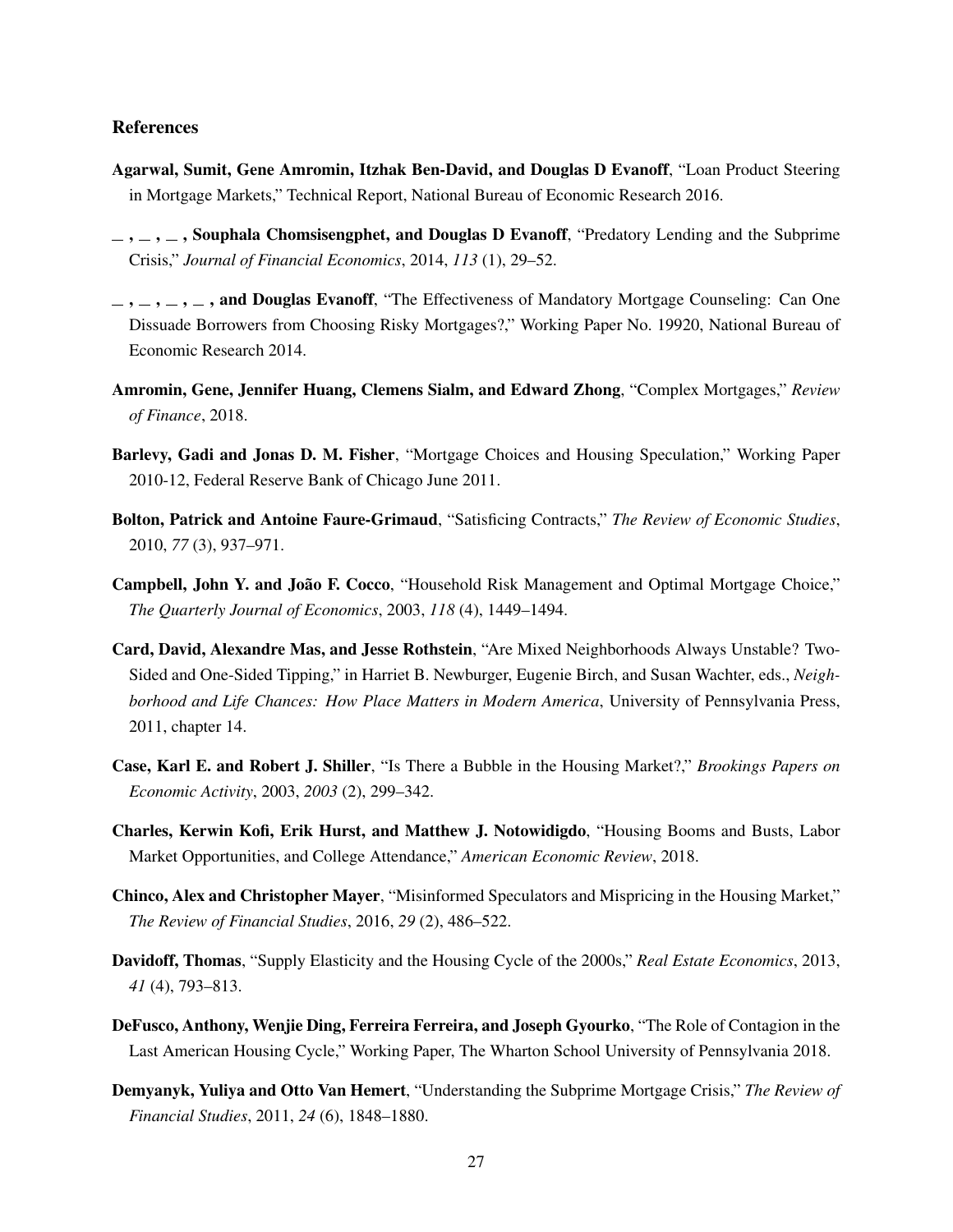- <span id="page-28-5"></span>Favilukis, Jack, David Kohn, Sydney C. Ludvigson, and Stijn Van Nieuwerburgh, "International Capital Flows and House Prices: Theory and Evidence," in Edward L. Glaeser and Todd Sinai, eds., *Housing and the Financial Crisis*, University of Chicago Press, 2013, pp. 301–360.
- <span id="page-28-1"></span>Ferreira, Fernando and Joseph Gyourko, "Anatomy of the Beginning of the Housing Boom: U.S. Neighborhoods and Metropolitan Areas, 1993-2009," Working Paper 17374, National Bureau of Economic Research August 2011.
- <span id="page-28-9"></span>Gates, Susan Wharton, Vanessa Gail Perry, and Peter M Zorn, "Automated Underwriting in Mortgage Lending: Good News for the Underserved?," *Housing Policy Debate*, 2002, *13* (2), 369–391.
- <span id="page-28-12"></span>Ghent, Andra C., Kristian R. Miltersen, and Walter N. Torous, "Second Mortgage: Valuation and Implications for the Performance of Structured Financial Products," Working Paper April 2018.
- <span id="page-28-7"></span>Glaeser, Edward L, Joshua D Gottlieb, and Joseph Gyourko, "Can Cheap Credit Explain the Housing Boom?," in Edward L. Glaeser and Todd Sinai, eds., *Housing and the Financial Crisis*, University of Chicago Press, 2013, pp. 301–360.
- <span id="page-28-0"></span>Green, Richard K and Susan M Wachter, "The American Mortgage in Historical and International Context," *Journal of Economic Perspectives*, 2005, *19* (4), 93–114.
- <span id="page-28-13"></span>Griffin, John M and Gonzalo Maturana, "Who Facilitated Misreporting in Securitized Loans?," *The Review of Financial Studies*, 2016, *29* (2), 384–419.
- <span id="page-28-11"></span>Guren, Adam M., Arvind Krishnamurthy, and Timothy J. McQuade, "Mortgage Design in an Equilibrium Model of the Housing Market," Working Paper 24446, National Bureau of Economic Research March 2018.
- <span id="page-28-3"></span>Hansen, Bruce E., "Sample Splitting and Threshold Estimation," *Econometrica*, 2000, *68* (3), 575–603.
- <span id="page-28-4"></span>Haughwout, Andrew, Donghoon Lee, Josephy Tracy, and Wilbert van der. Klaauw, "Real Estate Investors, the Leverage Cycle, and the Housing Market Crisis," Staff Reports 514, Federal Reserve Bank of New York September 2011.
- <span id="page-28-2"></span>Himmelberg, Charles, Christopher Mayer, and Todd Sinai, "Assessing High House Prices: Bubbles, Fundamentals and Misperceptions," *Journal of Economic Perspectives*, December 2005, *19* (4), 67–92.
- <span id="page-28-10"></span>Immergluck, Dan, "From Minor to Major Player: the Geography of FHA Lending During the US Mortgage Crisis," *Journal of Urban Affairs*, 2011, *33* (1), 1–20.
- <span id="page-28-6"></span>Justiniano, Alejandro, Giorgio E. Primiceri, and Andrea Tambalotti, "Credit supply and the Housing Boom," Working Paper 20874, National Bureau of Economic Research 2015.
- <span id="page-28-8"></span> $\ldots$ , and  $\ldots$ , "The Mortgage Rate Conundrum," Working Paper 23784, National Bureau of Economic Research 2017.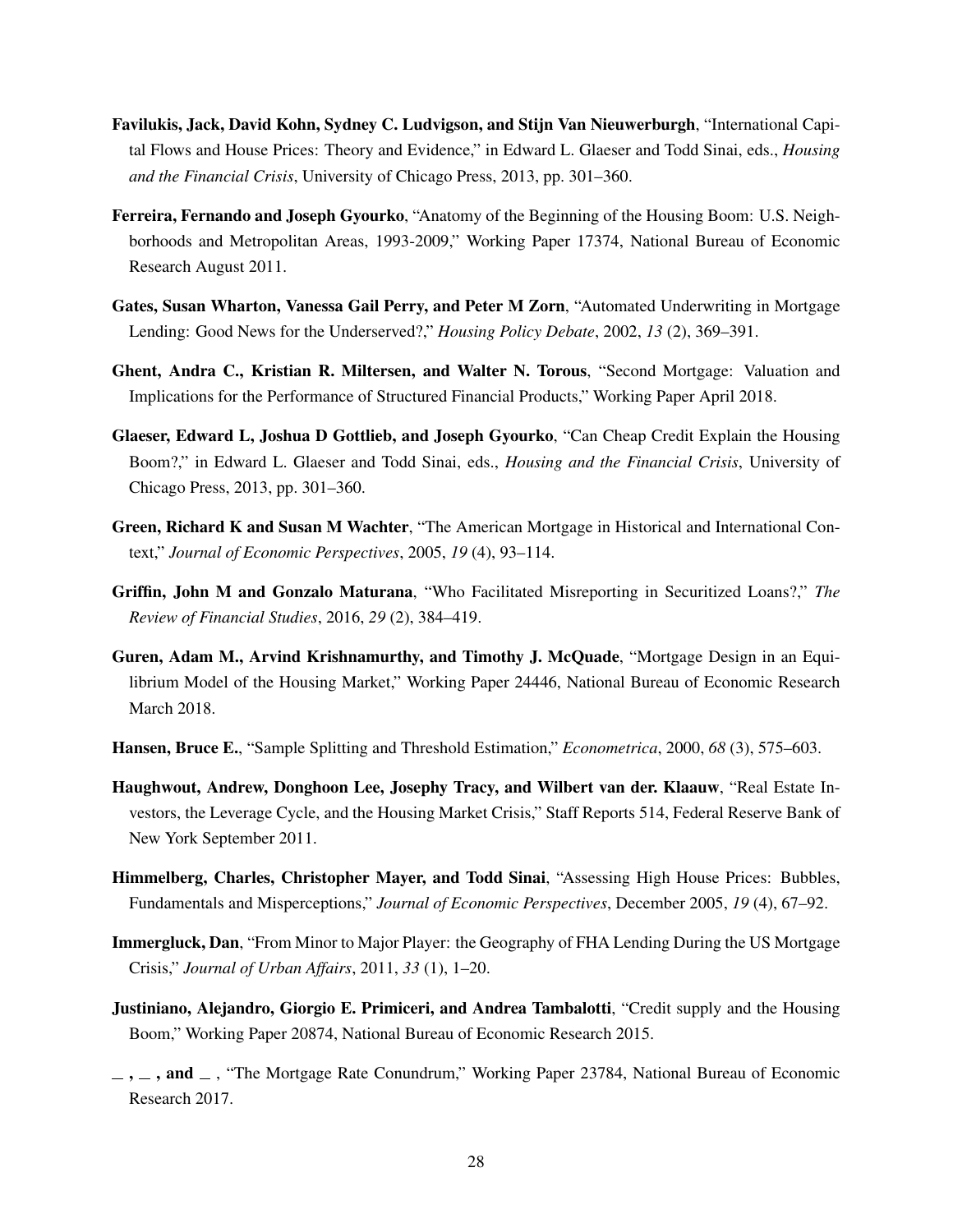- <span id="page-29-3"></span>Keys, Benjamin J., Tanmoy Mukherjee, Amit Seru, and Vikrant Vig, "Did Securitization Lead to Lax Screening? Evidence from Subprime Loans," *The Quarterly Journal of Economics*, 2010, *125* (1), 307– 362.
- <span id="page-29-7"></span> $\overline{\phantom{a}}$ , Tomasz Piskorski, Amit Seru, and Vikrant Vig, "Mortgage Financing in the Housing Boom and Bust," in Edward L. Glaeser and Todd Sinai, eds., *Housing and the Financial Crisis*, University of Chicago Press, 2013, pp. 143–204.
- <span id="page-29-11"></span>Kung, Edward, "Mortgage Market Institutions and Housing Market Outcomes," Working Paper, University of California-Los Angeles March 2015.
- <span id="page-29-13"></span>Leamer, Edward E., "Let's Take the Con Out of Econometrics," *The American Economic Review*, 1983, *73* (1), 31–43.
- <span id="page-29-14"></span>Levitin, Adam J. and Susan M. Wachter, "Explaining the Housing Bubble," *Georgetown Law Journal*, 2011, *100*, 1177.
- <span id="page-29-12"></span>Mayer, Christopher, "Housing Bubbles: A Survey," *Annual Review of Economics*, 2011, *3* (1), 559–577.
- <span id="page-29-10"></span> $\Box$  and Karen Pence, "Subprime Mortgages: What, Where, and to Whom?," in Edward L. Glaeser and John M. Quigley, eds., *Housing Markets and the Economy: Risk, Regulation, and Policy: Essays in Honor of Karl E. Case*, Cambridge, MA: Lincoln Institute of Land Policy, 2009.
- <span id="page-29-0"></span>Mian, Atif and Amir Sufi, "The Consequences of Mortgage Credit Expansion: Evidence from the U.S. Mortgage Default Crisis," *The Quarterly Journal of Economics*, 2009, *124* (4), 1449–1496.
- <span id="page-29-6"></span> $\mu$  and  $\mu$ , "Fueling a Frenzy: Private Label Securitization and the Housing Cycle of 2000 to 2010," Working Paper, University of Chicago March 2018.
- <span id="page-29-1"></span>Piskorski, Tomasz and Alexei Tchistyi, "Optimal Mortgage Design," *The Review of Financial Studies*, 2010, *23* (8), 3098–3140.
- <span id="page-29-2"></span>and , "Stochastic House Appreciation and Optimal Mortgage Lending," *The Review of Financial Studies*, 2011, *24* (5), 1407–1446.
- <span id="page-29-4"></span>Rajan, Uday, Amit Seru, and Vikrant Vig, "The Failure of Models That Predict Failure: Distance, Incentives, and Defaults," *Journal of Financial Economics*, 2015, *115* (2), 237–260.
- <span id="page-29-9"></span>Relihan, Lindsay, "Branches in Local Mortgage Markets," Working Paper, The Wharton School, University of Pennsylvania March 2017.
- <span id="page-29-5"></span>Sinai, Todd M., "House Price Moments in Boom-Bust Cycles," in Edward L. Glaeser and Todd Sinai, eds., *Housing and the Financial Crisis*, University of Chicago Press, 2013, pp. 301–360.
- <span id="page-29-8"></span>Tirole, Jean, "Cognition and Incomplete Contracts," *American Economic Review*, March 2009, *99* (1), 265–94.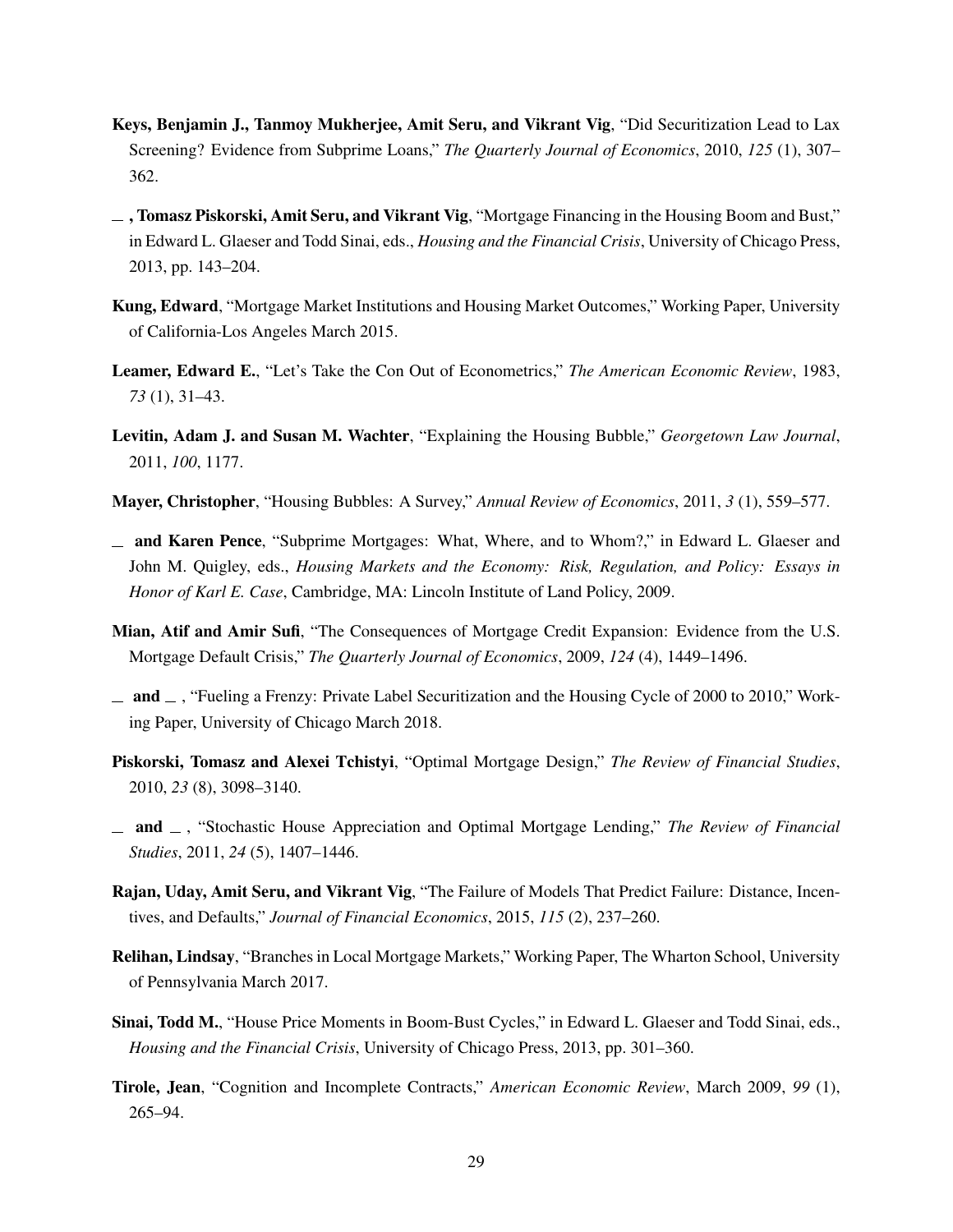<span id="page-30-0"></span>

Figure 1: Alternative Financing Features and National House Prices

Note: The figure shows the fraction of purchase loans originated in a given month with any alternative financing feature (blue line, left y-axis), as well as 12-month house price appreciation at the national level (red line, right y-axis). The alternative financing features are those that reduce the monthly payment relative to a fully amortizing 30-year fixed rate mortgage payment: teaser variable rate, extended term, interest-only, or negative amortization. See text for details.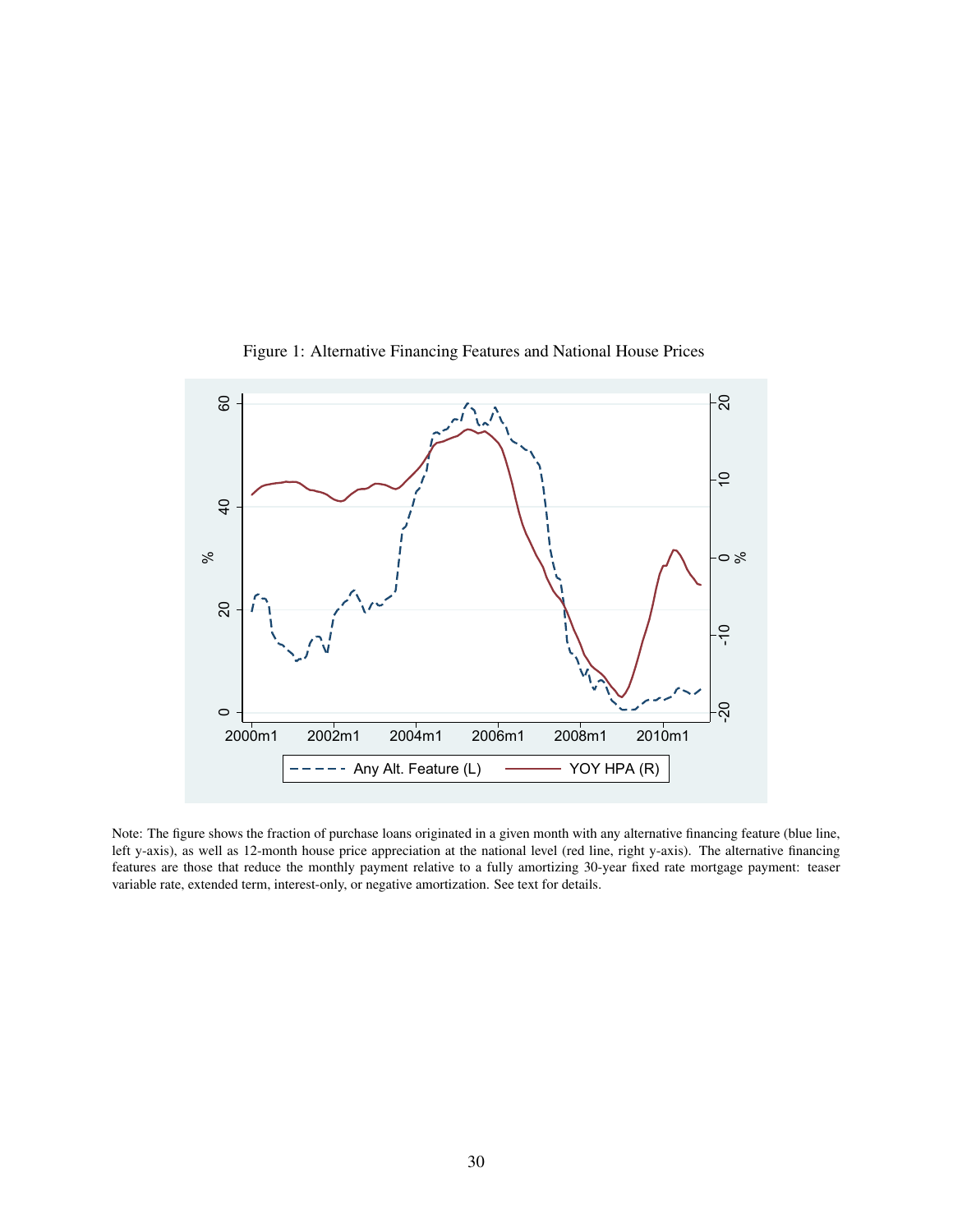

<span id="page-31-0"></span>Figure 2: Clark County Estimated House Price Break and Non-traditional Mortgages

(a) Estimated House Price Break

(b) Use of Alternative Mortgage Products



Note: The figure shows the timing of the estimated house price break in Clark County, NV, which is where Las Vegas is located. House price break is estimated using a break-point methodology described in the text. The upper figure shows both the level of house prices (the blue dashed line, and the left y-axis) and the 12-month house price appreciation rate (the red line and corresponding right y-axis). The lower figure shows the fraction of purchase loans with a "payment gap," or any deviation from the fully amortizing 30-year fixed-rate mortgage payment (blue dashed line), and the share with any alternative financing feature (solid red line) in Clark County, NV. The vertical line represents the month in which the house price break occurred.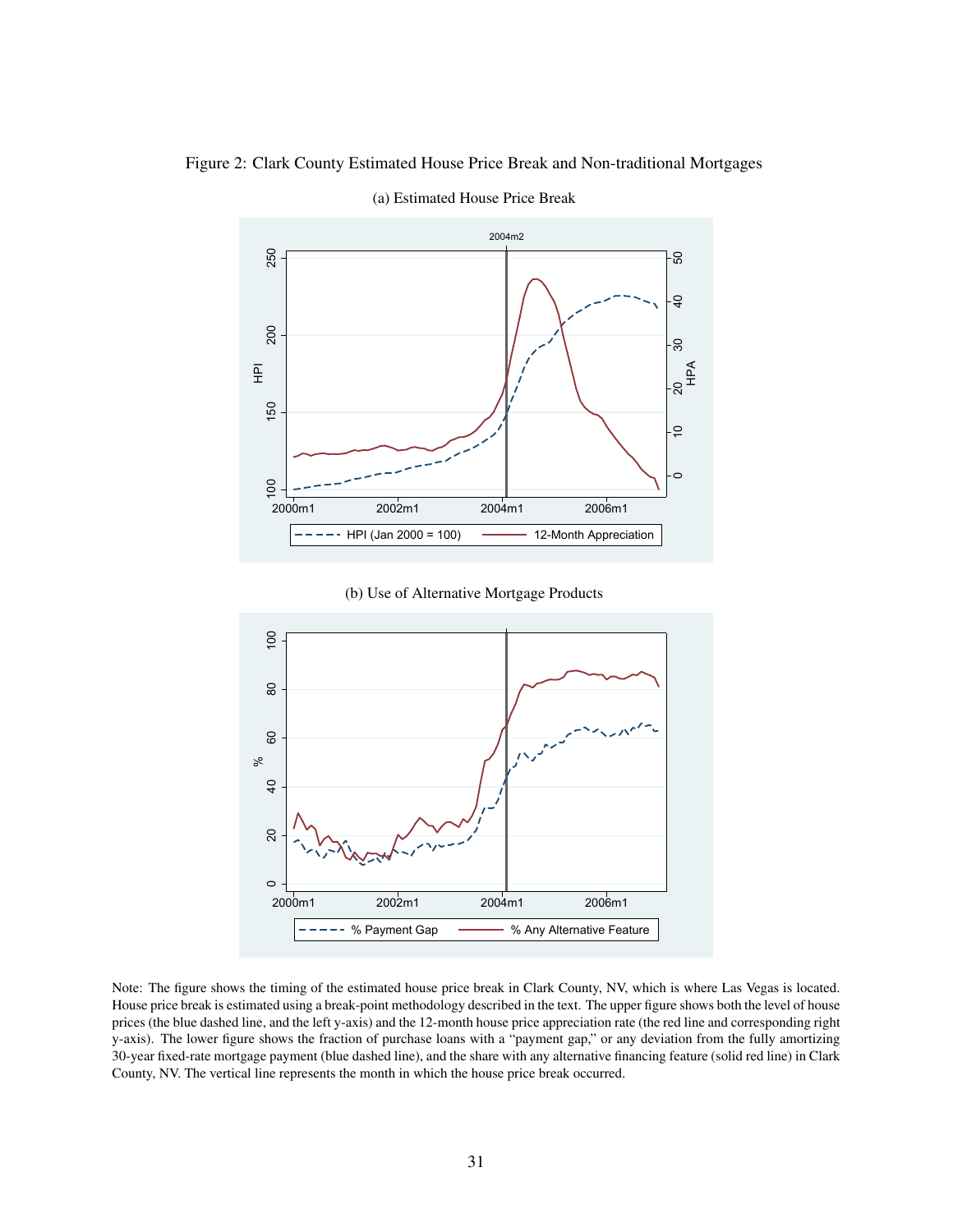<span id="page-32-0"></span>

Figure 3: Sample Counties with Only One House Price Break

Note: The figure shows the timing of structural house price breaks in four counties with only one break: Fresno County, CA (top left), San Francisco County, CA (top right), Orange County, FL (bottom left), and Maricopa County, AZ (bottom right). Structural breaks estimated using break-point methodology described in the text. Each panel shows both the house price index (blue dashed line) and 12-month appreciation rate (red line).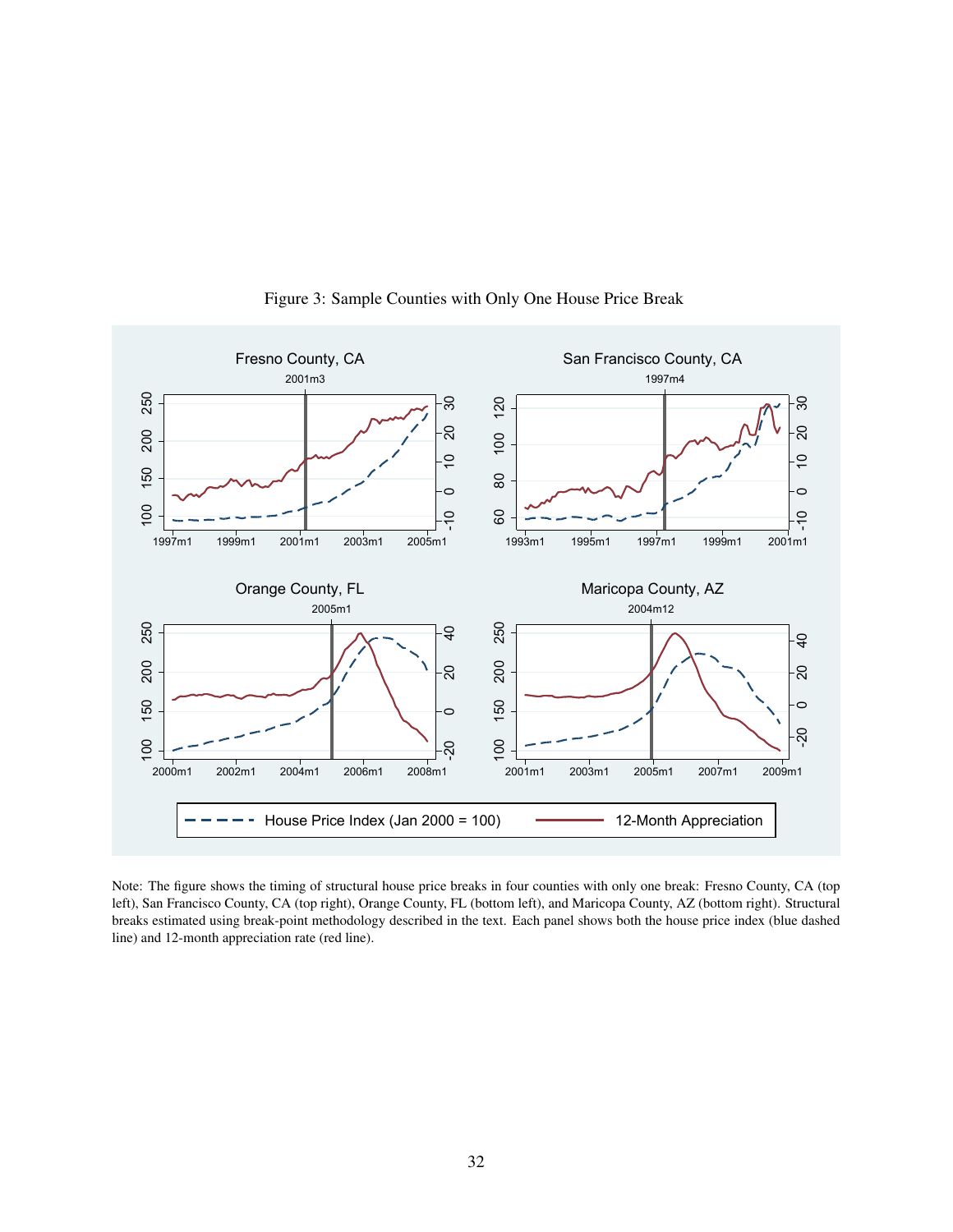<span id="page-33-0"></span>

Figure 4: Alternative Financing by Sand and Non-sand States

Note: The figure shows the share of loans with any alternative financing feature by "sand" states (Arizona, California, Nevada, and Florida) versus "non-sand" states. The figure shows an increase in the share beginning in mid-2003, particularly in sand states.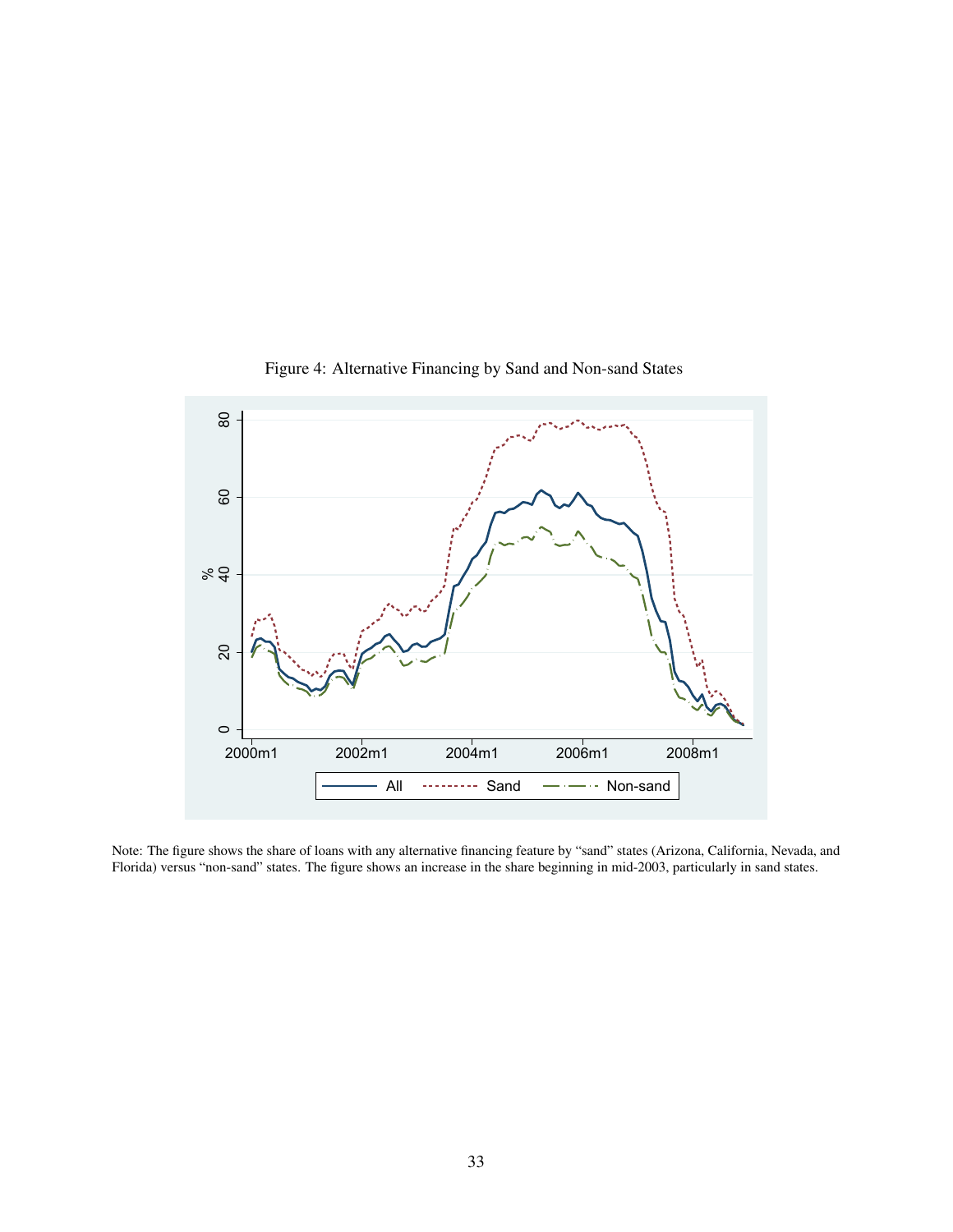<span id="page-34-0"></span>



(a) First House Price Break

(b) Second House Price Break



Note: 984 counties have a valid first house price break. 452 counties have a valid second house price break. The magnitude of house price break is calculated as  $HPA_{t+11} - HPA_{t-1}$ , where t is a month of the first house price break.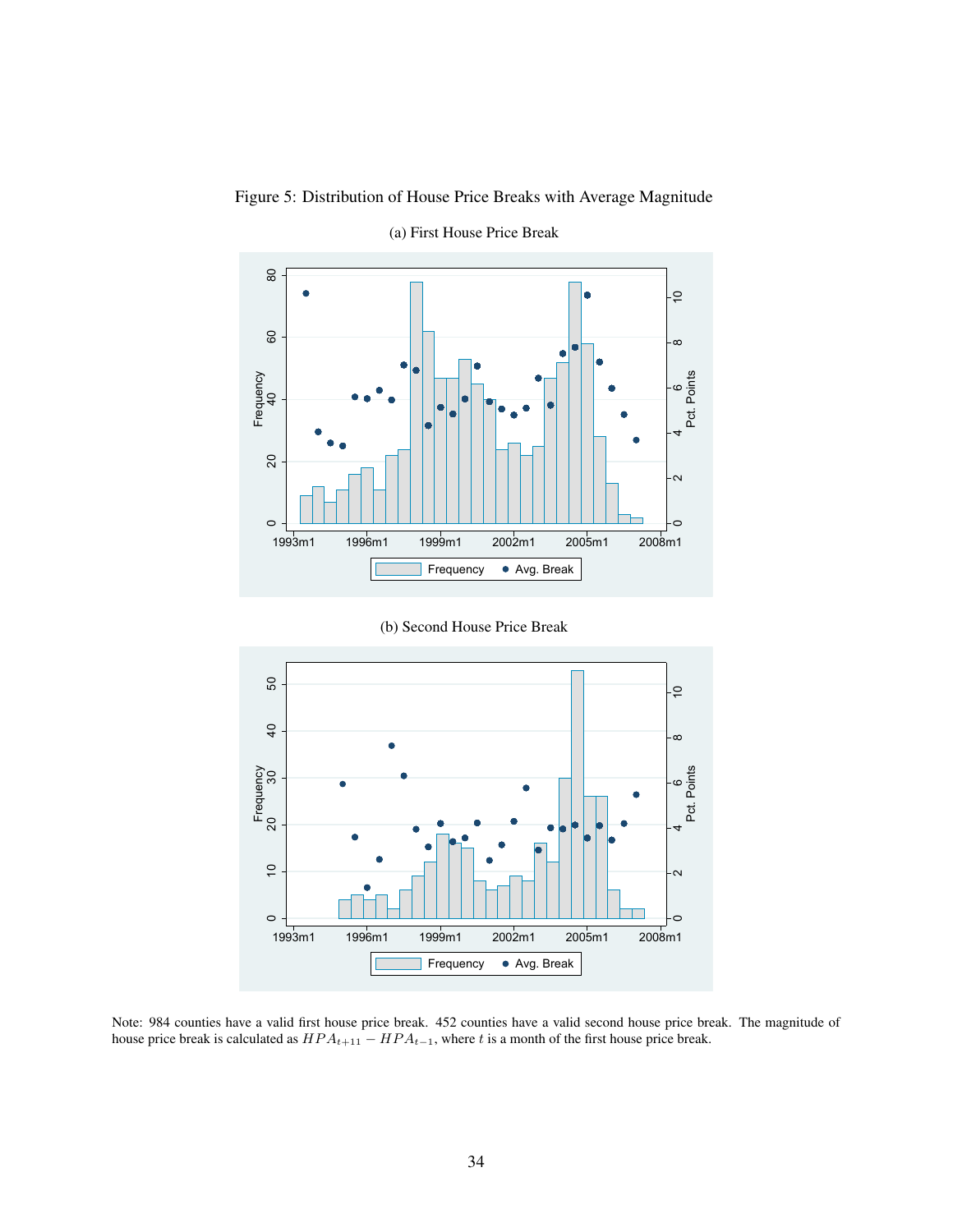<span id="page-35-0"></span>

Figure 6: House Price Breaks by Early and Late Counties

Note: The figure shows event study figures for the 12-month house price appreciation where where time=0 is the year of the structural break in house prices. See text for details of break-point methodology. "Early" counties are defined to have the first house break before January 2000 and "late" counties have the break in January 2000 or later. Dashed lines represent 95 percent confidence intervals. Event study specifications include county fixed effects, a quadratic in calendar time and economic fundamentals (income and unemployment). See text for details on event study methodology.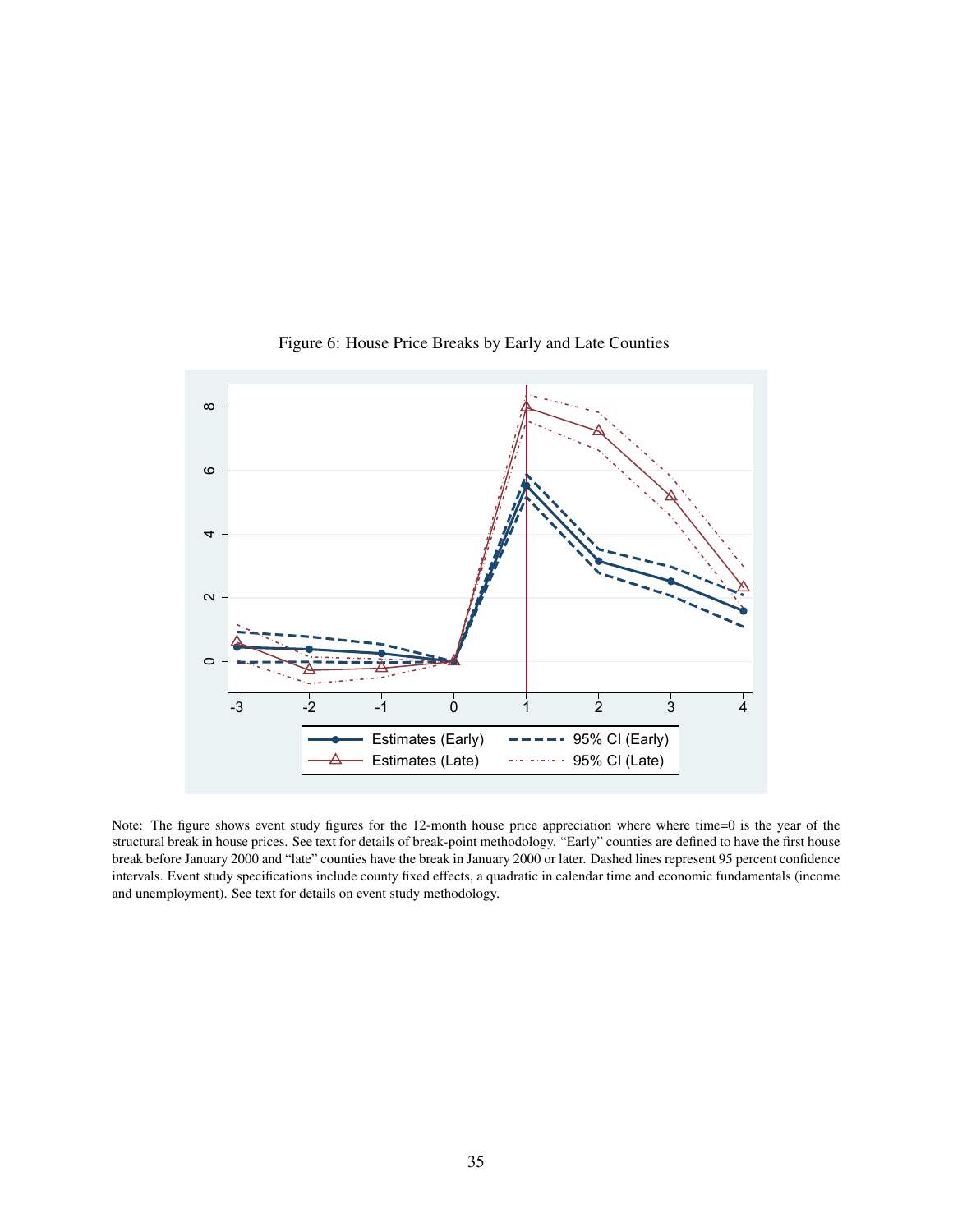<span id="page-36-0"></span>

Figure 7: First and Second House Price Breaks

Note: Counties are defined to have a valid first break if the corresponding break is statistically significant at 95% and have at least 36 months between January 1993 and the month of peak HPA. Similarly, counties are defined to have a valid second break if the corresponding break is statistically significant at the 95% and have at least 12 months between the first peak and the second peak. Among 1,163 in-sample counties, 984 have a valid first house break and 452 have a valid second house break.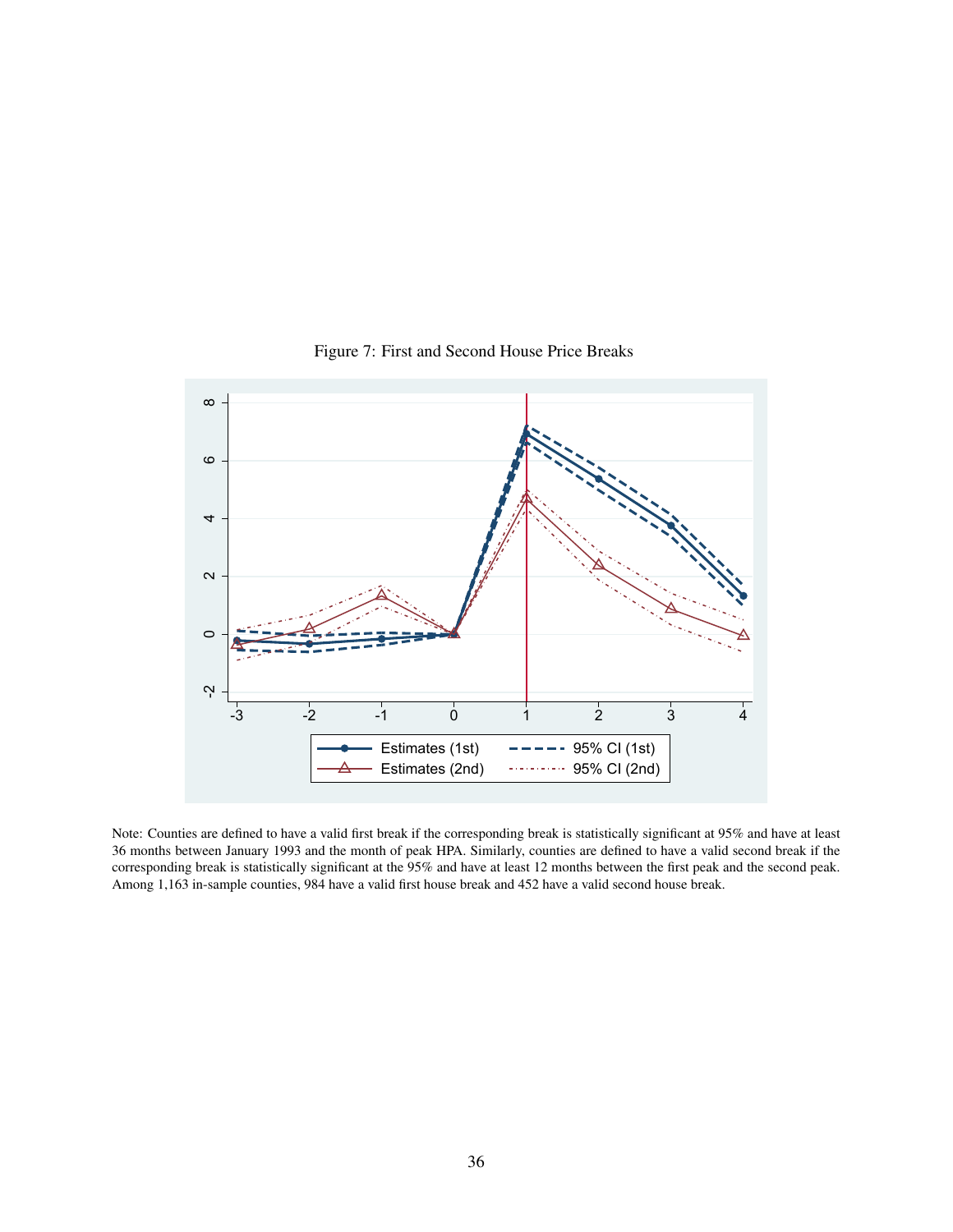<span id="page-37-0"></span>

Figure 8: Non-traditional Mortgages by Early and Late Counties

Note: The figure shows the event study figures for alternative financing variables where where time=0 is the year of the structural break in house prices. See text for details of break-point methodology. "Early" counties have the first house break before January 2000 and "late" counties have the first break in January 2000 or later. Dashed lines represent 95 percent confidence intervals. Event study specification include county fixed effects, a quadratic in calendar time and economic fundamentals (income and unemployment). See text for details on event study methodology.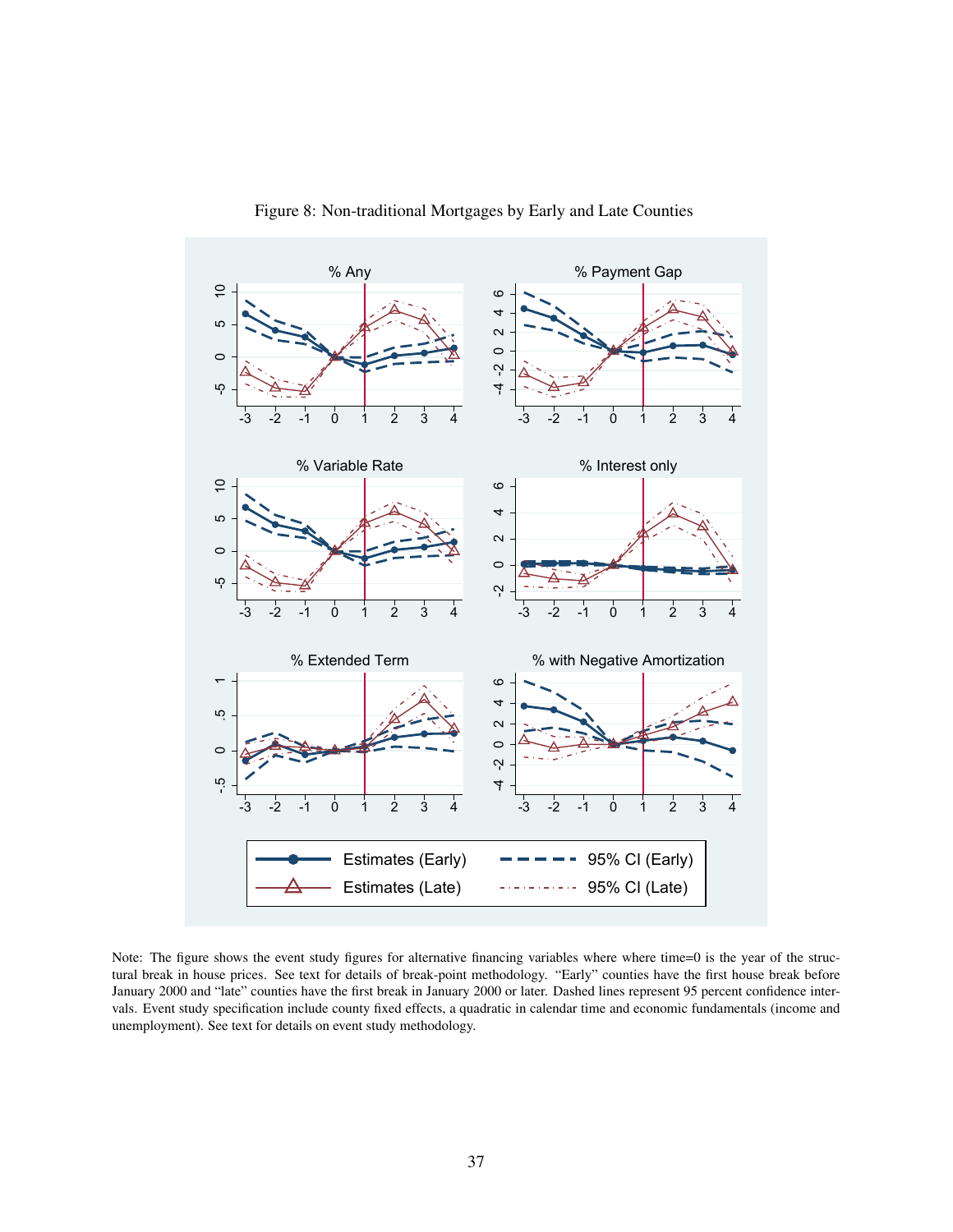<span id="page-38-0"></span>

Figure 9: Non-traditional Mortgages around First and Second House Price Breaks

Note: The figure shows the event study figures for alternative financing variables where time=0 is the year of the first and second structural break in house prices, respectively. See text for details of break-point methodology. Dashed lines represent 95 percent confidence intervals. Event study specification include county fixed effects, a quadratic in calendar time and economic fundamentals (income and unemployment). See text for details on event study methodology.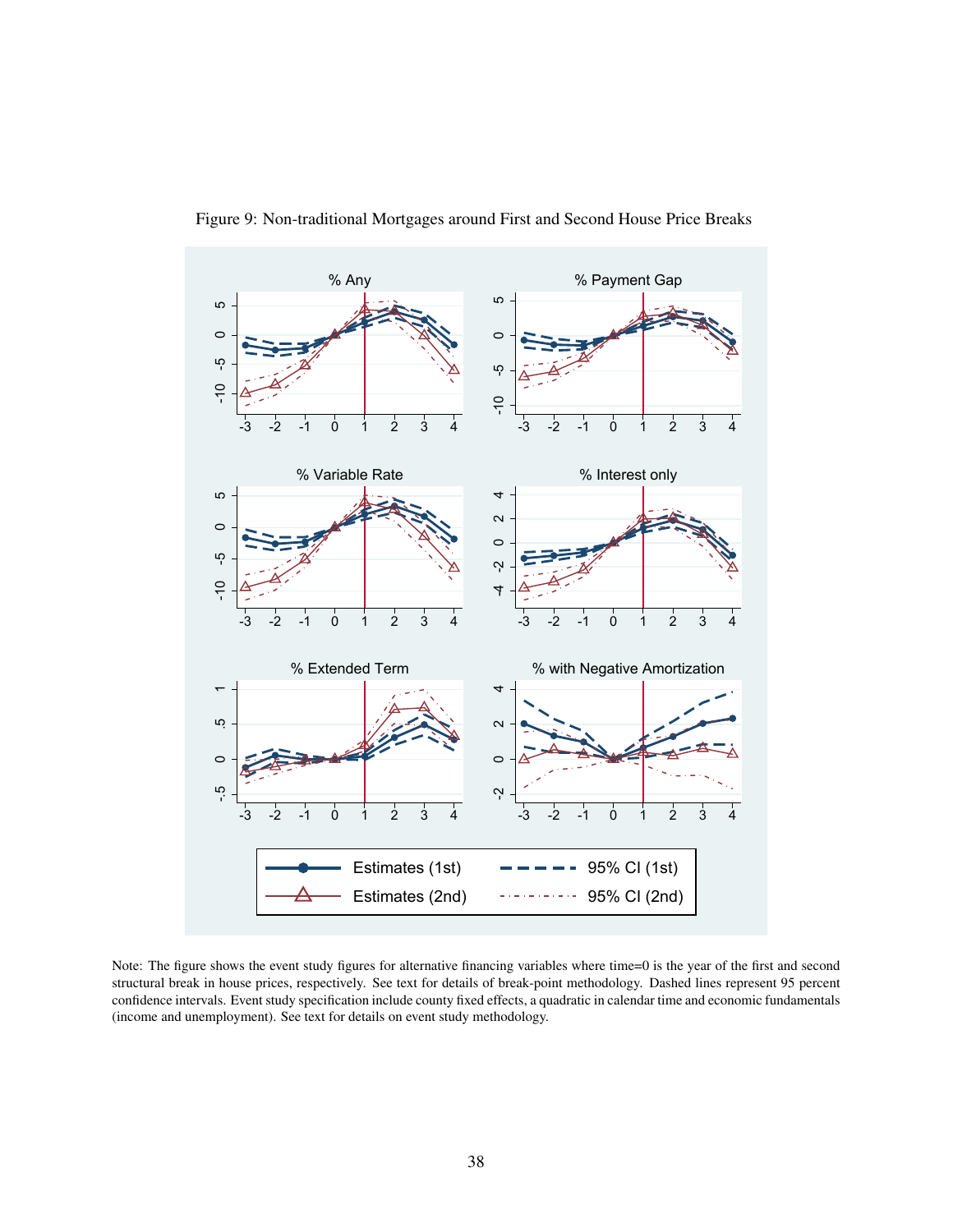<span id="page-39-0"></span>

Figure 10: Economic Fundamentals by Early and Late Counties

(b) Unemployment Rate %



Note: The figure shows the event study figures for economic fundamentals (income and unemployment rate) where time=0 is the year of the structural break in house prices. See text for details of break-point methodology. "Early" counties have their first house break before January 2000 and "late" counties have their first break in January 2000 or later. Dashed lines represents 95 percent confidence intervals. Event study specification include county fixed effects, and a quadratic in calendar time. See text for details on event study methodology.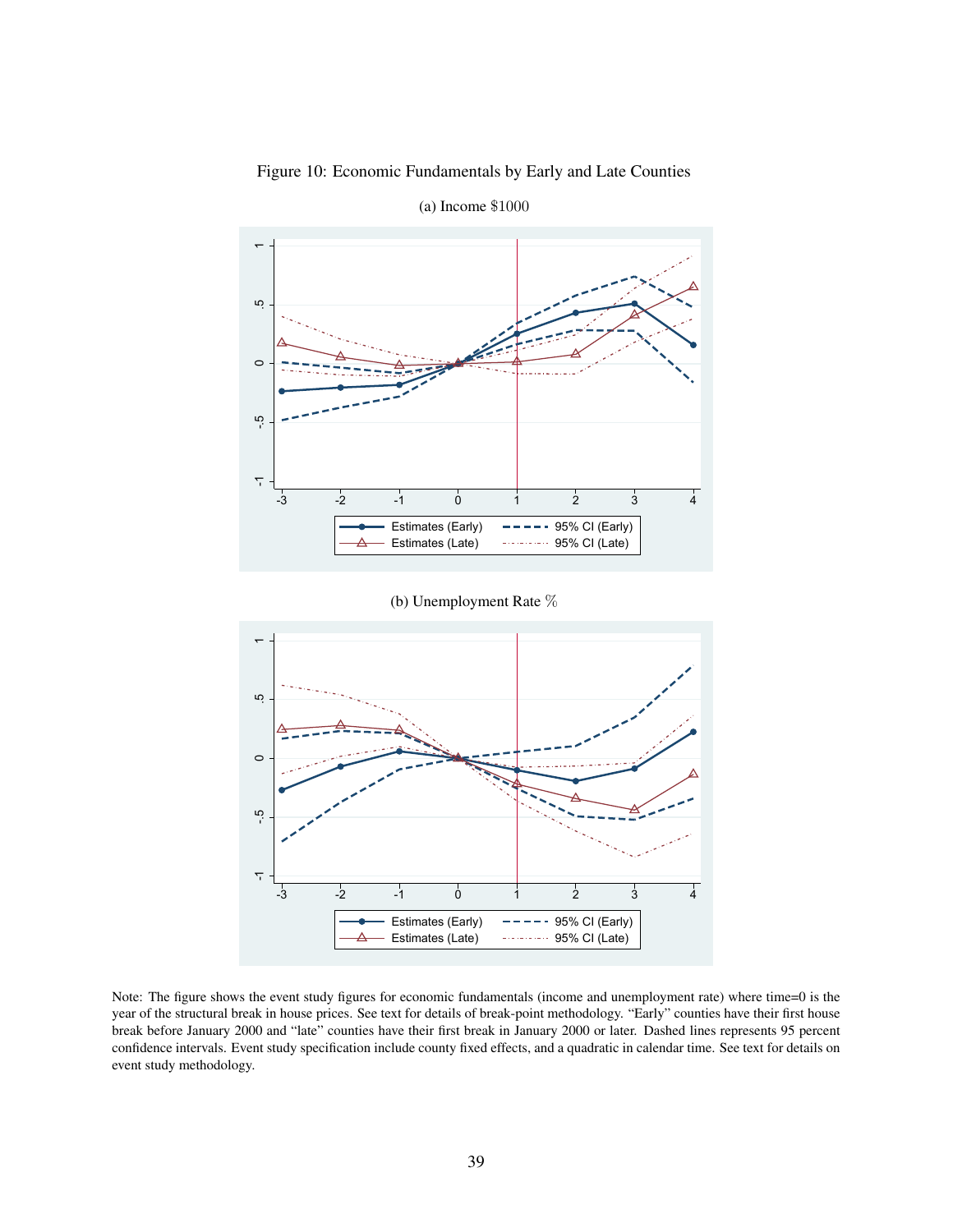<span id="page-40-0"></span>

Figure 11: Mortgage Attributes by Early and Late Counties

Note: The figure shows the event study figures for mortgage variables where time=0 is the year of the structural break in house prices. See text for details of break-point methodology. "Early" counties have the first house break before January 2000 and "late" counties have the first break in January 2000 or later. Dashed lines represent 95 percent confidence intervals. Event study specification include county fixed effects, a quadratic in calendar time and economic fundamentals (income and unemployment). See text for details on event study methodology.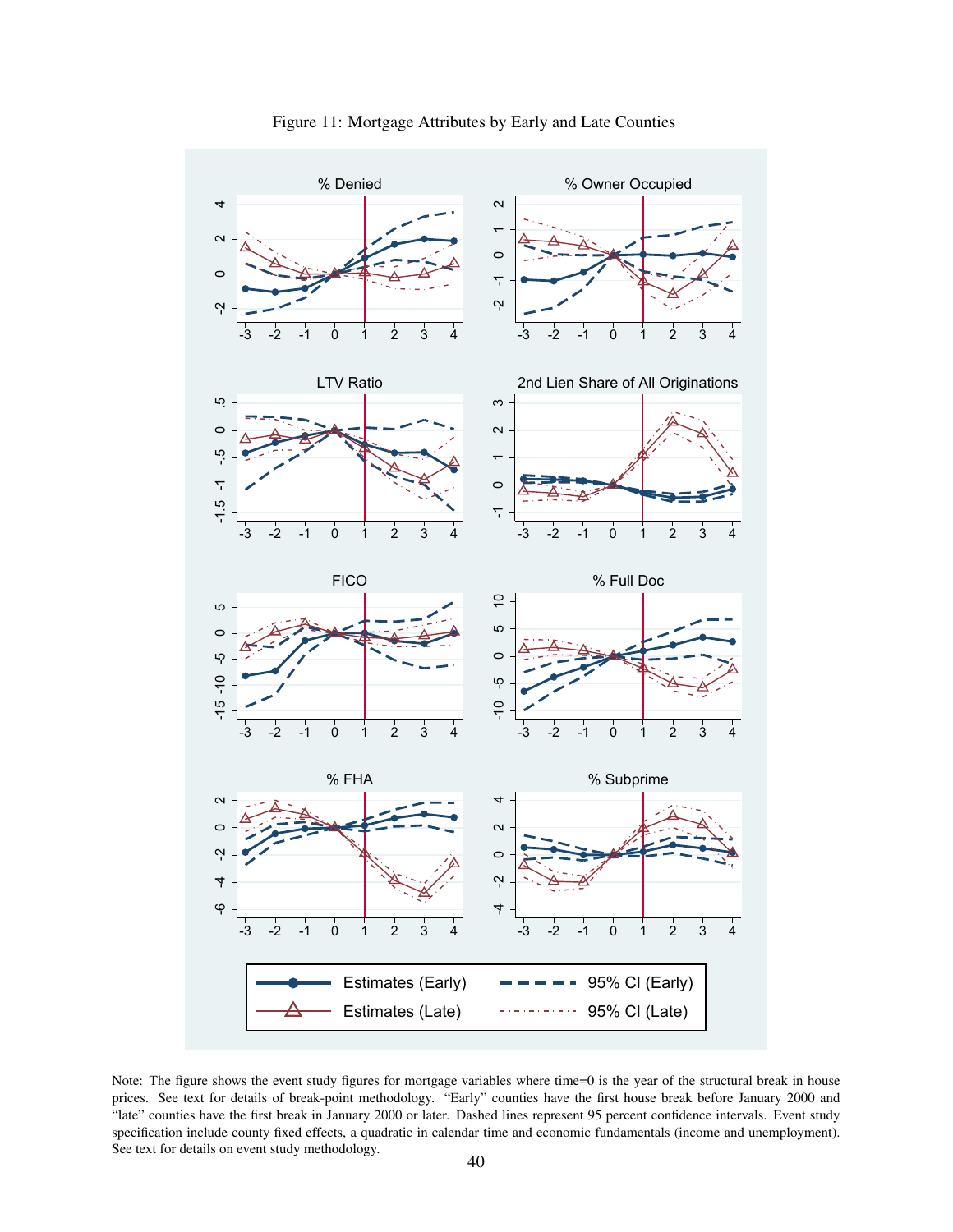

<span id="page-41-0"></span>Figure 12: Appreciation and Alternative Finance by Non-Core Lending Quartile

(a) House Price Appreciation

Note: This figure shows use of alternative mortgage products and house price appreciation around the mid-2003 acceleration of the private label securities market. Counties are divided into quartiles by their mortgage-making lenders' share of non-core deposits in 2002 as in Mian and Sufi (2018), dollar-weighted by the value of mortgages originated in the county in 2002. Both house price appreciation (measured here by year over year HPI) and the use of alternative mortgage products increase with the share of non-core lending monotonically, with the growth in alternative products preceding the largest growth in house prices.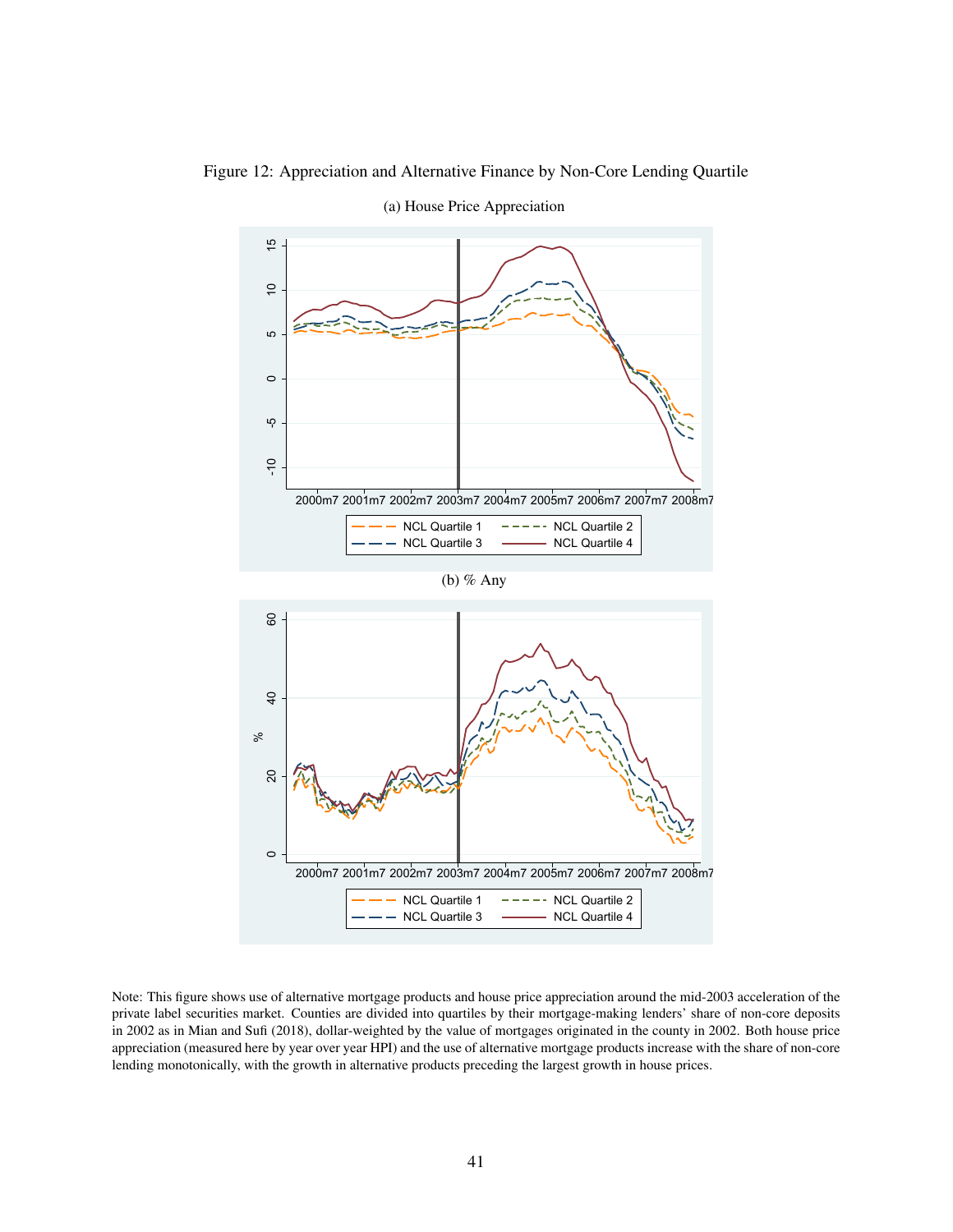<span id="page-42-0"></span>

Figure 13: Non-Traditional Mortgage Features by Non-Core Lending Quartile

Note: This figure shows use of alternative mortgage features around the mid-2003 acceleration of the private label securities market. Counties are divided into quartiles by their mortgage-making lenders' share of non-core deposits in 2002 as in Mian and Sufi (2018), dollar-weighted by the value of mortgages originated in the county in 2002. Variable rate share responds most immediately to the credit supply shock in high-NCL counties, with I/O and then extended term mortgages responding subsequently and differentially across quartile.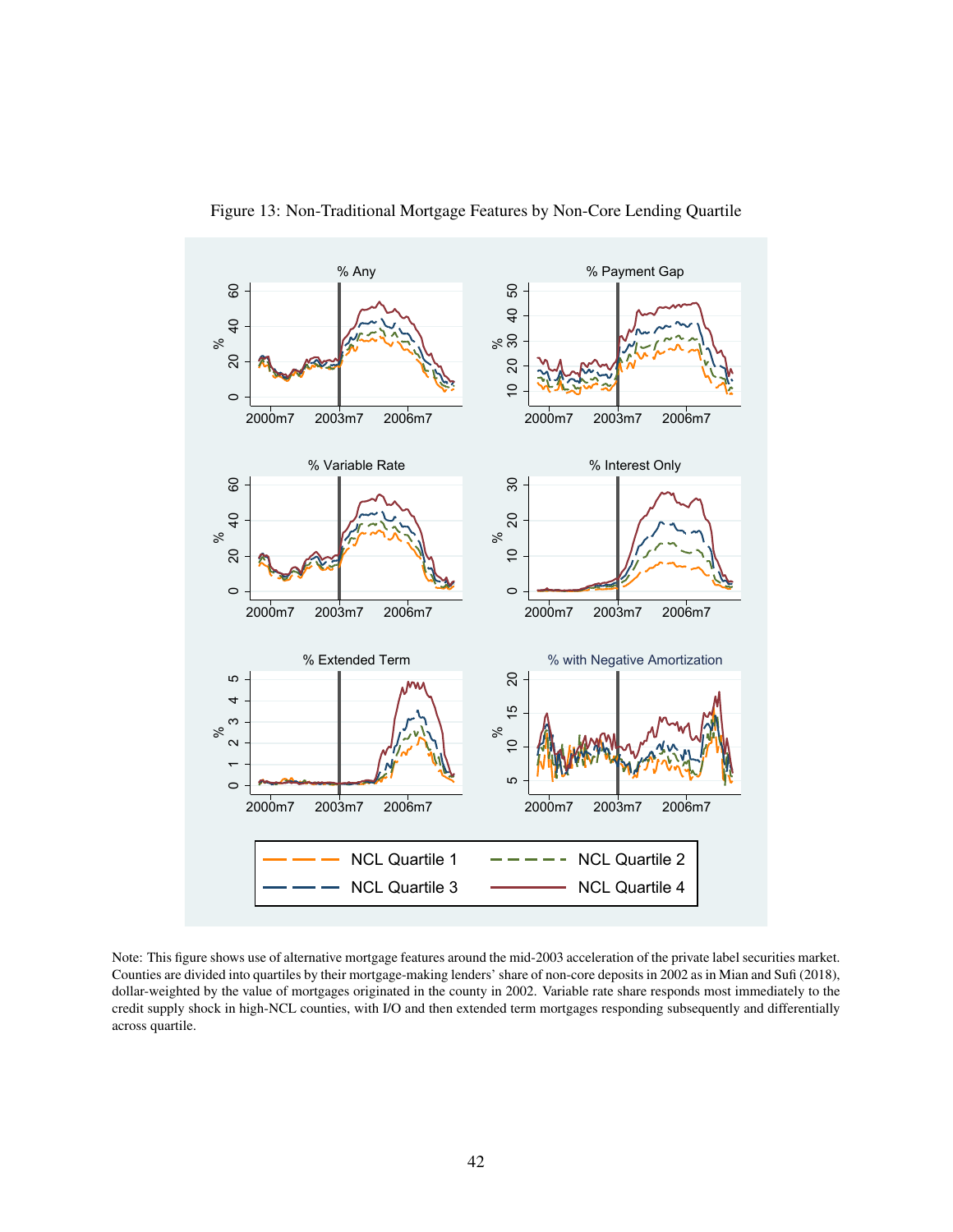<span id="page-43-0"></span>

Figure 14: Mortgage Attributes by Non-Core Lending Quartile

Note: This figure shows patterns in mortgage attributes around the mid-2003 acceleration of the private label securities market. Counties are divided into quartiles by their mortgage-making lenders' share of non-core deposits in 2002 as in Mian and Sufi (2018), dollar-weighted by the value of mortgages originated in the county in 2002. High-NCL counties show a sharp increase in subprime share and full documentation, with subsequent growth in the prevalence of second liens, relative to other quartiles that are less dependent on the securitization channel of origination.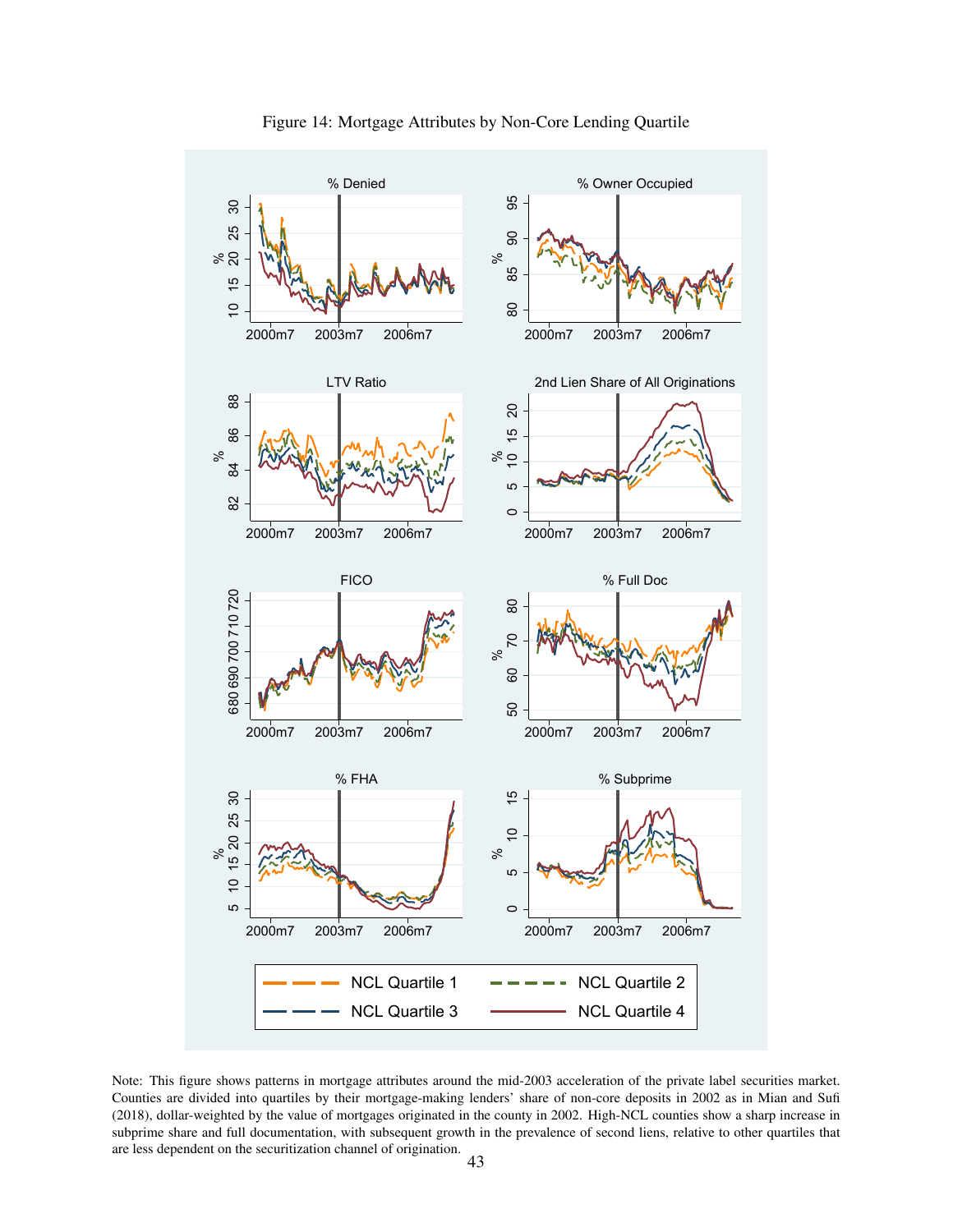<span id="page-44-0"></span>

|                                    | Overall          | Early  | Late   |
|------------------------------------|------------------|--------|--------|
|                                    | (1)              | (2)    | (3)    |
| <b>HPA</b>                         | $\overline{8.5}$ | 6.7    | 9.7    |
|                                    | (6.2)            | (4.6)  | (6.9)  |
| $%$ Any                            | 19.4             | 11.5   | 24.8   |
|                                    | (15.9)           | (9.6)  | (17.0) |
| % Payment Gap                      | 18.2             | 11.8   | 22.5   |
|                                    | (13.7)           | (10.5) | (14.0) |
| % Variable Rate                    | 18.9             | 11.3   | 24.1   |
|                                    | (15.3)           | (9.5)  | (16.2) |
| % Interest Only                    | 3.6              | 0.2    | 5.9    |
|                                    | (8.1)            | (1.2)  | (9.9)  |
| % Extended Term                    | 0.2              | 0.2    | 0.2    |
|                                    | (0.9)            | (1.0)  | (0.8)  |
| % Negative Amortization            | 7.6              | 5.6    | 9.1    |
|                                    | (11.0)           | (11.4) | (10.5) |
| % Denied                           | 15.3             | 17.6   | 13.6   |
|                                    | (8.8)            | (10.9) | (6.5)  |
| % Owner Occupied                   | 87.1             | 91.5   | 84.2   |
|                                    | (11.2)           | (8.4)  | (11.9) |
| <b>LTV</b> Ratio                   | 84.0             | 83.5   | 84.2   |
|                                    | (4.5)            | (5.0)  | (4.1)  |
| 2nd Lien Share of All Originations | 2.2              | 0.3    | 3.6    |
|                                    | (3.4)            | (0.9)  | (3.8)  |
| <b>FICO</b>                        | 694.1            | 692.9  | 694.8  |
|                                    | (25.7)           | (32.2) | (19.9) |
| % Full Doc                         | 69.0             | 71.4   | 67.4   |
|                                    | (18.4)           | (21.9) | (15.3) |
| % FHA                              | 14.1             | 15.8   | 12.9   |
|                                    | (9.2)            | (9.5)  | (8.8)  |
| % Subprime                         | 10.4             | 5.1    | 14.0   |
|                                    | (8.8)            | (4.9)  | (9.0)  |
| Income (\$1000)                    | 43.3             | 43.3   | 43.3   |
|                                    | (10.1)           | (10.7) | (9.6)  |
| Unemployment Rate (%)              | 4.8              | 4.4    | 5.1    |
|                                    | (2.2)            | (2.3)  | (2.1)  |

Table 1: Summary Statistics for Pooled Sample of Counties

Note: The table presents summary statistics for all counties with an estimated structural break in house prices. Values are countymonth averages, with standard deviations in parentheses. Sample consists of county-months in the year before and after the county experiences a house price break. Source: Authors' calculations using HMDA, LPS Applied Analytics, Bureau of Labor Statistics, and CoreLogic data.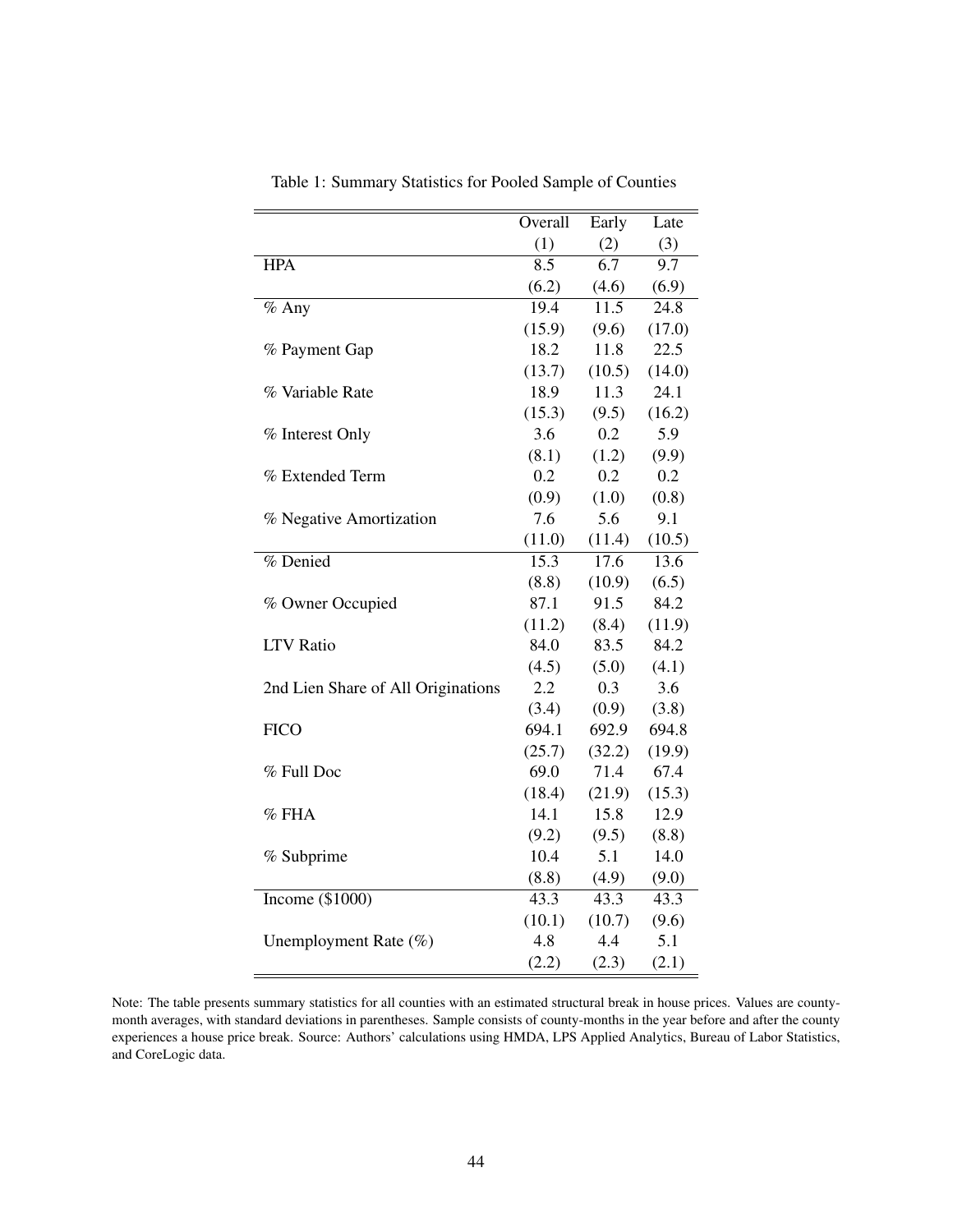|                         | Overall |        |        | Early  | Late   |        |  |
|-------------------------|---------|--------|--------|--------|--------|--------|--|
|                         | (1)     | (2)    | (3)    | (4)    | (5)    | (6)    |  |
| House Price Growth      | 7.12    | 6.93   | 6.23   | 5.53   | 7.84   | 7.99   |  |
|                         | (0.13)  | (0.15) | (0.17) | (0.18) | (0.18) | (0.21) |  |
| County FE?              | Y       | Y      | Y      | Y      | Y      | Y      |  |
| Calendar Time Controls? | N       | Y      | N      | Y      | N      | Y      |  |
| Econ Fundamentals?      | N       | Y      | N      | Y      | N      | Y      |  |
| Within R-sq.            | 0.25    | 0.28   | 0.33   | 0.39   | 0.26   | 0.36   |  |
| No. Obs                 | 92092   | 92092  | 39419  | 39419  | 52673  | 52673  |  |
| No. County              | 984     | 984    | 434    | 434    | 550    | 550    |  |

<span id="page-45-0"></span>Table 2: House Price Growth Rate around County-Specific Structural Break Points

(a) First House Price Break

| (b) Second House Price Break |  |  |  |
|------------------------------|--|--|--|
|------------------------------|--|--|--|

|                         | With 2nd Break   |        |        | With Both Breaks |        | Early  | Late   |        |
|-------------------------|------------------|--------|--------|------------------|--------|--------|--------|--------|
|                         | $\left(1\right)$ | (2)    | (3)    | (4)              | (5)    | (6)    | (7)    | (8)    |
| House Price Growth      | 3.91             | 4.68   | 3.79   | 4.76             | 4.07   | 5.03   | 3.13   | 4.18   |
|                         | (0.16)           | (0.17) | (0.20) | (0.21)           | (0.22) | (0.24) | (0.41) | (0.43) |
| County FE?              | Y                | Y      | Y      | Y                | Y      | Y      | Y      | Y      |
| Calendar Time Controls? | N                | Y      | N      | Y                | N      |        | N      | Y      |
| Econ Fundamentals?      | N                | Y      | N      | Y                | N      | Y      | N      | Y      |
| Within R-sq.            | 0.21             | 0.29   | 0.27   | 0.35             | 0.26   | 0.34   | 0.32   | 0.40   |
| No. Obs                 | 42790            | 42790  | 31523  | 31523            | 22090  | 22090  | 9433   | 9433   |
| No. County              | 452              | 452    | 330    | 330              | 231    | 231    | 99     | 99     |

Note: The table presents coefficients from an event study regression of the change in house prices around the timing of the estimated structural break in house prices. Estimates are the percentage point difference in the annual growth rate of house prices in year of the house price break relative to the previous year. Quadratic controls for calendar time used. Odd number columns show the results with no economic controls and even number columns show those with the economic controls, income level and unemployment rate. Income as a response variable is only controlled for unemployment rate, and vice versa. "Early" signifies counties with its first house price break prior to 2000. Among the 1,163 sample counties, 452 counties have the second house breaks and only 330 counties have both breaks. Standard errors clustered at the county level are in parentheses. In the second panel, we categorizes counties early or late only if they have both breaks. Source: Authors' calculations using CoreLogic data.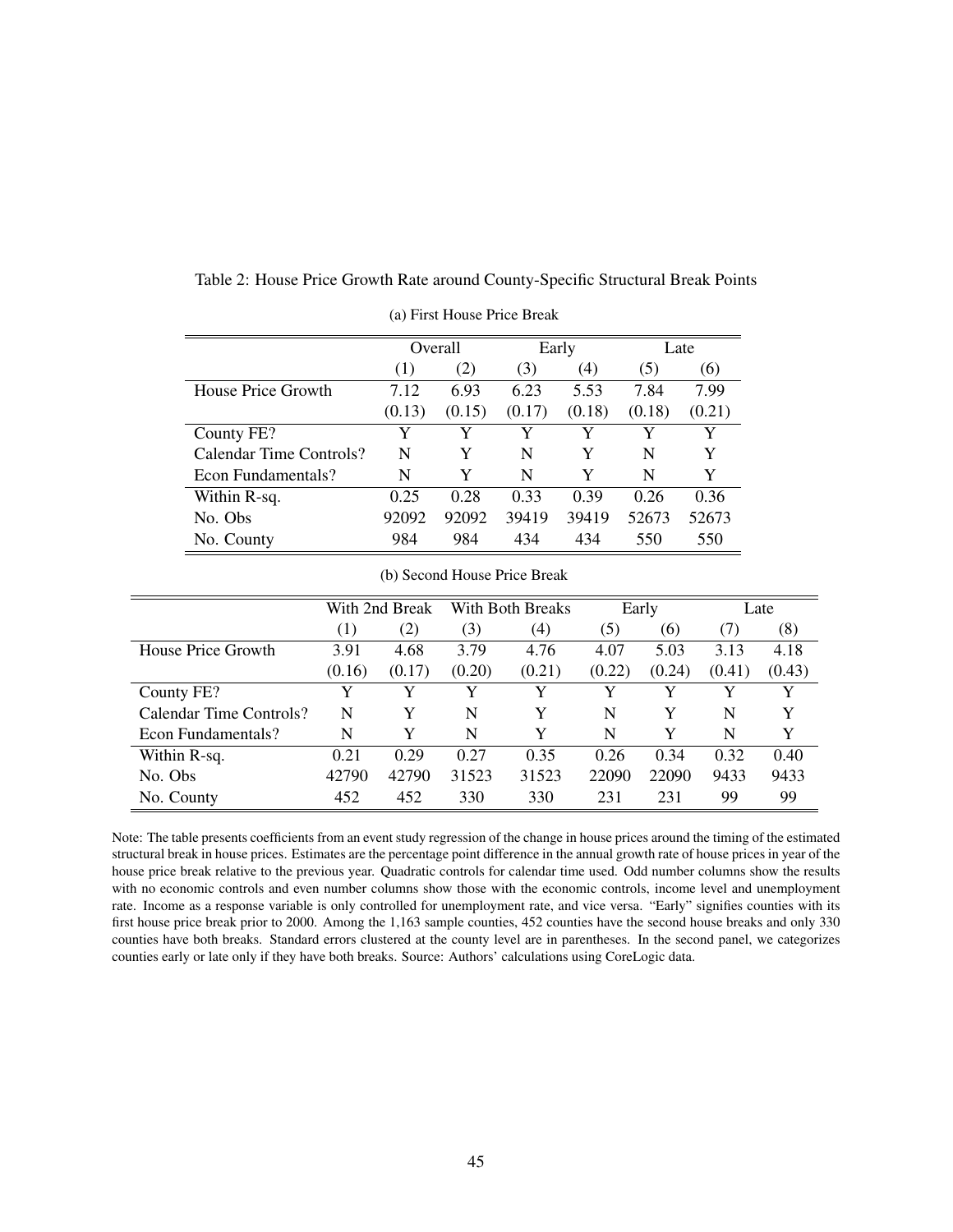|                                    | With Respect to House Price Break |      | <b>Share</b> |           |
|------------------------------------|-----------------------------------|------|--------------|-----------|
|                                    | <b>Before</b>                     | Same | After        | Estimated |
|                                    | (1)                               | (2)  | (3)          | (4)       |
| Any Break                          | 4.38                              | 0.23 | 38.25        | 42.86     |
| Payment Gap Break                  | 6.68                              | 1.15 | 24.42        | 32.26     |
| Variable Rate Break                | 4.15                              | 0.23 | 35.71        | 40.09     |
| <b>Interest Only Break</b>         | 1.61                              | 0.23 | 73.73        | 75.58     |
| <b>Extended Term Break</b>         | 2.07                              | 0.69 | 47.47        | 50.23     |
| <b>Negative Amortization Break</b> | 10.37                             | 0.46 | 30.81        | 41.01     |

<span id="page-46-0"></span>Table 3: Structural Breaks in Non-traditional Mortgages Relative to House Price Structural Breaks

(a) Counties with First Break before January 2000 ("Early")

(b) Counties with First Break in January 2000 and after ("Late")

|                                    | With Respect to House Price Break |       | <b>Share</b> |       |
|------------------------------------|-----------------------------------|-------|--------------|-------|
|                                    | <b>Before</b>                     | After | Estimated    |       |
|                                    | (1)                               | (2)   | (3)          | (4)   |
| Any Break                          | 13.64                             | 2.73  | 18.00        | 34.36 |
| Payment Gap Break                  | 14.91                             | 3.82  | 9.27         | 28.00 |
| Variable Rate Break                | 13.45                             | 2.18  | 16.55        | 32.18 |
| <b>Interest Only Break</b>         | 16.00                             | 10.55 | 44.18        | 70.73 |
| <b>Extended Term Break</b>         | 6.55                              | 0.91  | 42.91        | 50.36 |
| <b>Negative Amortization Break</b> | 27.09                             | 0.73  | 13.27        | 41.09 |

Note: The tables show whether structural breaks in non-traditional mortgage variables occur before, concurrently, or after first or second estimated structural breaks in house prices in a given county. The break is defined to occur "before" if (difference)<3, "concurrently" if -3<(difference)<3, and "after" if (difference)>3. First three columns do not necessarily sum to 100 percent in a given row because counties do not always have an estimated break in other variables. "Share Estimated" represents the total share of counties with a house price break (early or late, respectively) that also had a break in the given non-traditional mortgage variable. Sample consists of counties experiencing each house price break. Source: Authors' calculations using HMDA, LPS Applied Analytics, Bureau of Labor Statistics, and CoreLogic data.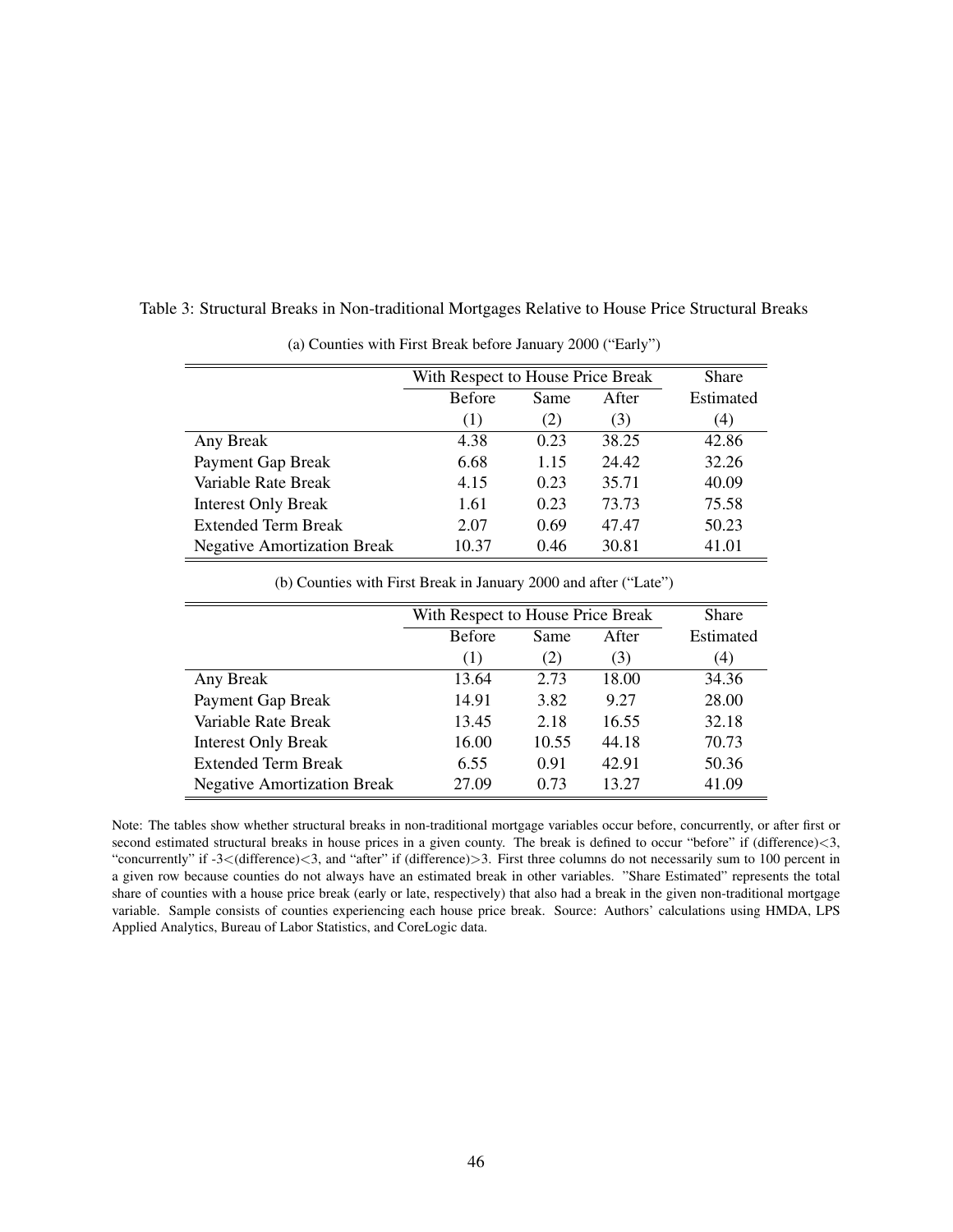<span id="page-47-0"></span>

Figure A.1: Share of New Originations with Alternative Financing Features

Note: The figure shows the time series of the fraction of purchase loans with each of four alternative financing features: extended term (top left), variable rate (top right), negatively amortizing contract (bottom left), and interest-only contract (bottom right). See text for additional details.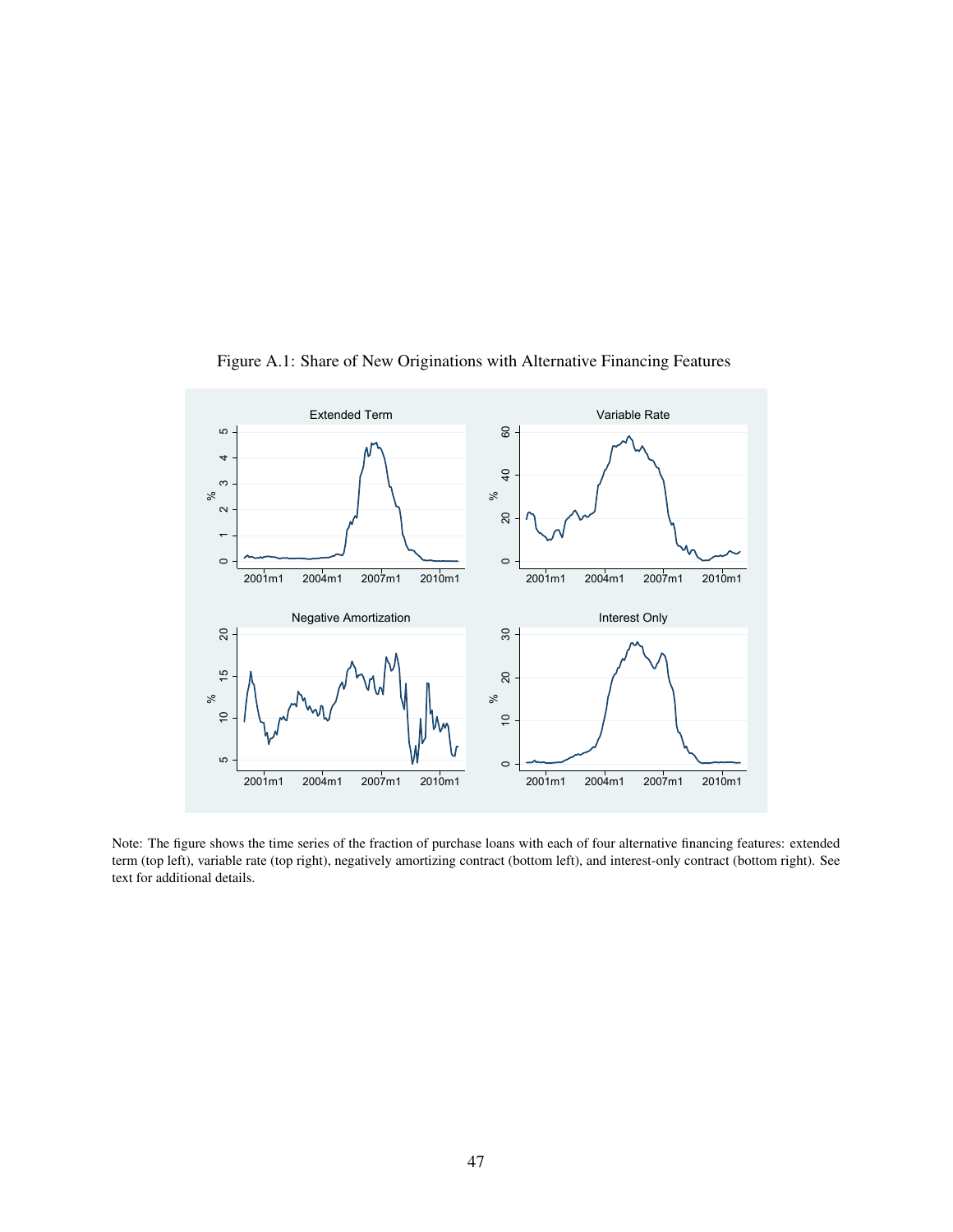Figure A.2: Equilibrium House Price in the Second Period

<span id="page-48-0"></span>

Note: This figure shows how the equilibrium house price is derived from the intersection of the inelastic housing supply curve,  $H^2$ , and the schedule of the willingness to pay of the second generation consumers,  $WTP$ .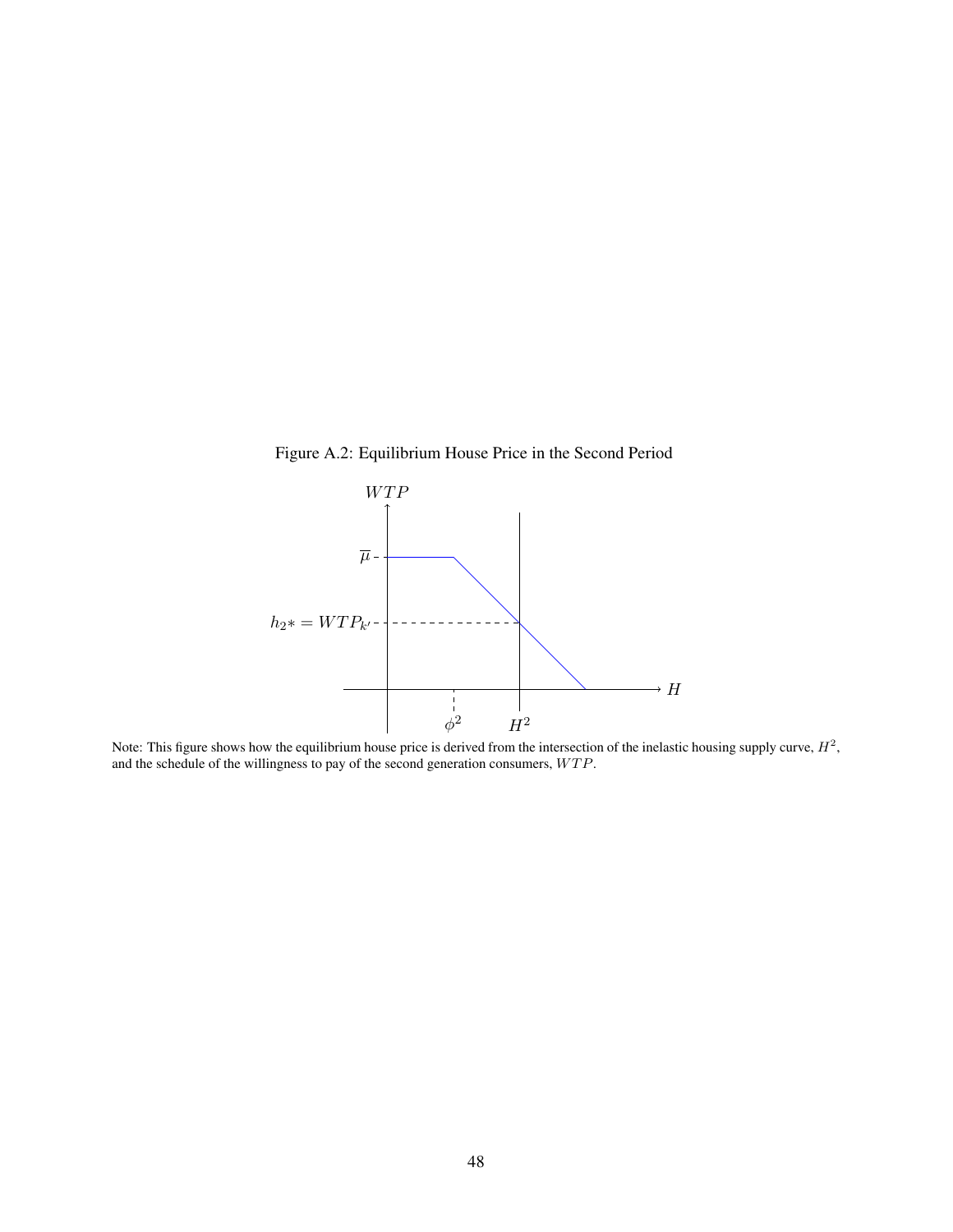<span id="page-49-0"></span>

Figure A.3: Sample Counties with Both First and Second House Price Break

Note: The figure shows the timing of structural house price breaks in four counties with two house price breaks: Alameda County (top left), Sonoma County (top right), Santa Clara County (bottom left), and Marin County (bottom right), all in California. Structural breaks estimated using break-point methodology described in the text. Each panel shows both the house price index (blue dashed line) and 12-month appreciation rate (solid red line).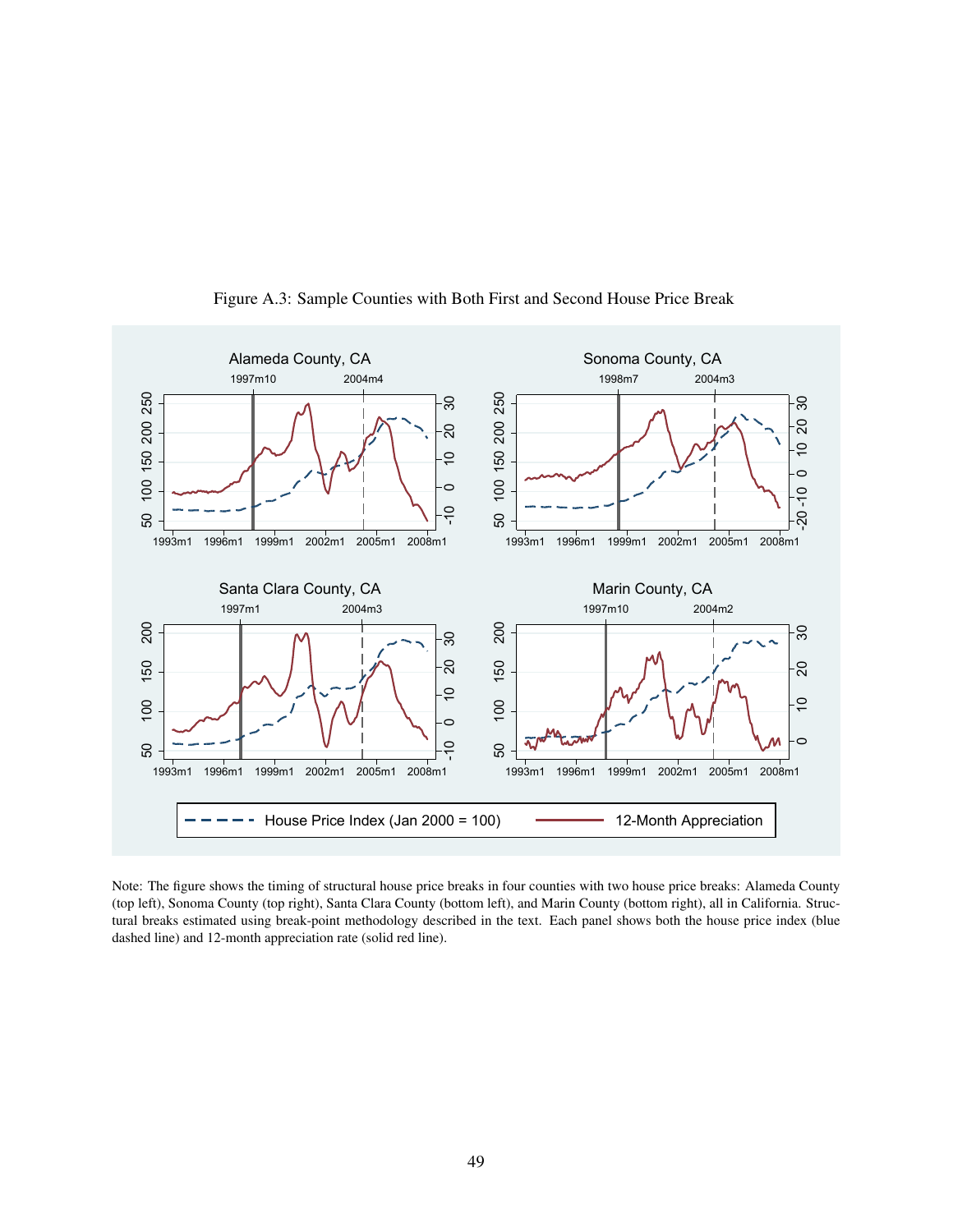<span id="page-50-0"></span>

Figure A.4: Non-traditional Mortgages around First House Price Breaks

Note: The figure shows the event study figures for alternative financing variables where time=0 is the year of the first structural break in house prices. See text for details of break-point methodology. Dashed lines represent 95 percent confidence intervals. Event study specification include county fixed effects, a quadratic in calendar time and economic fundamentals (income and unemployment). See text for details on event study methodology.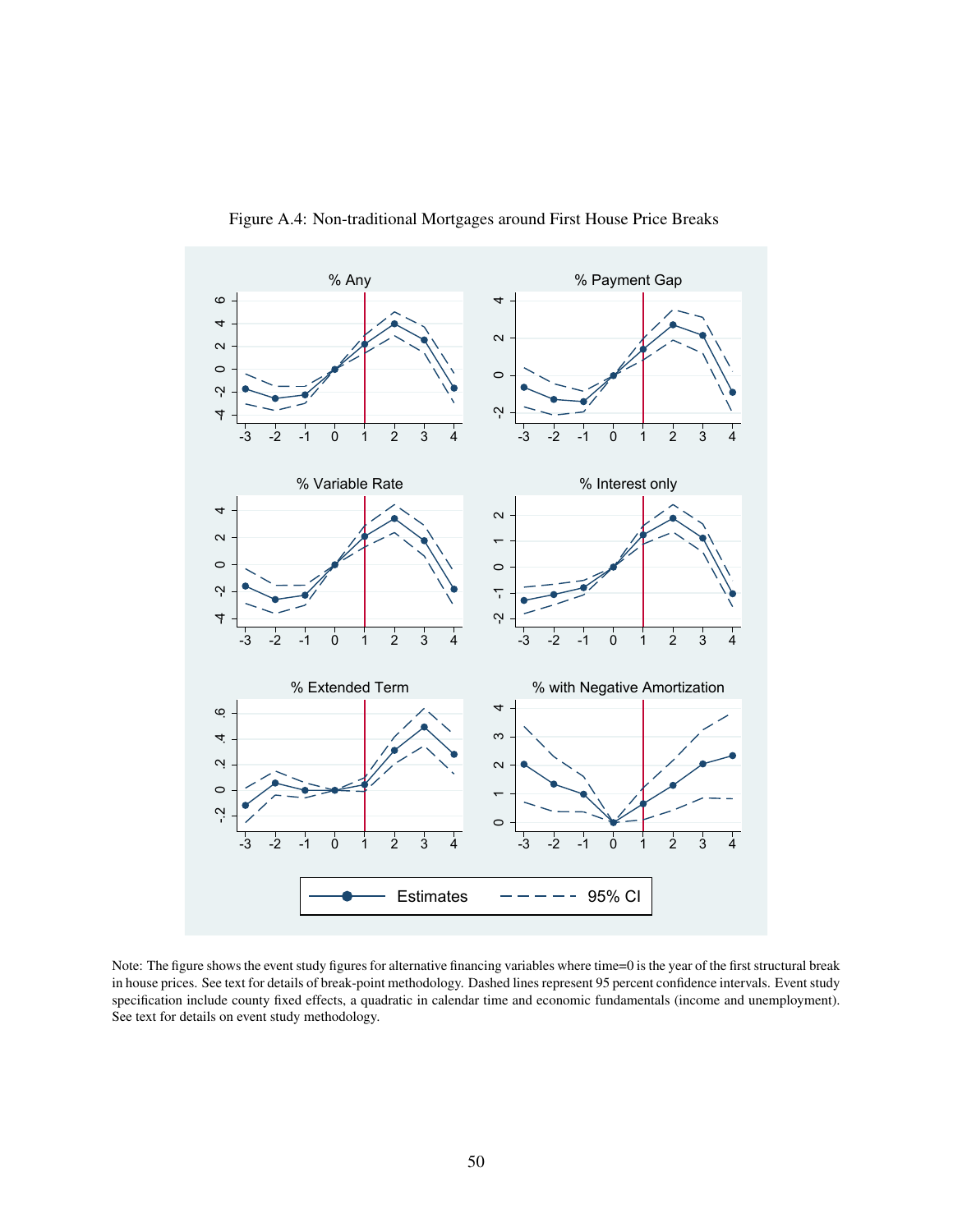<span id="page-51-0"></span>

Figure A.5: Mortgage Attributes around First House Price Breaks

Note: The figure shows the event study figures for mortgage variables where time=0 is the year of the structural break in house prices. See text for details of break-point methodology. Dashed lines represent 95 percent confidence intervals. Event study specification include county fixed effects, a quadratic in calendar time and economic fundamentals (income and unemployment). See text for details on event study methodology.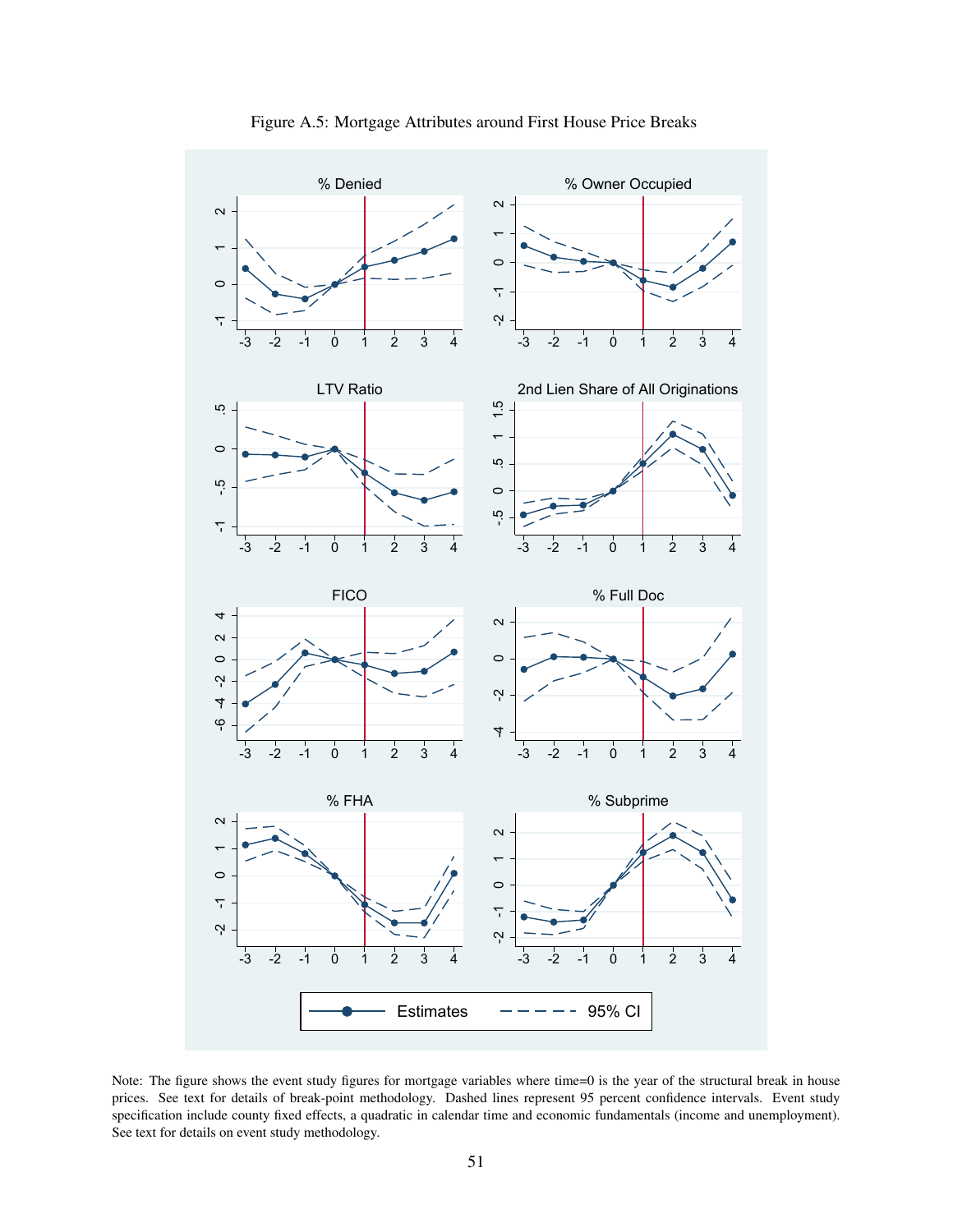|                                    | Overall | Early  | Late   |
|------------------------------------|---------|--------|--------|
|                                    | (1)     | (2)    | (3)    |
| <b>HPA</b>                         | 5.3     | 4.0    | 6.1    |
|                                    | (4.0)   | (3.3)  | (4.2)  |
| $%$ Any                            | 17.7    | 11.6   | 21.8   |
|                                    | (14.2)  | (9.8)  | (15.1) |
| % with Payment Gap                 | 16.8    | 11.2   | 20.5   |
|                                    | (12.9)  | (10.3) | (13.1) |
| % Variable Rate                    | 17.5    | 11.4   | 21.5   |
|                                    | (13.9)  | (9.7)  | (14.8) |
| % Interest Only                    | 2.5     | 0.3    | 4.0    |
|                                    | (6.2)   | (1.4)  | (7.6)  |
| % Extended Term                    | 0.2     | 0.2    | 0.1    |
|                                    | (0.9)   | (1.2)  | (0.6)  |
| % Negative Amortization            | 7.5     | 5.4    | 8.9    |
|                                    | (11.2)  | (11.3) | (10.8) |
| % Denied                           | 15.2    | 17.3   | 13.8   |
|                                    | (8.9)   | (10.9) | (6.9)  |
| % Owner Occupied                   | 87.7    | 91.6   | 85.2   |
|                                    | (10.7)  | (8.3)  | (11.4) |
| <b>LTV</b> Ratio                   | 84.0    | 83.4   | 84.5   |
|                                    | (4.6)   | (5.1)  | (4.1)  |
| 2nd Lien Share of All Originations | 1.8     | 0.3    | 2.8    |
|                                    | (3.0)   | (0.8)  | (3.4)  |
| <b>FICO</b>                        | 694.1   | 693.5  | 694.5  |
|                                    | (26.5)  | (33.9) | (20.2) |
| % Full Doc                         | 69.5    | 71.3   | 68.4   |
|                                    | (18.9)  | (22.7) | (15.8) |
| % FHA                              | 14.9    | 15.9   | 14.2   |
|                                    | (9.3)   | (9.6)  | (9.1)  |
| % Subprime                         | 9.4     | 4.3    | 12.7   |
|                                    | (8.3)   | (4.5)  | (8.5)  |
| Income (in $1000s$ )               | 42.8    | 42.8   | 42.8   |
|                                    | (9.9)   | (10.5) | (9.5)  |
| <b>Unemployment Rate</b>           | 4.9     | 4.5    | 5.2    |
|                                    | (2.3)   | (2.4)  | (2.1)  |

<span id="page-52-0"></span>Table A.1: Summary Statistics for Year Prior to the First House Price Break

Note: The table presents summary statistics for all counties with an estimated structural break in house prices. Values are countymonth averages, with standard deviations in parentheses. Sample consists of county-months in the prior year of the county's house price break.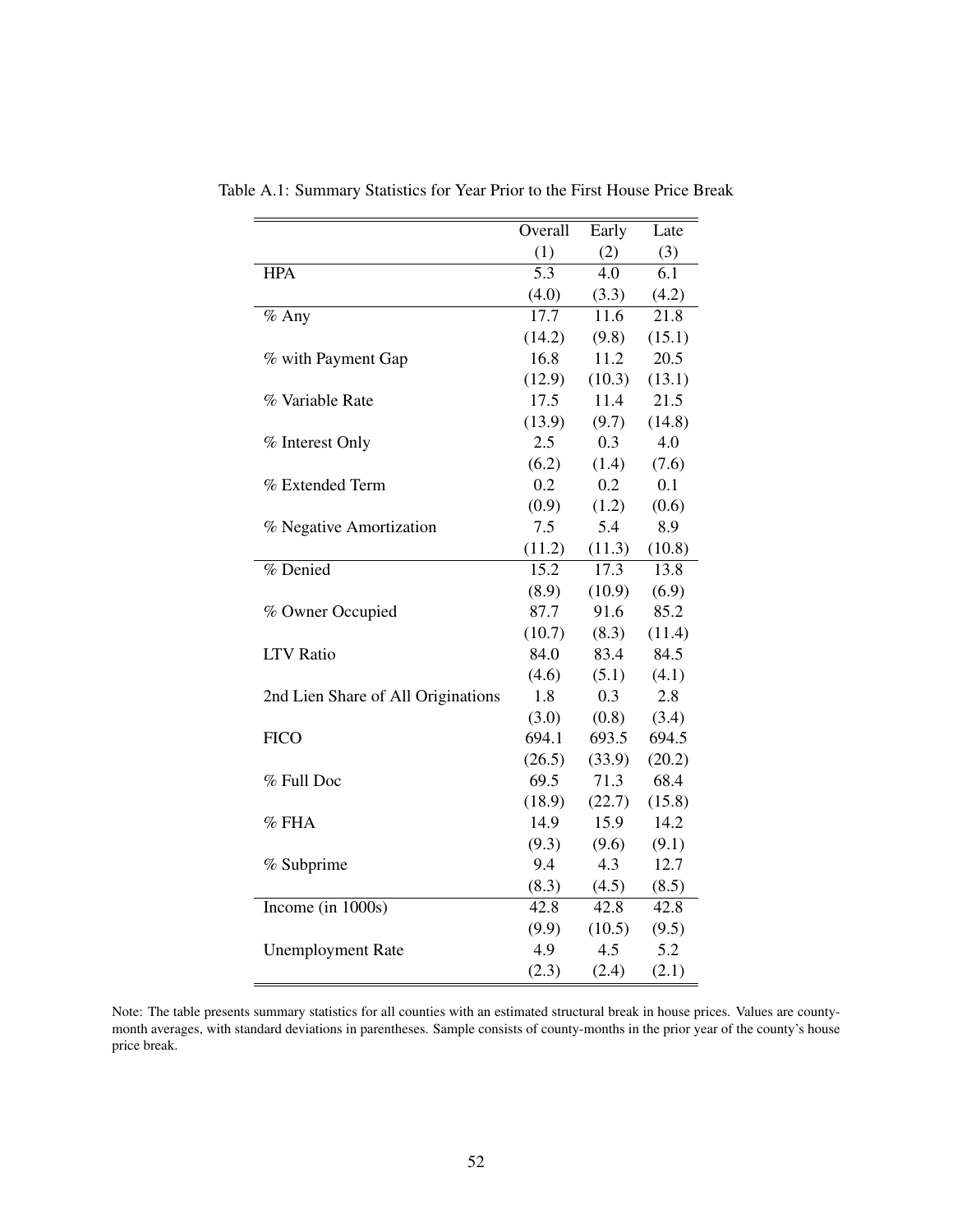|                         |        | Overall |         | Early   |        | Late   |
|-------------------------|--------|---------|---------|---------|--------|--------|
|                         | (1)    | (2)     | (3)     | (4)     | (5)    | (6)    |
| $%$ Any                 | 3.12   | 2.21    | $-0.67$ | $-1.14$ | 6.29   | 4.56   |
|                         | (0.37) | (0.40)  | (0.52)  | (0.57)  | (0.46) | (0.52) |
| % with Payment Gap      | 2.62   | 1.41    | 0.89    | $-0.14$ | 4.05   | 2.45   |
|                         | (0.25) | (0.29)  | (0.38)  | (0.47)  | (0.32) | (0.35) |
| % Variable Rate         | 2.81   | 2.10    | $-0.60$ | -1.11   | 5.66   | 4.33   |
|                         | (0.37) | (0.40)  | (0.52)  | (0.56)  | (0.46) | (0.53) |
| % Interest Only         | 2.09   | 1.25    | $-0.04$ | $-0.23$ | 3.84   | 2.39   |
|                         | (0.18) | (0.18)  | (0.04)  | (0.06)  | (0.30) | (0.30) |
| % Extended Term         | 0.07   | 0.04    | $-0.09$ | 0.06    | 0.19   | 0.04   |
|                         | (0.02) | (0.03)  | (0.03)  | (0.04)  | (0.03) | (0.04) |
| % Negative Amortization | 0.42   | 0.66    | 0.30    | 0.38    | 0.52   | 0.89   |
|                         | (0.21) | (0.29)  | (0.37)  | (0.48)  | (0.25) | (0.34) |
| County FE?              | Y      | Y       | Y       | Y       | Y      | Y      |
| Calendar Time Controls? | N      | Y       | N       | Y       | N      | Y      |
| Econ Fundamentals?      | N      | Y       | N       | Y       | N      | Y      |
| No. County              | 720    | 720     | 330     | 330     | 390    | 390    |

Table A.2: Non-traditional Mortgages around House Price Structural Breaks

Note: The table presents coefficients from an event study regression of the change in mortgage financing features in a county relative to the timing of the estimated structural break in house prices. Estimates are the percentage point difference in each mortgage financing feature in year of the house price break relative to the previous year. Quadratic controls for calendar time used. Odd number columns show the results with no economic controls and even number columns show those with the economic controls, income level and unemployment rate. "Early" signifies counties with house price break prior to 2000. Standard errors clustered at the county level in parentheses. Source: Authors' calculations using HMDA, LPS Applied Analytics, Census, Bureau of Labor Statistics, and CoreLogic data.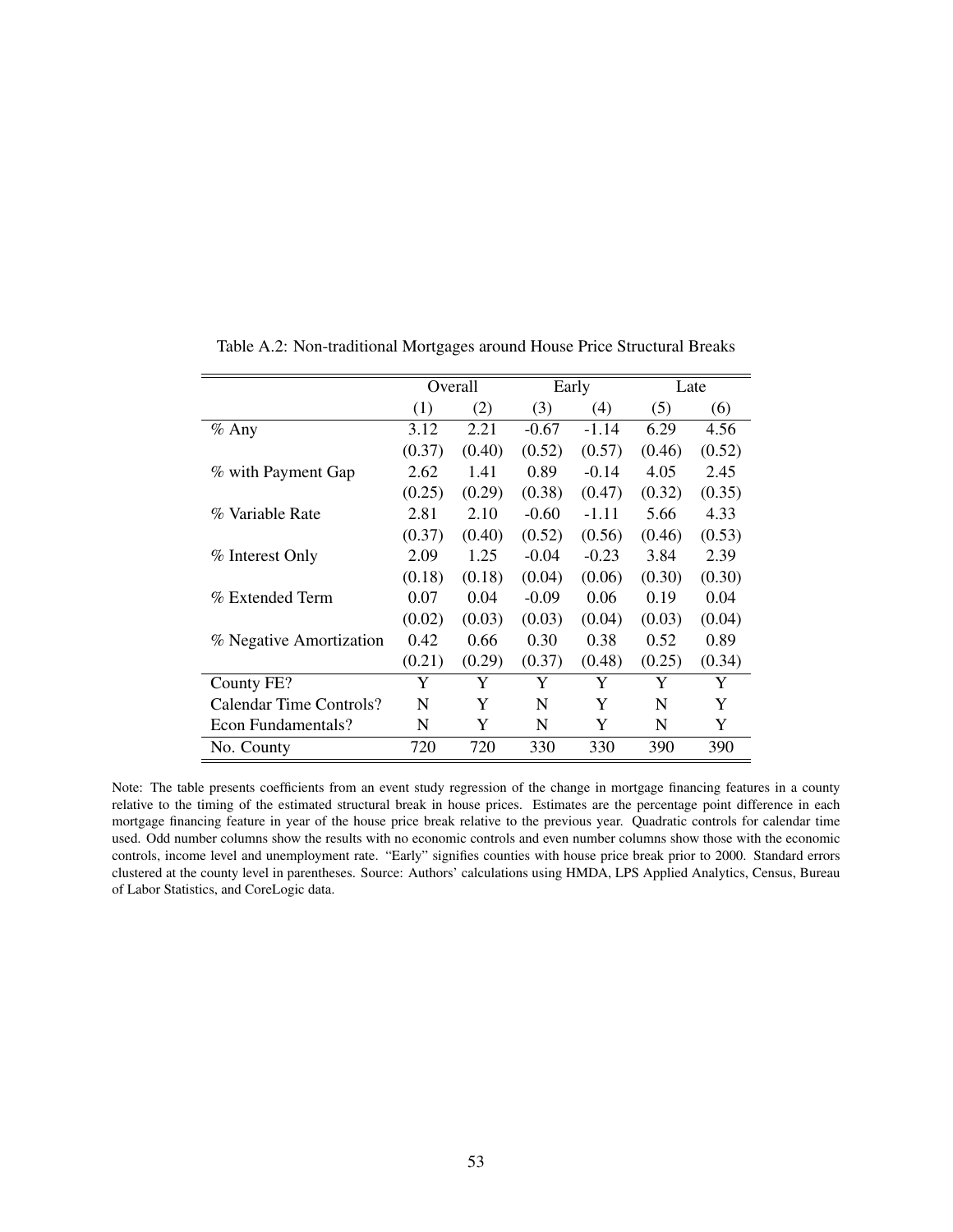|                                       |         | Overall |         |         | Early   |         |         | Late    |         |  |
|---------------------------------------|---------|---------|---------|---------|---------|---------|---------|---------|---------|--|
|                                       | (1)     | (2)     | (3)     | (4)     | (5)     | (6)     | (7)     | (8)     | (9)     |  |
| % Denied                              | $-0.12$ | 0.64    | 0.48    | 0.51    | 0.98    | 0.91    | $-0.63$ | 0.13    | 0.08    |  |
|                                       | (0.12)  | (0.16)  | (0.16)  | (0.18)  | (0.26)  | (0.26)  | (0.15)  | (0.20)  | (0.19)  |  |
| % Owner-occupied                      | $-1.14$ | $-0.60$ | $-0.60$ | $-0.14$ | 0.01    | 0.03    | $-1.93$ | $-1.10$ | $-1.04$ |  |
|                                       | (0.16)  | (0.18)  | (0.18)  | (0.30)  | (0.34)  | (0.34)  | (0.15)  | (0.18)  | (0.18)  |  |
| 1st Lien Loan-to-Value                | $-0.15$ | $-0.25$ | $-0.31$ | 0.29    | $-0.29$ | $-0.26$ | $-0.52$ | $-0.31$ | $-0.33$ |  |
|                                       | (0.07)  | (0.09)  | (0.09)  | (0.13)  | (0.16)  | (0.16)  | (0.07)  | (0.09)  | (0.09)  |  |
| Second Lien Share of All Originations | 0.81    | 0.49    | 0.51    | 0.05    | $-0.25$ | $-0.28$ | 1.43    | 1.14    | 1.10    |  |
|                                       | (0.05)  | (0.07)  | (0.07)  | (0.02)  | (0.03)  | (0.04)  | (0.09)  | (0.11)  | (0.11)  |  |
| <b>FICO</b>                           | 0.37    | $-0.61$ | $-0.48$ | $-0.06$ | $-0.26$ | 0.07    | 0.60    | $-1.04$ | $-0.80$ |  |
|                                       | (0.46)  | (0.59)  | (0.59)  | (0.93)  | (1.20)  | (1.20)  | (0.37)  | (0.50)  | (0.50)  |  |
| % Full Documentation                  | $-1.46$ | $-0.89$ | $-0.98$ | $-0.66$ | 1.06    | 1.00    | $-2.06$ | $-2.32$ | $-2.23$ |  |
|                                       | (0.35)  | (0.43)  | (0.43)  | (0.65)  | (0.82)  | (0.83)  | (0.37)  | (0.45)  | (0.44)  |  |
| % Subprime                            | 2.06    | 1.17    | 1.25    | 1.38    | 0.32    | 0.24    | 2.64    | 2.00    | 1.94    |  |
|                                       | (0.13)  | (0.16)  | (0.17)  | (0.15)  | (0.18)  | (0.18)  | (0.19)  | (0.25)  | (0.25)  |  |
| $%$ FHA                               | $-1.29$ | $-1.09$ | $-1.06$ | $-0.08$ | 0.09    | 0.17    | $-2.24$ | $-2.05$ | $-1.91$ |  |
|                                       | (0.12)  | (0.14)  | (0.14)  | (0.18)  | (0.22)  | (0.22)  | (0.16)  | (0.18)  | (0.17)  |  |
| County FE?                            | Y       | Y       | Y       | Y       | Y       | Y       | Y       | Y       | Y       |  |
| Calendar Time Controls?               | N       | Y       | Y       | N       | Y       | Y       | N       | Y       | Y       |  |
| Econ Fundamentals?                    | N       | N       | Y       | N       | N       | Y       | N       | N       | Y       |  |

Table A.3: Credit Supply around First House Price Structural Breaks

Note: The table presents coefficients from an event study regression of the change in credit availability in a county relative to the timing of the first estimated structural break in house prices. Estimates are the percentage point difference in each mortgage financing feature in year of the house price break relative to the previous year. "Early" signifies counties with the first house price break prior to 2000. Robust standard errors in parentheses. Source: Authors' calculations using HMDA, LPS Applied Analytics, Bureau of Labor Statistics, and CoreLogic data.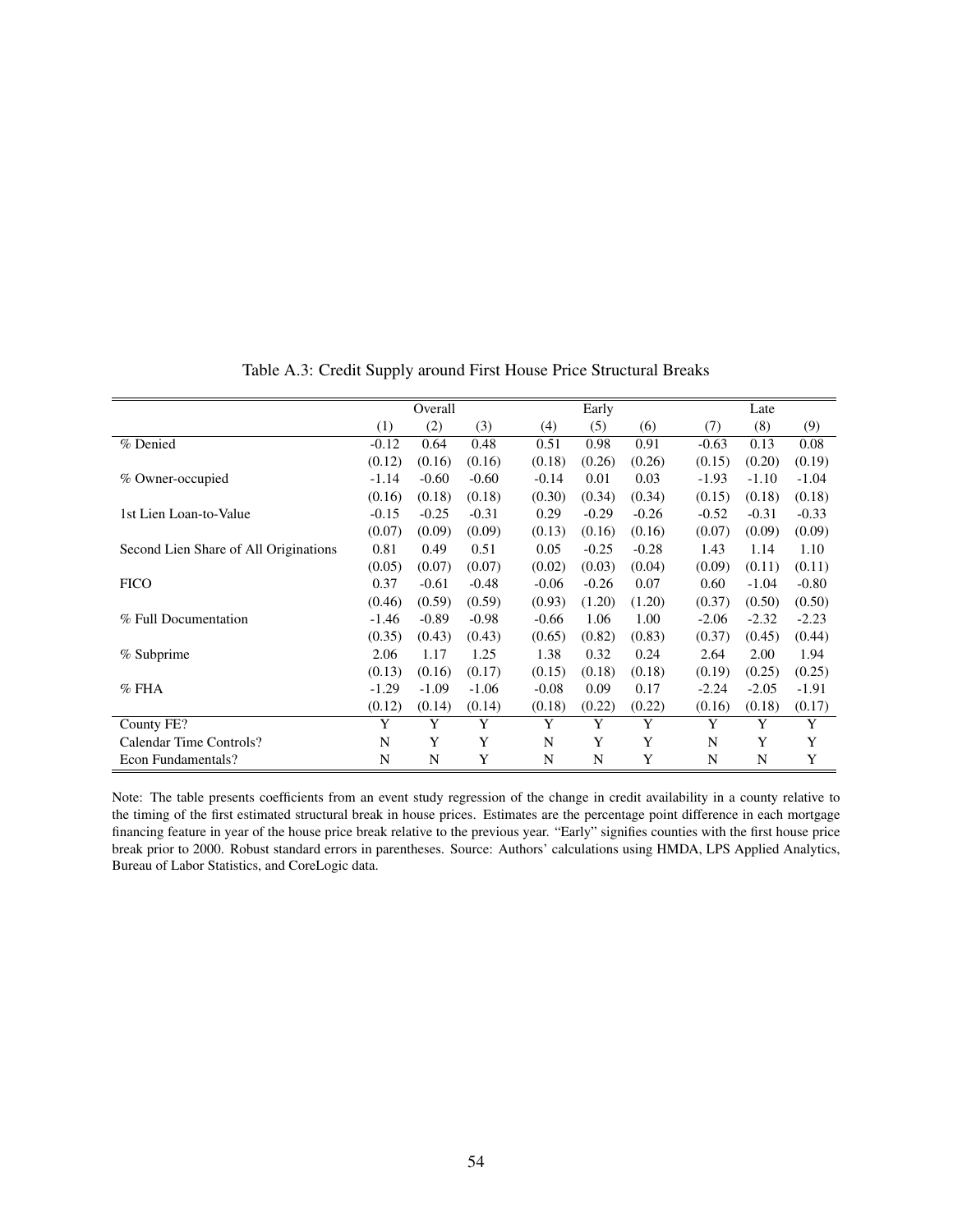<span id="page-55-0"></span>

|                         | Overall |         |         | Early   | Late    |         |  |
|-------------------------|---------|---------|---------|---------|---------|---------|--|
|                         | (1)     | (2)     | (3)     | (4)     | (5)     | (6)     |  |
| Income (in $1000s$ )    | 1.20    | 0.15    | 1.42    | 0.26    | 1.04    | 0.02    |  |
|                         | (0.03)  | (0.03)  | (0.04)  | (0.05)  | (0.05)  | (0.05)  |  |
| Unemployment            | $-0.24$ | $-0.19$ | $-0.40$ | $-0.10$ | $-0.13$ | $-0.22$ |  |
|                         | (0.02)  | (0.05)  | (0.03)  | (0.08)  | (0.03)  | (0.07)  |  |
| County FE?              | v       |         |         |         |         | Y       |  |
| Calendar Time Controls? | N       | Y       | N       | Y       | N       | Y       |  |

Table A.4: Economic Fundamentals around First House Price Breaks

Note: The table presents coefficients from an event study regression of economic fundamentals in a county relative to the timing of the first estimated structural break in house prices. Estimates are the percentage point difference in each mortgage financing feature in year of the house price break relative to the previous year. "Early" signifies counties with the first house price break prior to 2000. Robust standard errors in parentheses. Source: Authors' calculations using HMDA, LPS Applied Analytics, Bureau of Labor Statistics, and CoreLogic data.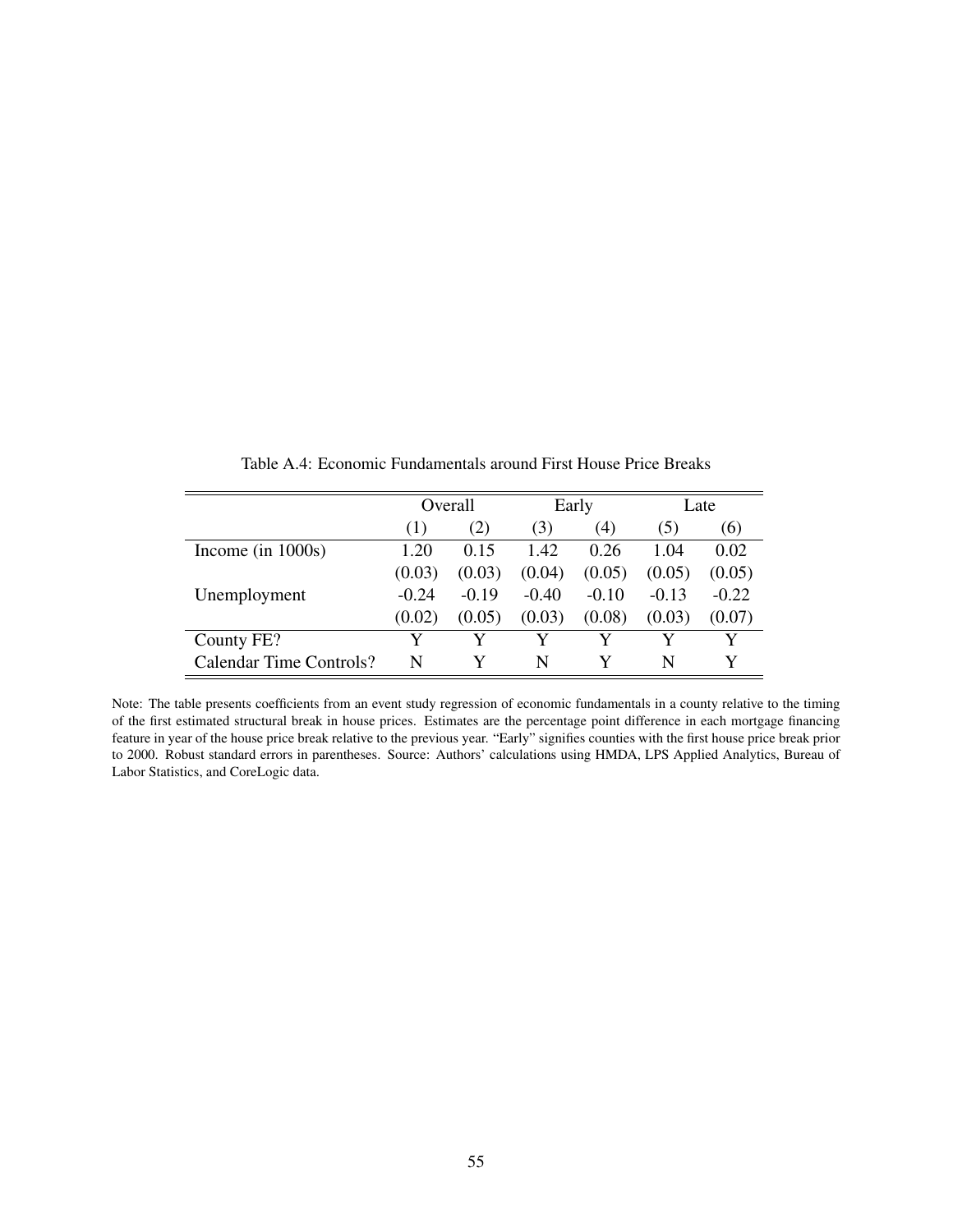<span id="page-56-0"></span>

|                                |        | 1st and/or 2nd Breaks |        | 1st Break Only | 2nd Break Only |        |  |
|--------------------------------|--------|-----------------------|--------|----------------|----------------|--------|--|
|                                | (1)    | (2)                   | (3)    | (4)            | (5)            | (6)    |  |
| $%$ Any                        | 3.49   | 2.83                  | 3.12   | 2.21           | 4.33           | 4.33   |  |
|                                | (0.29) | (0.32)                | (0.37) | (0.40)         | (0.52)         | (0.60) |  |
| % with Payment Gap             | 2.84   | 1.82                  | 2.62   | 1.41           | 3.36           | 2.78   |  |
|                                | (0.20) | (0.23)                | (0.25) | (0.29)         | (0.33)         | (0.37) |  |
| % Variable Rate                | 3.09   | 2.65                  | 2.81   | 2.10           | 3.73           | 3.96   |  |
|                                | (0.29) | (0.32)                | (0.37) | (0.40)         | (0.53)         | (0.61) |  |
| % Interest Only                | 2.27   | 1.47                  | 2.09   | 1.25           | 2.66           | 2.01   |  |
|                                | (0.15) | (0.15)                | (0.18) | (0.18)         | (0.32)         | (0.31) |  |
| % Extended Term                | 0.13   | 0.09                  | 0.07   | 0.04           | 0.28           | 0.20   |  |
|                                | (0.02) | (0.02)                | (0.02) | (0.03)         | (0.04)         | (0.04) |  |
| % Negative Amortization        | 0.44   | 0.58                  | 0.42   | 0.66           | 0.49           | 0.41   |  |
|                                | (0.17) | (0.23)                | (0.21) | (0.29)         | (0.29)         | (0.37) |  |
| County FE?                     | Y      | Y                     | Y      | Y              | Y              | Y      |  |
| <b>Calendar Time Controls?</b> | N      | Y                     | N      | Y              | N              | Y      |  |
| Econ Fundamentals?             | N      | Y                     | N      | Y              | N              | Y      |  |
| No. County                     | 720    | 720                   | 330    | 330            | 390            | 390    |  |

Table A.5: Non-traditional Mortgages around House Price Structural Breaks

Note: The table presents coefficients from an event study regression of the change in mortgage financing features in a county relative to the timing of the estimated structural break in house prices. Estimates are the percentage point difference in each mortgage financing feature in year of the house price break relative to the previous year. Quadratic controls for calendar time used. Odd number columns show the results with no economic controls and even number columns show those with the economic controls, income level and unemployment rate. "Early" signifies counties with house price break prior to 2000. Standard errors clustered at the county level in parentheses. Source: Authors' calculations using HMDA, LPS Applied Analytics, Census, Bureau of Labor Statistics, and CoreLogic data.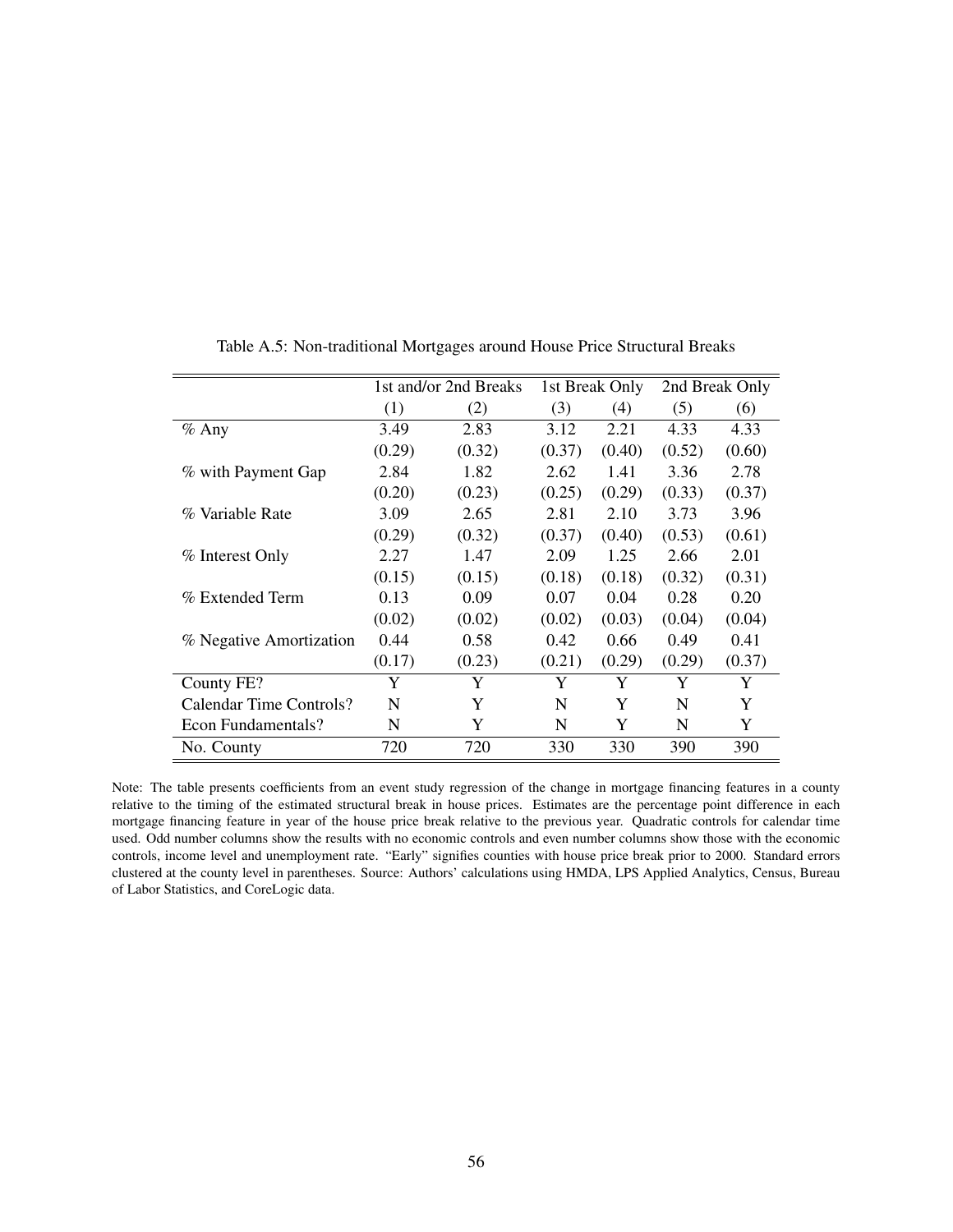<span id="page-57-0"></span>

|                                       |         | 1st and/or 2nd Breaks |         |         | 1st Break Only |         |         | 2nd Break Only |         |
|---------------------------------------|---------|-----------------------|---------|---------|----------------|---------|---------|----------------|---------|
|                                       | (1)     | (2)                   | (3)     | (4)     | (5)            | (6)     | (7)     | (8)            | (9)     |
| % Denied                              | $-0.02$ | 0.77                  | 0.59    | $-0.12$ | 0.64           | 0.48    | 0.20    | 1.05           | 0.81    |
|                                       | (0.09)  | (0.13)                | (0.13)  | (0.12)  | (0.16)         | (0.16)  | (0.15)  | (0.22)         | (0.22)  |
| % Owner-occupied                      | $-1.04$ | $-0.56$               | $-0.56$ | $-1.14$ | $-0.60$        | $-0.60$ | $-0.81$ | $-0.49$        | $-0.50$ |
|                                       | (0.13)  | (0.15)                | (0.15)  | (0.16)  | (0.18)         | (0.18)  | (0.23)  | (0.27)         | (0.27)  |
| 1st Lien Loan-to-Value                | $-0.04$ | $-0.17$               | $-0.22$ | $-0.15$ | $-0.25$        | $-0.31$ | 0.20    | 0.01           | $-0.04$ |
|                                       | (0.06)  | (0.07)                | (0.07)  | (0.07)  | (0.09)         | (0.09)  | (0.09)  | (0.12)         | (0.12)  |
| Second Lien Share of All Originations | 0.91    | 0.60                  | 0.63    | 0.81    | 0.49           | 0.51    | 1.15    | 0.88           | 0.91    |
|                                       | (0.05)  | (0.06)                | (0.06)  | (0.05)  | (0.07)         | (0.07)  | (0.10)  | (0.13)         | (0.13)  |
| <b>FICO</b>                           | $-0.22$ | $-1.18$               | $-1.06$ | 0.37    | $-0.61$        | $-0.48$ | $-1.52$ | $-2.42$        | $-2.20$ |
|                                       | (0.37)  | (0.47)                | (0.47)  | (0.46)  | (0.59)         | (0.59)  | (0.63)  | (0.71)         | (0.73)  |
| % Full Documentation                  | $-1.11$ | $-0.82$               | $-0.92$ | $-1.46$ | $-0.89$        | $-0.98$ | $-0.37$ | $-0.68$        | $-0.79$ |
|                                       | (0.28)  | (0.35)                | (0.35)  | (0.35)  | (0.43)         | (0.43)  | (0.46)  | (0.55)         | (0.55)  |
| % Subprime                            | 2.26    | 1.51                  | 1.59    | 2.06    | 1.17           | 1.25    | 2.72    | 2.30           | 2.38    |
|                                       | (0.11)  | (0.14)                | (0.14)  | (0.13)  | (0.16)         | (0.17)  | (0.23)  | (0.29)         | (0.30)  |
| $%$ FHA                               | $-1.17$ | $-1.20$               | $-1.14$ | $-1.29$ | $-1.09$        | $-1.06$ | $-0.93$ | $-1.50$        | $-1.35$ |
|                                       | (0.10)  | (0.11)                | (0.11)  | (0.12)  | (0.14)         | (0.14)  | (0.15)  | (0.18)         | (0.18)  |
| County FE?                            | Y       | Y                     | Y       | Y       | Y              | Y       | Y       | Y              | Y       |
| Calendar Time Controls?               | N       | Y                     | Y       | N       | Y              | Y       | N       | Y              | Y       |
| Econ Fundamentals?                    | N       | N                     | Y       | N       | N              | Y       | N       | N              | Y       |

Table A.6: Credit Supply around House Price Structural Breaks

Note: The table presents coefficients from an event study regression of the change in credit availability and underwriting in a county relative to the timing of the estimated structural breaks in house prices. Estimates are the percentage point difference in each mortgage financing feature in year of the house price break relative to the previous year. Source: Authors' calculations using HMDA, LPS Applied Analytics, Bureau of Labor Statistics, and CoreLogic data.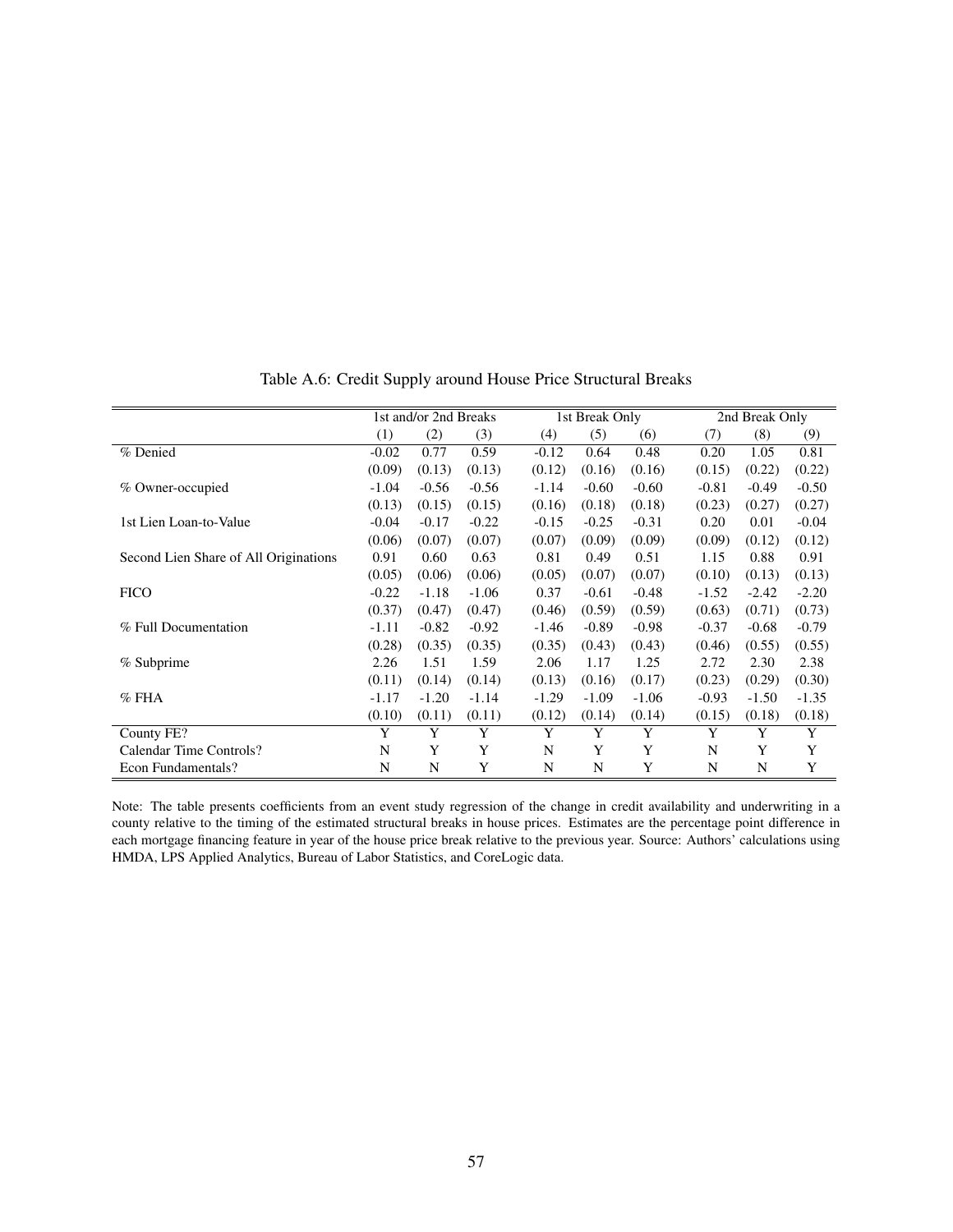|                                    | With Respect to House Price Break | <b>Share</b> |       |       |
|------------------------------------|-----------------------------------|--------------|-------|-------|
|                                    | <b>Before</b>                     | Estimated    |       |       |
|                                    | (1)                               | (2)          | (3)   | (4)   |
| Any Break                          | 9.55                              | 1.63         | 26.93 | 38.11 |
| Payment Gap Break                  | 11.28                             | 2.64         | 15.96 | 29.88 |
| Variable Rate Break                | 9.35                              | 1.32         | 25.00 | 35.67 |
| <b>Interest Only Break</b>         | 9.65                              | 6.00         | 57.22 | 72.87 |
| <b>Extended Term Break</b>         | 4.57                              | 0.81         | 44.92 | 50.30 |
| <b>Negative Amortization Break</b> | 19.72                             | 0.61         | 20.73 | 41.06 |

<span id="page-58-0"></span>Table A.7: Breaks in Non-traditional Mortgages relative to House Price Breaks

(a) First House Price Break

(b) Second House Price Break

|                                    | With Respect to House Price Break | <b>Share</b> |       |       |
|------------------------------------|-----------------------------------|--------------|-------|-------|
|                                    | <b>Before</b>                     | Estimated    |       |       |
|                                    | (1)                               | (2)          | (3)   | (4)   |
| Any Break                          | 16.81                             | 1.99         | 11.95 | 30.75 |
| Payment Gap Break                  | 15.93                             | 1.33         | 7.52  | 24.78 |
| Variable Rate Break                | 15.71                             | 1.99         | 11.5  | 29.20 |
| <b>Interest Only Break</b>         | 19.91                             | 9.73         | 40.49 | 70.13 |
| <b>Extended Term Break</b>         | 7.52                              | 1.55         | 35.84 | 44.91 |
| <b>Negative Amortization Break</b> | 22.57                             | 0.66         | 21.02 | 44.25 |

Note: The tables show whether structural breaks in non-traditional mortgage variables occur before, concurrently, or after first or second estimated structural breaks in house prices in a given county. The break is defined to occur "before" if (difference)<3, "concurrently" if -3<(difference)<3, and "after" if (difference)>3. First three columns do not necessarily sum to 100 percent in a given row because counties do not always have an estimated break in other variables. Sample consists of counties experiencing each house price break. Source: Authors' calculations using HMDA, LPS Applied Analytics, Bureau of Labor Statistics, and CoreLogic data.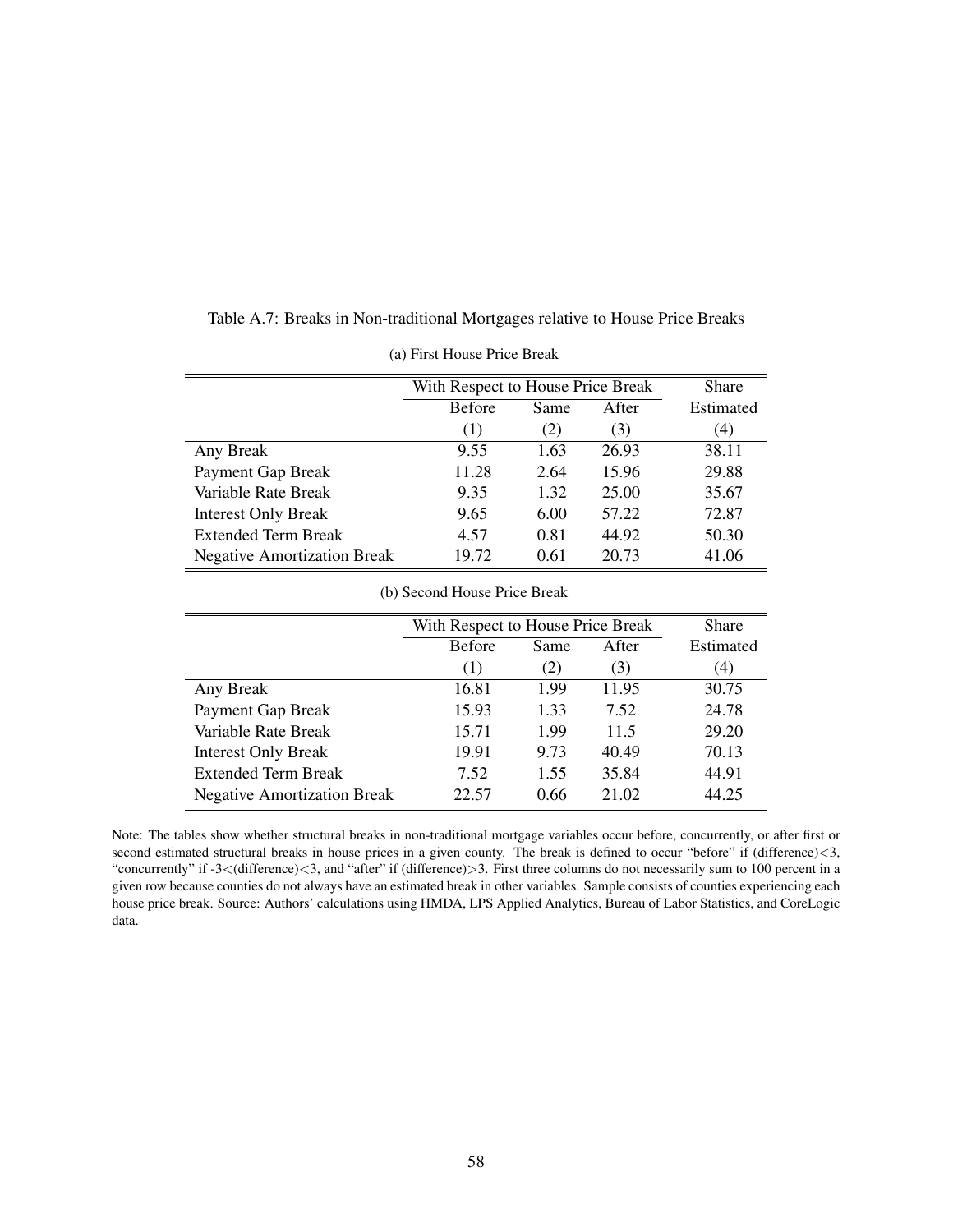|                         | Overall |        | Pre-2000 |        |        | Post-2000 |
|-------------------------|---------|--------|----------|--------|--------|-----------|
|                         | (1)     | (2)    | (3)      | (4)    | (5)    | (6)       |
| House Price Growth      | 7.12    | 6.93   | 6.23     | 5.53   | 7.84   | 7.99      |
|                         | (0.13)  | (0.15) | (0.17)   | (0.18) | (0.18) | (0.21)    |
| County FE?              | Y       | Y      | Y        | Y      | Y      | Y         |
| Calendar Time Controls? | N       | Y      | N        | Y      | N      | Y         |
| Econ Fundamentals?      | N       | Y      | N        | Y      | N      | Y         |
| Within R-sq.            | 0.25    | 0.28   | 0.33     | 0.39   | 0.26   | 0.36      |
| No. Obs                 | 92092   | 92092  | 39419    | 39419  | 52673  | 52673     |
| No. County              | 984     | 984    | 434      | 434    | 550    | 550       |

<span id="page-59-0"></span>Table A.8: House Price Growth around Breaks using Alternative Specifications

| (a) First House Price Break |
|-----------------------------|
|-----------------------------|

|                         | Overall |        | Pre-2000 |        | Post-2000 |        |
|-------------------------|---------|--------|----------|--------|-----------|--------|
|                         | (1)     | (2)    | (3)      | (4)    | (5)       | (6)    |
| House Price Growth      | 3.91    | 4.68   | 3.93     | 4.04   | 3.91      | 4.87   |
|                         | (0.16)  | (0.17) | (0.29)   | (0.31) | (0.19)    | (0.21) |
| County FE?              | Y       | Y      | Y        | Y      | Y         | Y      |
| Calendar Time Controls? | N       | Y      | N        | Y      | N         | Y      |
| Econ Fundamentals?      | N       | Y      | N        | Y      | N         | Y      |
| Within R-sq.            | 0.21    | 0.29   | 0.11     | 0.14   | 0.26      | 0.34   |
| No. Obs.                | 42790   | 42790  | 10214    | 10214  | 32576     | 32576  |
| No. County              | 452     | 452    | 111      | 111    | 341       | 341    |

(c) First and/or Second House Price Break

|                         | Overall |        | Pre-2000 |        | Post-2000 |        |
|-------------------------|---------|--------|----------|--------|-----------|--------|
|                         | (1)     | (2)    | (3)      | (4)    | (5)       | (6)    |
| House Price Growth      | 6.11    | 6.19   | 5.75     | 5.19   | 6.33      | 6.77   |
|                         | (0.11)  | (0.12) | (0.15)   | (0.16) | (0.15)    | (0.16) |
| County FE?              | Y       | Y      | Y        | Y      | Y         | Y      |
| Calendar Time Controls? | N       | Y      | N        | Y      | N         | Y      |
| Econ Fundamentals?      | N       | Y      | N        | Y      | N         | Y      |
| Within R-sq.            | 0.16    | 0.23   | 0.25     | 0.31   | 0.19      | 0.30   |
| No. Obs                 | 134882  | 134882 | 49633    | 49633  | 85249     | 85249  |
| No. County              | 1106    | 1106   | 510      | 510    | 792       | 792    |

Note: This set of tables uses an alternative specification of pre-2000 vs. post-2000 breaks. The previous Table 1(A) only considers whether each county's first break is before 2000m1 or after 2000m1, and this was problematic for some counties that only have second breaks but no first breaks. Alternatively, Table 1(B) here considers whether each break is before or after 2000m1.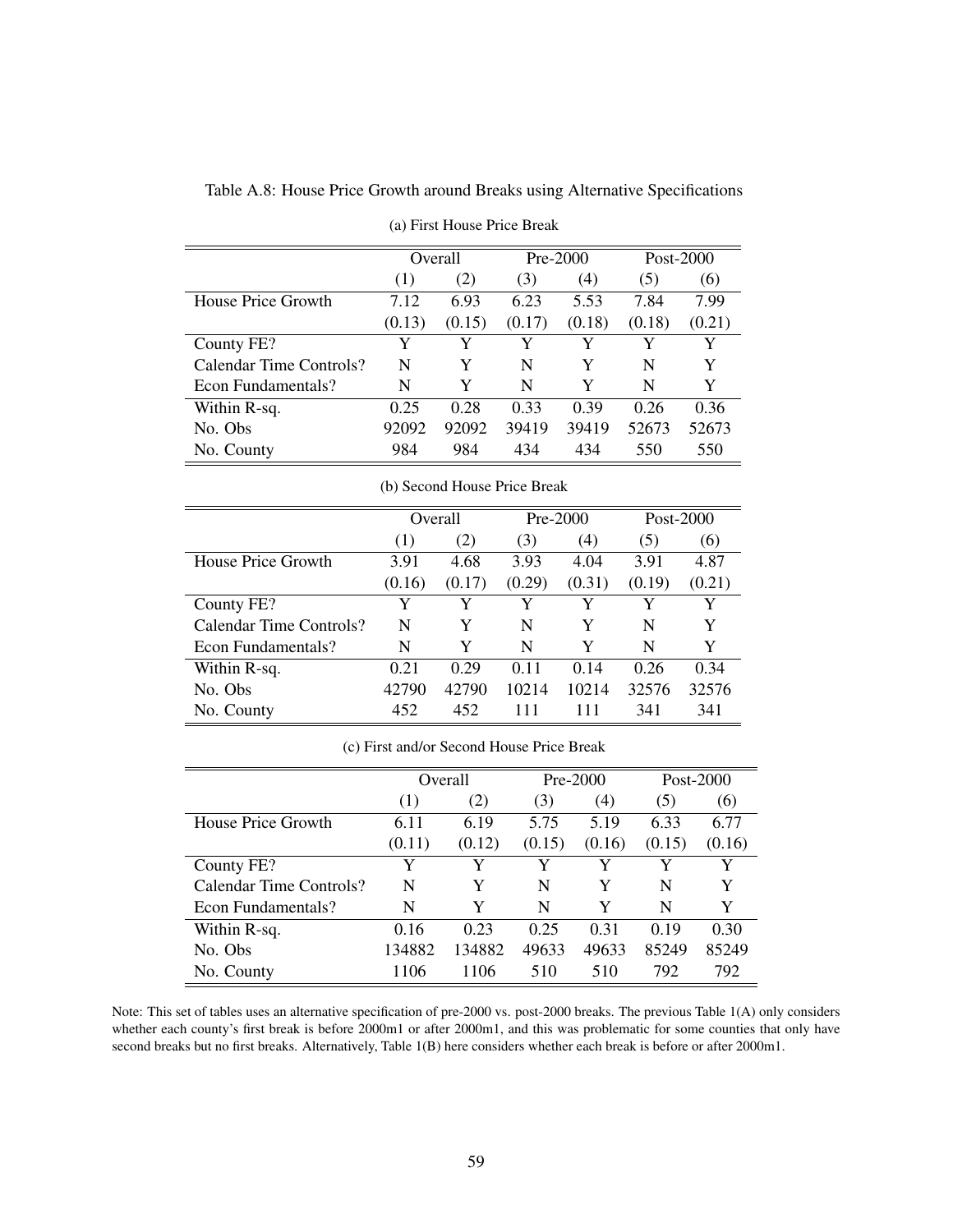|                              | Value of variable<br>Coef on Q4 <sup>*</sup> event time |                  |                  |                  |                  |                  |         |  |
|------------------------------|---------------------------------------------------------|------------------|------------------|------------------|------------------|------------------|---------|--|
|                              | for $Q1$ July 2003                                      | <b>July 2002</b> | <b>July 2003</b> | <b>July 2004</b> | <b>July 2005</b> | <b>July 2006</b> | N       |  |
| House Price Growth           | 4.97                                                    | $-0.9$           | $\theta$         | 0.74             | 3.78             | 2.72             | 111,552 |  |
|                              | (0.33)                                                  | (0.29)           | (0)              | (0.31)           | (0.49)           | (0.57)           |         |  |
| Any Alternative              | 16.90                                                   | $-0.58$          | $\theta$         | 7.31             | 14.28            | 13.68            | 111,285 |  |
|                              | (0.89)                                                  | (0.54)           | (0)              | (0.62)           | (0.89)           | (0.89)           |         |  |
| Payment Gap                  | 11.67                                                   | $-0.51$          | 0                | 4.43             | 8.11             | 8.09             | 81,974  |  |
|                              | (1.10)                                                  | (0.33)           | (0)              | (0.48)           | (0.69)           | (0.76)           |         |  |
| Variable Rate                | 13.31                                                   | $-1.69$          | $\theta$         | 6.70             | 12.81            | 12.46            | 81,974  |  |
|                              | (1.23)                                                  | (0.34)           | (0)              | (0.50)           | (0.86)           | (0.90)           |         |  |
| Interest Only                | 0.70                                                    | $-1.26$          | $\theta$         | 5.72             | 15.11            | 16.82            | 81,973  |  |
|                              | (0.14)                                                  | (0.15)           | (0)              | (0.42)           | (0.91)           | (0.96)           |         |  |
| <b>Extended Term</b>         | 0.09                                                    | $-0.09$          | $\theta$         | $-0.01$          | 0.35             | 2.09             | 81,974  |  |
|                              | (0.04)                                                  | (0.06)           | (0)              | (0.02)           | (0.05)           | (0.18)           |         |  |
| <b>Negative Amortization</b> | 9.03                                                    | $-0.45$          | $\boldsymbol{0}$ | 0.84             | 2.70             | 4.35             | 80,236  |  |
|                              | (1.20)                                                  | (0.61)           | (0)              | (0.47)           | (0.59)           | (0.63)           |         |  |

<span id="page-60-0"></span>Table A.9: Changes in House Prices and Alternative Financing, by Non-Core Lending (NCL) Quartile

Note: This table presents regression coefficient estimates from the event study implied by Figure [13.](#page-42-0) comparing the difference between the top and bottom quartiles of counties with relatively more or less exposure to the secondary securitization market (as proxied by share of non-core deposits). The time series are centered around zero in July 2003. Standard errors, clustered by county, are in parentheses. See text for details.